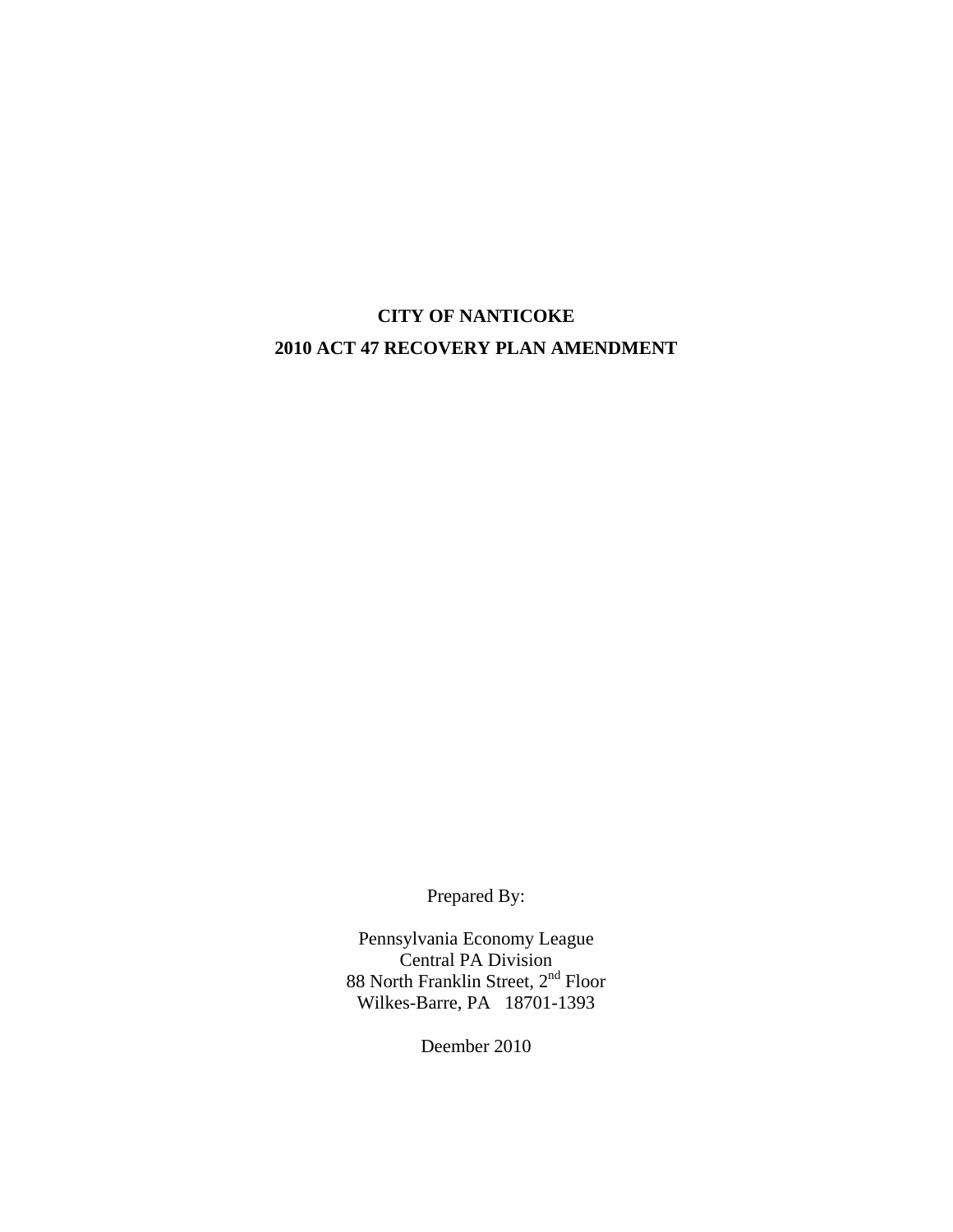# **Table of Contents**

# Page

| $\overline{1}$ |
|----------------|
| $\mathcal{R}$  |
| 9              |
| 10             |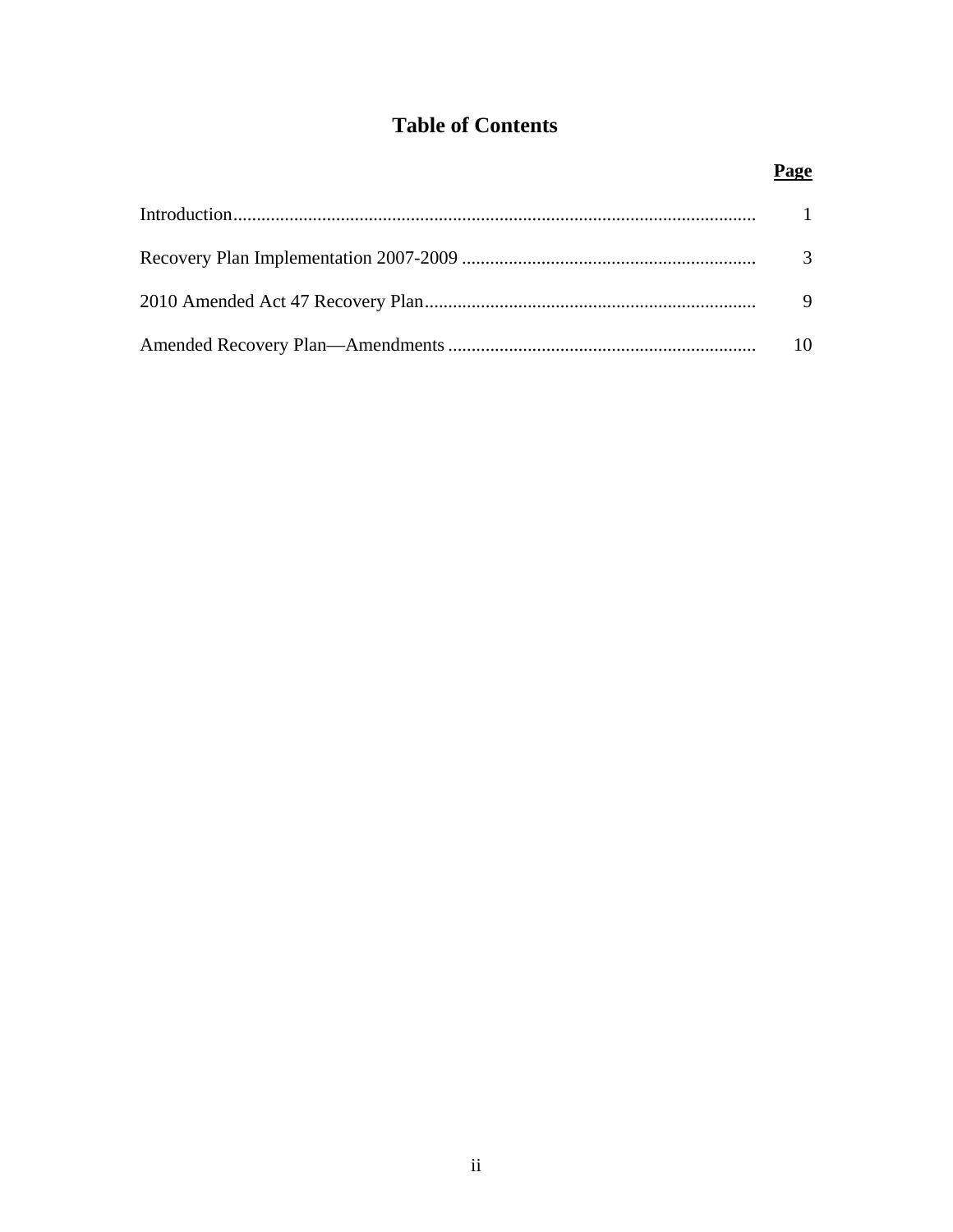# CITY OF NANTICOKE 2010 ACT 47 RECOVERY PLAN AMENDMENT Introduction

At the end of 2006, the City of Nanticoke found itself in a precarious fiscal position. The City had developed a pattern of using borrowed funds in order to meet operational expenditures. Furthermore, because of restrictions under Act 511 and the Third Class City Code, the City had reached the legal limits of its taxing authority. These revenue limitations were overlaid with collective bargaining agreements that made any significant cost or personnel reductions difficult if not impossible. Indeed, most of the elected officials and the public at-large tended to believe that municipal services were already at minimal levels. (The police department's complement was 12 officers in addition to the Chief while the fire department functioned with ten paid firefighters, including the Chief, supplemented by volunteer firefighters.) In short the City was faced with revenue that could not be increased while expenditures could not be significantly reduced without having a deleterious effect on services.

The situation was further complicated by the fact that there was less than adequate administrative capacity and oversight; financial and accounting deficiencies were evidenced by grant audit findings; and there was a lack of funds available for planning, capital improvements and economic development.

The City filed a Petition for Determination of Municipal Financial Distress with the Department of Community and Economic Development (DCED) in April 2006 pursuant to Act 47 of 1987, the Municipalities Financial Recovery Act (Act 47), and was declared a financially distressed municipality on May 25, 2006. DCED subsequently appointed the Pennsylvania Economy League as the City's Act 47 Recovery Plan Coordinator (Recovery Plan Coordinator). The Recovery Plan Coordinator, in consultation with the City of Nanticoke, developed a Recovery Plan for the City. The City of Nanticoke adopted the Act 47 Recovery Plan on January 29, 2007, (Recovery Plan). The Recovery Plan was developed with the following principal provisions:

• There would be no decrease in the number of public safety employees and no layoffs for other positions.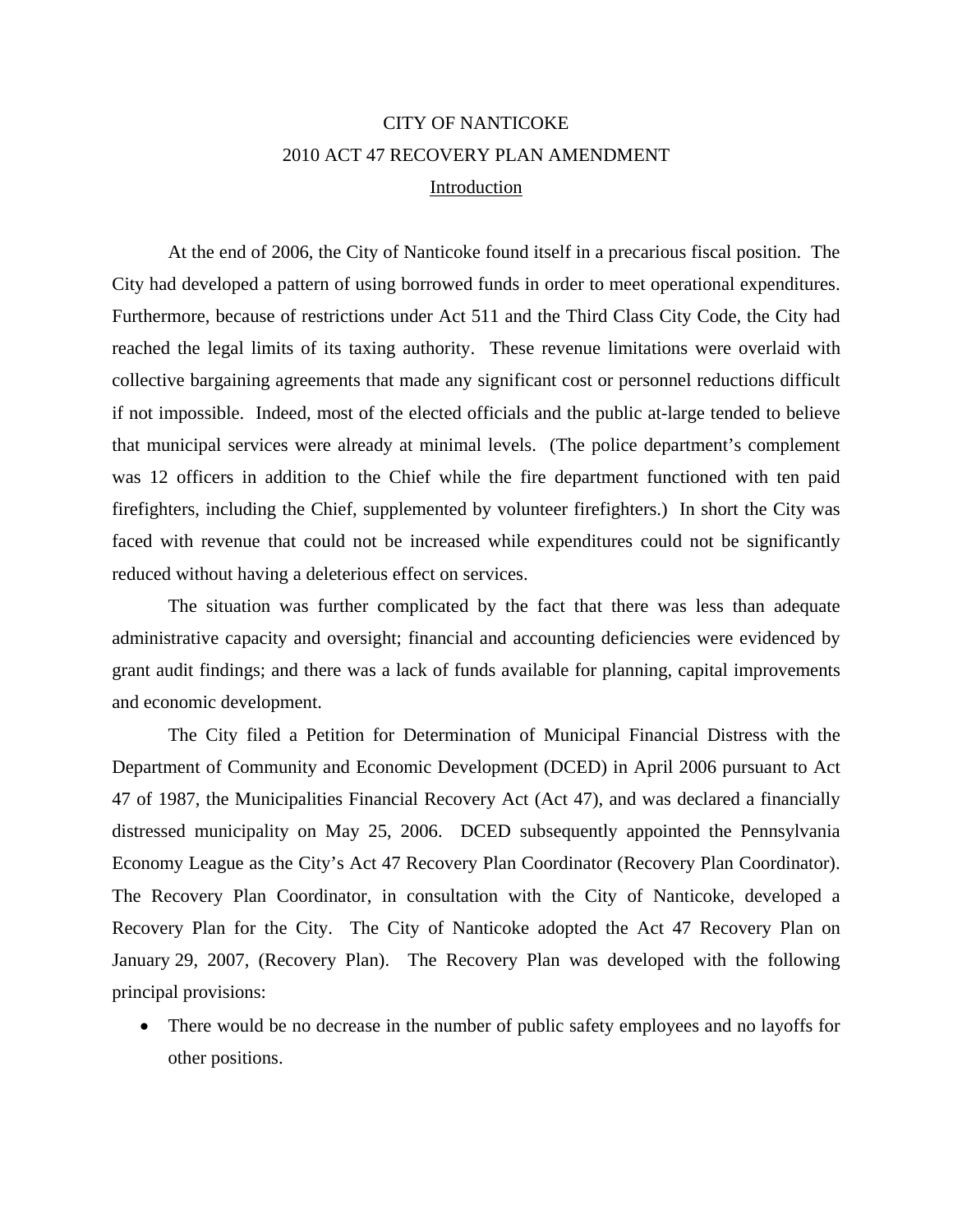- There would be limitations on future wages and benefits for all employees as new labor contracts were negotiated.
- There would be the passage of an ordinance establishing a City Administrator position under the Third Class City Code.
- The City budgetary and financial processes and practices would be upgraded to ensure useful fiscal information and sound management.
- Most importantly, the City's Earned Income Tax would be increased from 0.5 percent to 1.5 percent on City residents. The additional 1.0 percent was levied under the special legal provisions of Act 47. Budgeted EIT revenues were projected to go from about \$680,000 to \$2.04 million. Without this substantial increase in revenue, the level of municipal services would have required a significant and unacceptable reduction.
- The Recovery Plan also provided for the imposition of a Nonresident Earned Income Tax of 0.33 percent. This tax was earmarked to be used exclusively for capital improvements within the City.
- In order to facilitate the Plan's implementation and to forestall further fiscal degeneration, the Commonwealth, through the DCED, provided a \$700,000 ten year interest-free loan to meet outstanding obligations for which the City did not have sufficient funds. The City used all but approximately \$70,000 of the Commonwealth's original \$700,000 to payoff past due obligations and other liabilities. Much of the remaining balance was utilized to make electrical repairs to City Hall Police Station.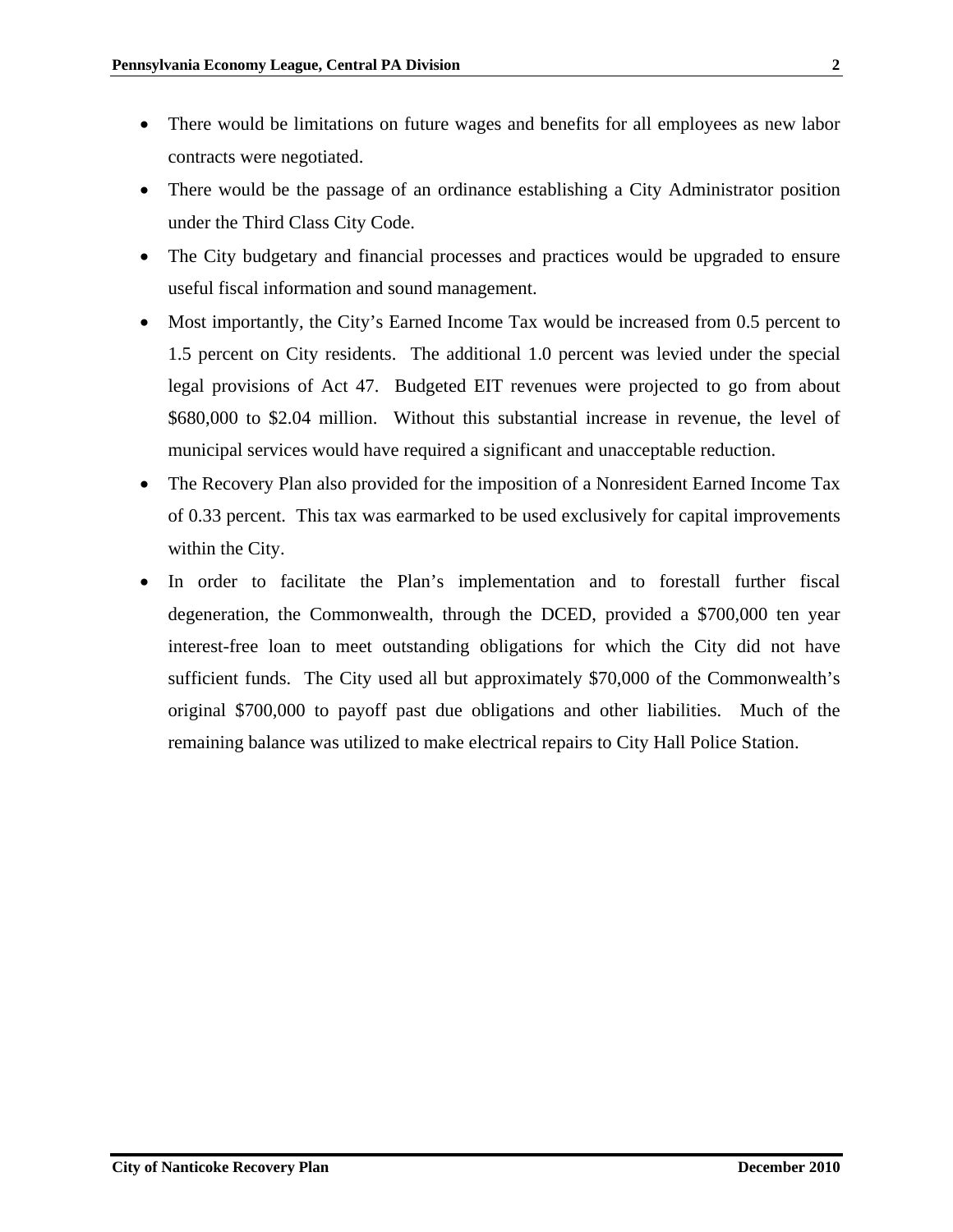#### Recovery Plan Implementation 2007-2009

The City of Nanticoke has made deliberate progress in Recovery Plan implementation from early 2007 through early 2010. This is especially true with respect to substantial improvements in the City's financial and management capacity through the hiring of an experienced City Administrator, the retention of a qualified Finance Officer and the implementation of an accurate accounting and financial management system.

In addition, upon termination of the then existing collective bargaining contracts, the City entered into new contracts with all of its bargaining units. Further, there were no layoffs and the new labor contacts did provide for Recovery Plan cost containment provisions. However, the cost containment provisions included in the new labor agreements were not as stringent as delineated in the Recovery Plan. In the opinion of the Recovery Plan Coordinator, these minimums were reasonable first steps in controlling personnel expenditures.

The increase in the City's resident earned income tax began to provide much needed additional revenue to meet the City's expenditure pattern. Unfortunately the new rate did not produce the full projected amount of anticipated revenue until 2009. Because of this collection delay in General Fund earned income tax revenue, an additional \$200,000 loan was provided by DCED in December 2007 to bridge the shortfall period.

#### Revenues and Cost Containment.

- The Recovery Plan authorized increasing the City's Earned Income Tax rate from 0.5 percent to 1.5 percent. This rate increase was projected to produce \$2.04 million in annual revenue. However, because of delays in rate implementation and the normal cashflow delays in the EIT collection process, the EIT revenues received in 2007 (\$1,030,342) were significantly below the Recovery Plan projection. In 2008 the City did collect the yearly projected revenue (\$2,039,528) and exceeded it in 2009 (\$2,229,027). Prospective collections at the 1.5 percent EIT rate should continue to generate revenue at approximately the same level. (See Graph 1.)
- Due primarily to the shortfall in EIT collections, the City applied for and received an additional \$200,000 short-term interest-free loan in December 2007 from the Commonwealth of Pennsylvania through the DCED. The loan was amended to provided for a ten-year repayment term. The City is current with its payments.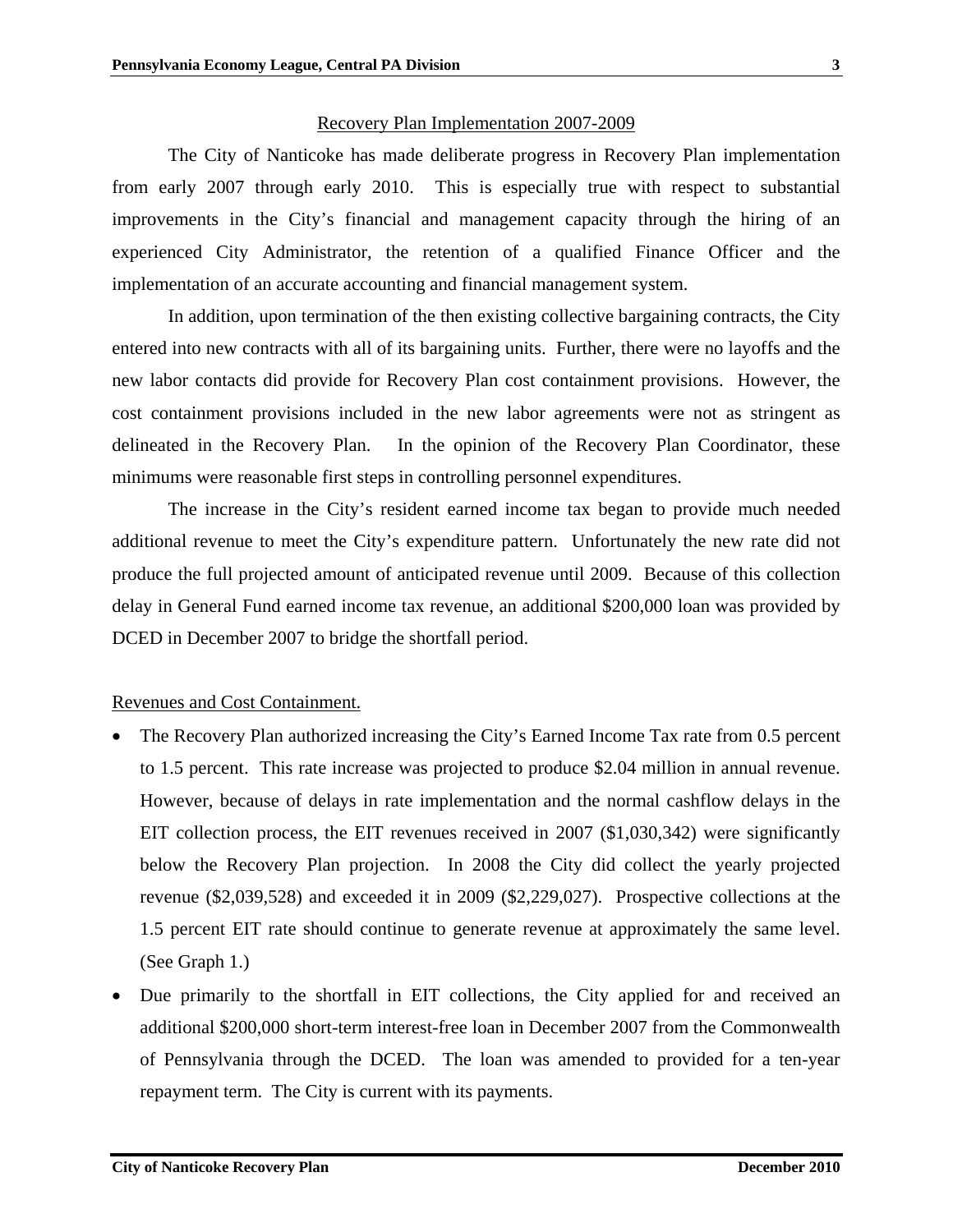

- The 0.33 percent Nonresident Earned Income Tax provided for in the Recovery Plan has not produced significant revenue because EIT rates in many adjoining communities are in excess of 0.5 percent. Therefore, people who work in Nanticoke but live in these communities produce no additional EIT for the City of Nanticoke. The Recovery Plan did not provide for the nonresident rate beyond 2009. In compliance with the Plan, the City did not pass a nonresident earned income tax ordinance for 2010.
- In 2009, Luzerne County completed and implemented a countywide reassessment of real property (2009 Reassessment). Because of the 2009 Reassessment the City of Nanticoke's General Fund real estate tax millage was reduced from 30.0 mills to 1.457 mills in 2010. With the revised assessment base and equivalent new millage of 1.457, the City was no longer at the Third Class City legal limit on tax millage.
- In 2007 the City negotiated labor contracts with the Brotherhood of Teamsters Local 401 for Blue Collar Nonprofessional Employees and White Collar Nonprofessional Employees for the period 2008 through 2010. Although both contracts were in general conformance with the Recovery Plan, projected costs were greater than in the Recovery Plan. While the contracts provided for increased employee premium health co-pays, the continued increases in employee health care cost are a continuing concern for the City.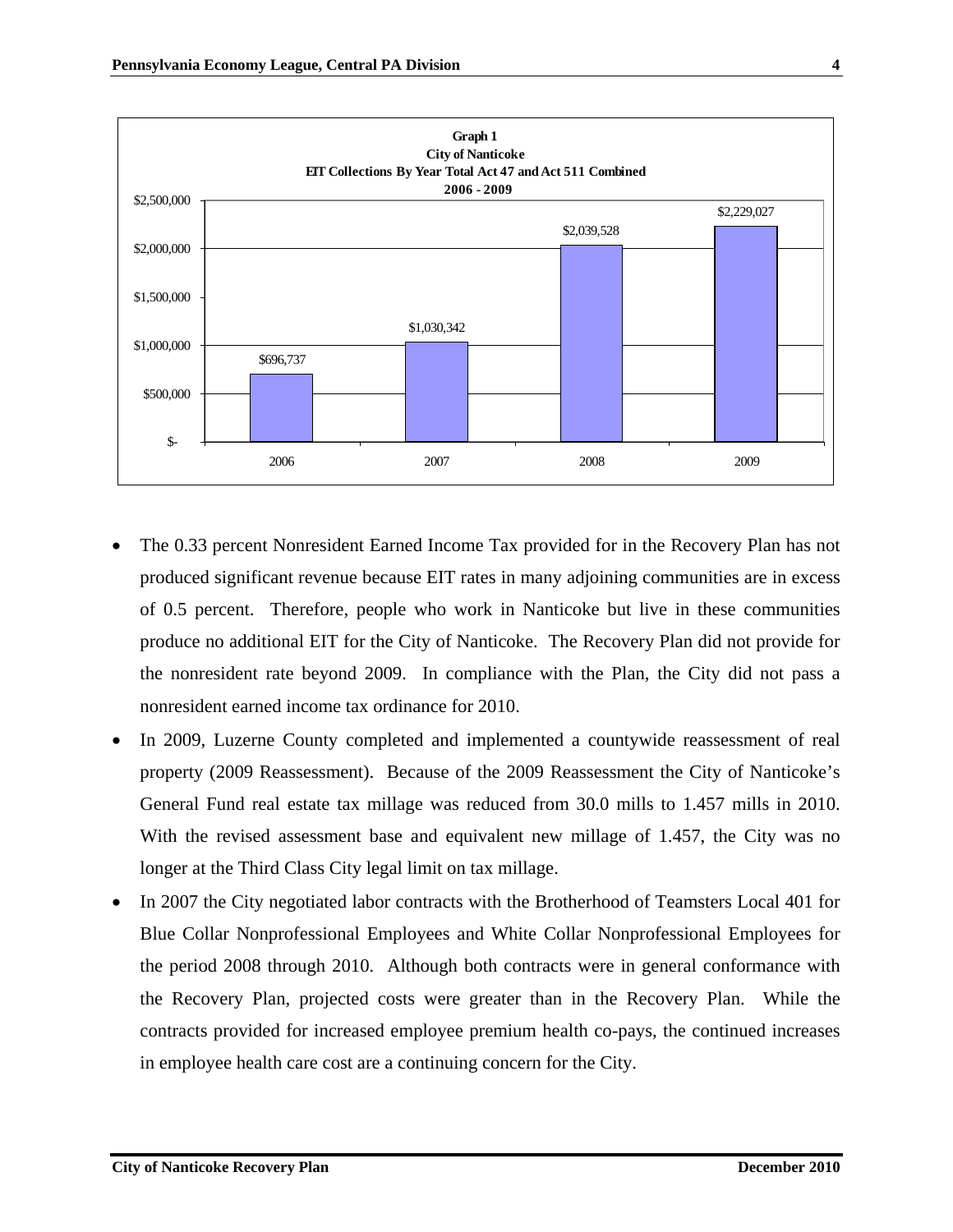- The City successfully negotiated contracts with Local 2655 of the International Association of Firefighters and the Fraternal Order of Police Lodge No.36 for the period January 1, 2009, through December 31, 2012. In each case projected contractual costs were greater than those projected in the Recovery Plan. In the judgment of the Recovery Plan Coordinator, the police and fire agreements were not excessive and avoided costly and time consuming Act 111 arbitration. Accordingly, the Recovery Plan Coordinator in conjunction with DCED approved the final contractual costs as being generally in plan compliance. Both police and fire complements were maintained at their existing manpower configurations.
- Because of increased General Fund cost patterns and slower than projected General Fund revenue, including the failure of the EIT to reach \$2.04 million until 2009, the Recovery Plan's projection of total funds to be set aside for capital improvements utilizing the nonresident EIT funds has not been attained. Furthermore, it appears that there will be little or no excess funds for future capital programs. For the foreseeable future the City will need to rely heavily on grants, liquid fuels funds, and other matching funds for capital improvements.
- The City created the position of City Administrator by ordinance and timely filled the position. In addition the City also retained a Finance Officer.
- The City's budget process was enhanced and monthly financial statements comparing actual revenue and expenditures to those budgeted are presented to City Council.
- A multi-year capital budget plan was developed and approved by City Council.
- The City's financial management and accounting systems improvements resulted in:
	- o Audit opinions with only minor disclaimer.
	- o Removal of prior DCED audit findings which allowed for continuation of CDBG funding.
- The City received DCED grants to assist in technology upgrades as well as funding for the development of a new comprehensive plan.
- The City Administrator facilitated the coordination of economic development projects which resulted in enhanced economic development plans.
- As a result of the nationwide decline in asset value of most pension funds, including those in Nanticoke, the City's Police and Fire pension funds were adversely affected. In an effort to mitigate these market setbacks, the Pennsylvania General Assembly passed pension fund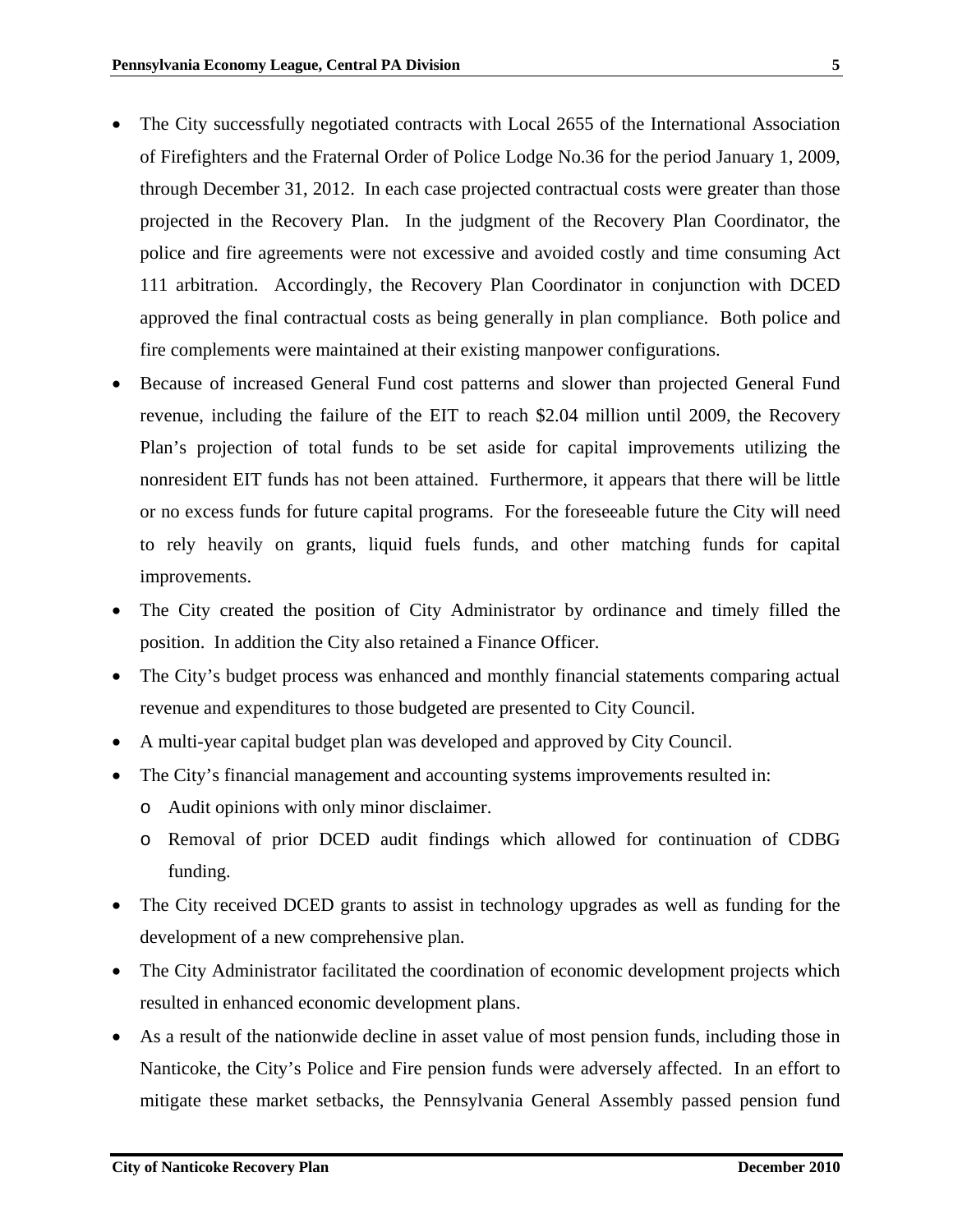legislation to smooth the municipal pension asset decline over a number of years. Even with this supporting legislation, the City still faces significant increased pension amortization payments beginning in 2011. These increased pension costs will need to be included in the City's Budget for future years and will require additional financial resources.

- The City has made significant progress in eliminating its interfund liabilities especially reducing amounts owed from the General Fund to the Sewer Fund.
- Post employment benefits are provided to certain full-time police and firefighter personnel of City of Nanticoke as stipulated in their respective collective bargaining agreements with the City provided they are both eligible for and elect retirement. The benefits extended to the employee include healthcare, dental, and vision benefits for the employee, spouse, and family. These benefits are available for the life of the employee and life of his spouse until the age of 65, at which time the benefits will be reduced to the amount, which constitutes the deductible, not covered by Medicare. This benefit is financed currently on a pay-as-you-go basis and is addressed during the annual budget process. The employee is not required to contribute. For the year ended December 31, 2008, post employment benefits paid by the City were \$144,083 with twenty-one (21) participants eligible to participate.

Table 1 presented below provides the unaudited financial result on a budgetary basis for the City of Nanticoke's General Fund for the period of 2007 through 2009, the first three years under the Recovery Plan.

# Table 1 City of Nanticoke Revenue and Expenditures 2007 – 2009

|                                                 | 2007                | 2008      | 2009      |
|-------------------------------------------------|---------------------|-----------|-----------|
| Revenue and Other Sources                       | 2,912,455           | 3,825,120 | 4,391,653 |
| <b>Expenditures and Other Uses</b>              | 3,419,336 3,679,707 |           | 4,026,508 |
| Revenues/Sources over (under) Expenditures/Uses | (506, 881)          | 145.414   | 365,145   |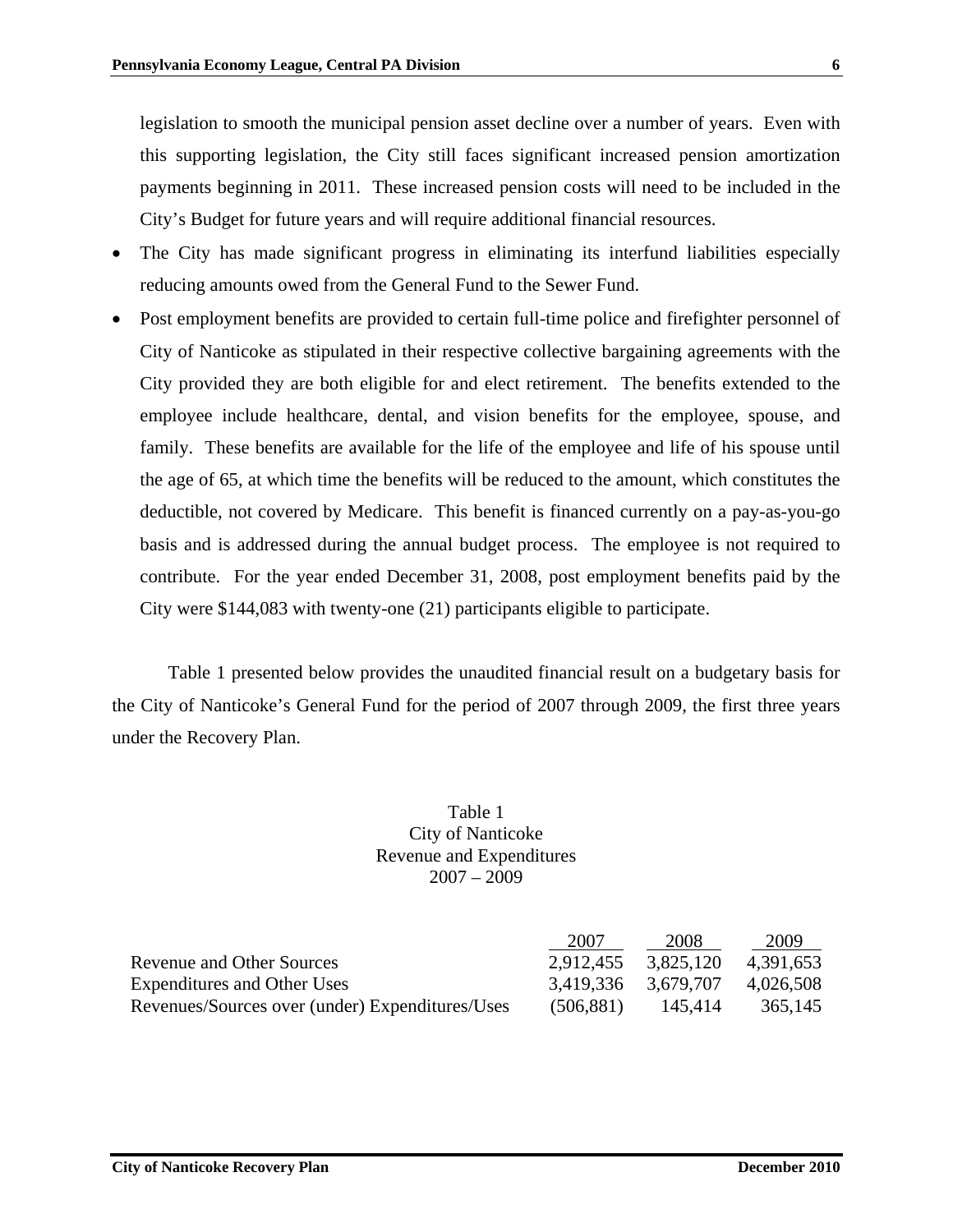In 2007 the City experienced a significant deficit of over \$500,000. In 2008, the City had moved to a positive "net income" of \$145,000, and in 2009, the City had a substantial "net income" of \$365,000.

Additional detail on the revenue and other sources in comparison to expenditures and other uses is provided in Table 2.

## Table 2 City of Nanticoke Revenue Details, Expenditures and Other Uses 2007 – 2009

|                                                    | 2007       | 2008      | 2009      |
|----------------------------------------------------|------------|-----------|-----------|
| Revenue                                            | 2,658,751  | 3,525,120 | 4,089,805 |
| <b>Other Sources</b>                               |            |           |           |
| Sale of Assets                                     | 413        |           |           |
| <b>Insurance Proceeds</b>                          | 1,515      |           |           |
| <b>Transfer from Other Funds</b>                   | 1,775      |           | 1,848     |
| <b>Tax Anticipation Note</b>                       | 250,000    | 300,000   | 300,000   |
| <b>Total Other Sources</b>                         | 253,703    | 300,000   | 301,848   |
| <b>Revenue and Other Sources</b>                   | 2,912,455  | 3,825,120 | 4,391,653 |
| Expenditures                                       | 3,169,336  | 3,379,707 | 3,726,508 |
| <b>Other Uses</b>                                  |            |           |           |
| Repayment of Tax Anticipation Note                 | 250,000    | 300,000   | 300,000   |
| <b>Expenditures and Other Uses</b>                 | 3,419,336  | 3,679,707 | 4,026,508 |
| Revenues/Sources over (under)<br>Expenditures/Uses | (506, 881) | 145,414   | 365,145   |
| <b>Commonwealth Loan Proceeds</b>                  | 200,000    |           |           |
| <b>Available Net Resources</b>                     | (306, 881) | 145,414   | 365,145   |

The principal cause for the initial deficit in 2007 and the subsequent turnaround to positive net incomes was the lag in sufficient collection of the increased earned income tax. Initially there was more than a month delay in passing the ordinance authorizing the higher EIT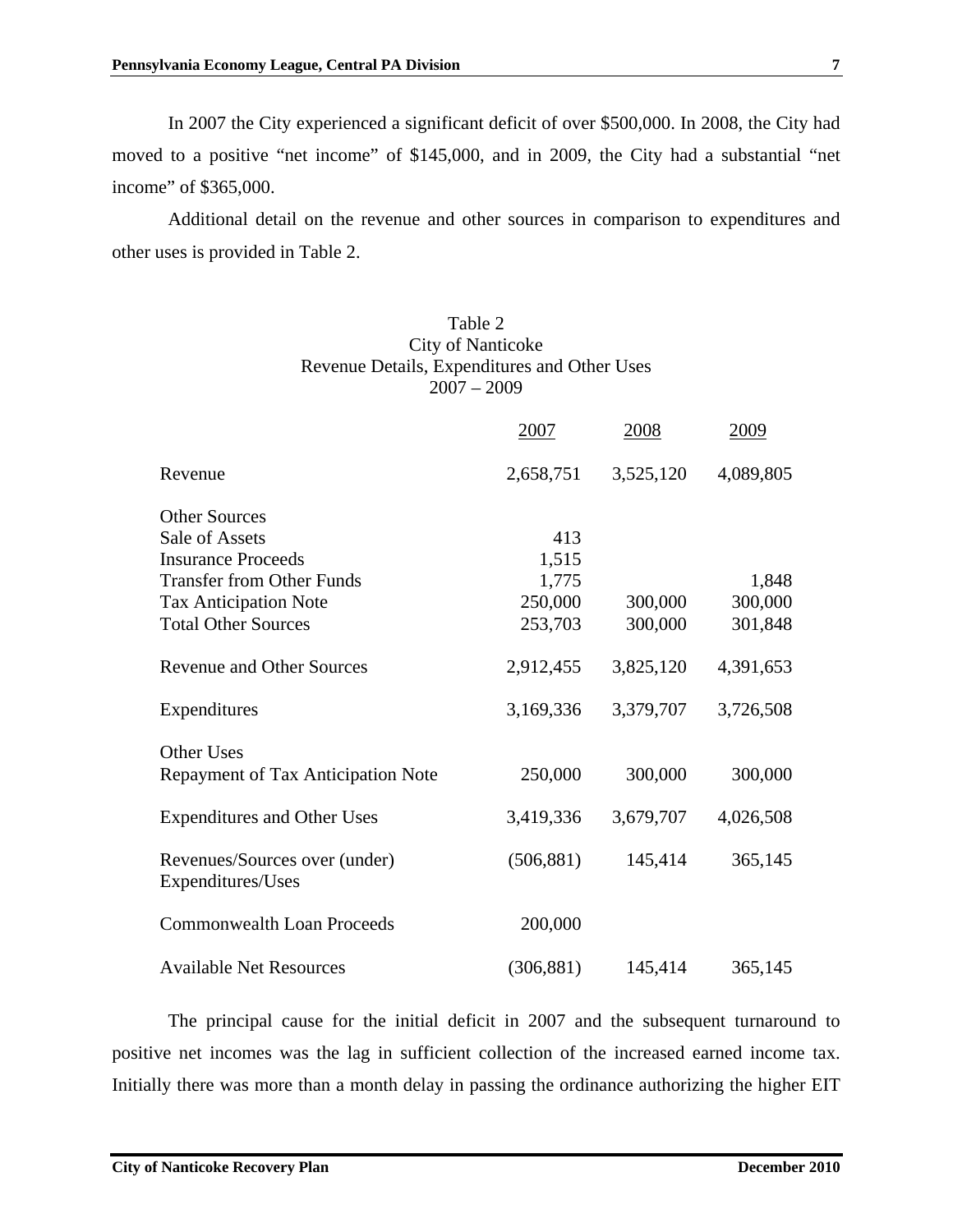rate and in obtaining the required Common Pleas Court approved under Act 47. Further, the time to actually collect the increased tax through employee withholding and then for the tax collector to remit the tax to the City involved a rather lengthy delay, up to seven months.

It would have been very difficult for the City to meet its obligations at year-end 2007 with a deficit in excess of \$500,000. As mentioned previously, in order to address this problem the Commonwealth provided an additional \$200,000 loan. In addition City Council authorized the City Administrator to temporarily borrow resources from other funds if the anticipated EIT was not collected to meet City year-end obligations.

Fortunately, the EIT collections increased in the early part of 2008 and no interfund borrowing was necessary. In fact, the 2007 year-end audit based on a **modified accrual** basis shows the General Fund deficit to have been only \$236,635. Further, after applying the \$200,000 loan resources, the deficit for 2007 was only \$36,635. (See Table 3.)

#### Table 3 City of Nanticoke General Fund Audited Financial Results

|                                    | 2007         | 2008       |
|------------------------------------|--------------|------------|
| <b>Beginning Fund Balance</b>      | (266, 813)   | (503, 448) |
| <b>Excess Revenues and Sources</b> | $(236,635)*$ | 349,299    |
| <b>Ending Fund Balance</b>         | (503, 448)   | (154, 149) |

\* Does not include \$200,000 Commonwealth Supplemental Loan

The continued growth in the EIT revenue in 2008, along with improved accounting and management practices, moved the City into a positive fiscal position. Moreover, on a modified accrual basis, the 2008 audit results demonstrate a positive net increase of almost \$350,000. Again this can be attributed to continued EIT collections growth reaching its projected level in late 2008 and early 2009, as well as the transfer of \$83,000 from a closed out accounting fund.

As of this the date of this report, the 2009 audit has not yet been completed but the positive results of the City's 2009 year end fiscal position on a budget basis reflected in Table 1 seem to indicate continued progress.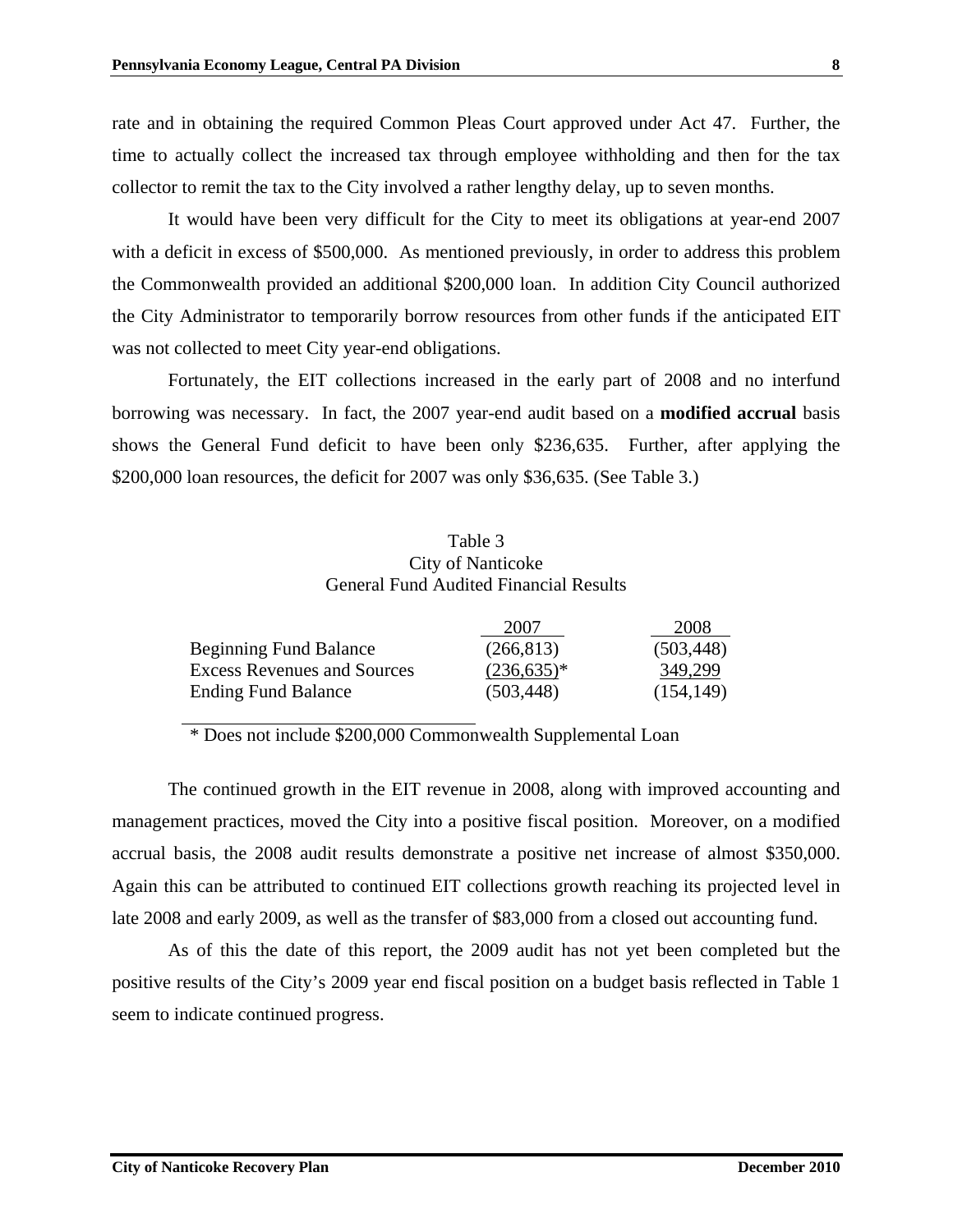#### 2010 Amended Act 47 Recovery Plan

With Recovery Plan Coordinator's guidance, the City's elected leaders, administrative staff and employees have dedicated a significant amount of time and effort to implement many of the provisions enumerated in the Recovery Plan. The upshot of their commitment is manifested by the City's return to financial and administrative stability and the City's ability to now focus on achieving long-term economic and community development growth which will ensure the City's future viability as an ongoing entity. Continued progress by the City will position the City, the Recovery Plan Coordinator and DCED to entertain the proposition of rescinding the City's financially distressed status. Thus, the goal of this 2010 Amended Act 47 Recovery Plan (Amended Recovery Plan) is to provide the City with a roadmap that will assist the City's decision-makers as they continue to build upon their achievements made pursuant to the Recovery Plan and position the City for eventual removal from the Commonwealth's Act 47 distressed municipalities program.

A number of events occurred subsequent to the adoption of Recovery Plan need to be included in the Amended Recovery Plan. Among the more important are the existing collective bargaining contracts agreed to by the City, the Recovery Plan Coordinator, and DCED, which differ somewhat from the provisions of the Recovery Plan. In addition, given the lapse of time since the Plan's original development (winter 2006-2007) numerous estimates and timeframes need to be updated and reformulated.

Another reason is the removal of the Third Class City Code's real estate tax millage limits on the City's General Fund millage attributed to the 2009 Reassessment. Because of the 2009 Reassessment, the City has been able to recalculate its equivalent General Fund real estate tax millage from 30 mills in 2006-2008 to approximately 1.457 mills in both 2009 and 2010. As a result, the legal real estate millage limit of 30 mills which helped propel Nanticoke into distress status has been mitigated. The City can now meet its General Fund expenditure patterns by increasing, as necessary, the real estate millage for General Fund purposes.

A number of City elected officials believe that retaining the City's earned income tax rate at the 1.5 percent level is both more equitable and efficient in producing the required revenue for the City's General Fund rather than increasing the real estate millage on the City's property owners. However, the only way to accomplish retention of the higher EIT rate would be for the City to either remain an Act 47 distressed municipality indefinitely or for the City's residents to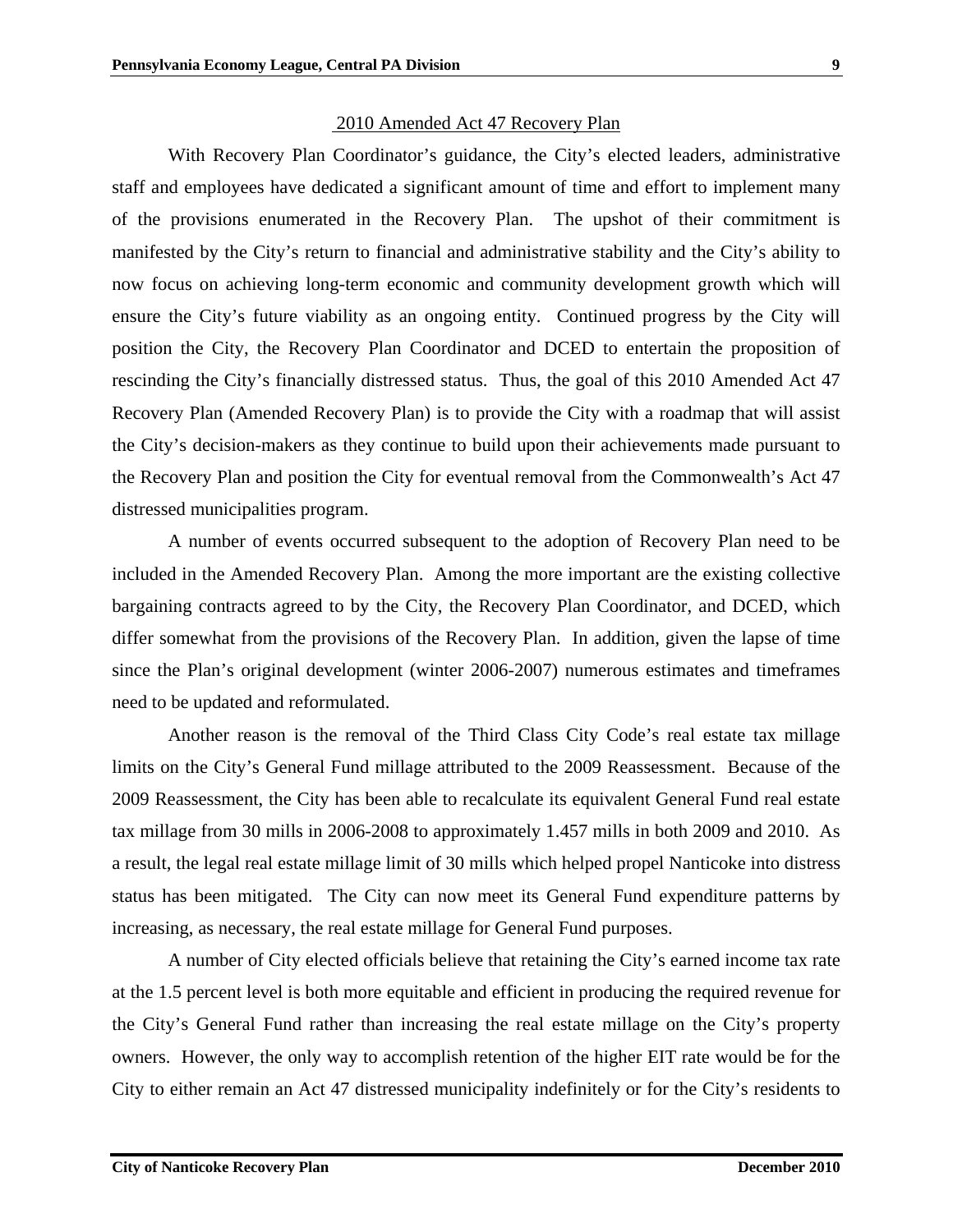enact a Home Rule Charter which would permit the City's elected officials to levy an EIT rate above the 0.5 percent limit under Act 511. Therefore, this Amended Recovery Plan incorporates an option for the City's elected officials to offer its citizens an opportunity to decide the City's future governmental and tax structure.

The adoption of a home rule charter pursuant to the Home Rule Charter and Optional Plans Law can provide the City with the means to maintain its current combined Act 47/Act 511 1.5 percent EIT rate. A home rule charter written by an elected government study commission and adopted by the City's electorate may provide, among other possible governmental changes, local tax enabling authority for City Council to levy an EIT rate that is deemed appropriate to meet the City's General Fund revenue requirements. A home rule charter may also include these basic components:

- $\triangleright$  General powers of the municipality
- $\triangleright$  Organization of the government
- $\triangleright$  Procedures or safeguards to assure due process
- $\triangleright$  Provisions for citizen participation and powers reserved for voters
- $\triangleright$  Mandates for administrative practices
- $\triangleright$  General Provisions, such as transition procedures and effective date

## Amended Recovery Plan--Amendments

The amendments in this Amended Recovery Plan shall become effective upon passage by the Nanticoke City Council of an ordinance adopting this Amended Recovery Plan and, unless expressly stated, the amendments shall cover the period for the remainder of 2010 and beyond until amended by subsequent Recovery Plan amendments or the rescission of the City's distress status by the Commonwealth. This Amended Recovery Plan does not invalidate, impair, eliminate or diminish the provisions of the Recovery Plan which are not included in this Amended Recovery Plan. Financial projections as provided in this Amended Recovery Plan cover the period from 2010 through 2013 and are based on *infra*. (See Option A Plan Detail and Summary.)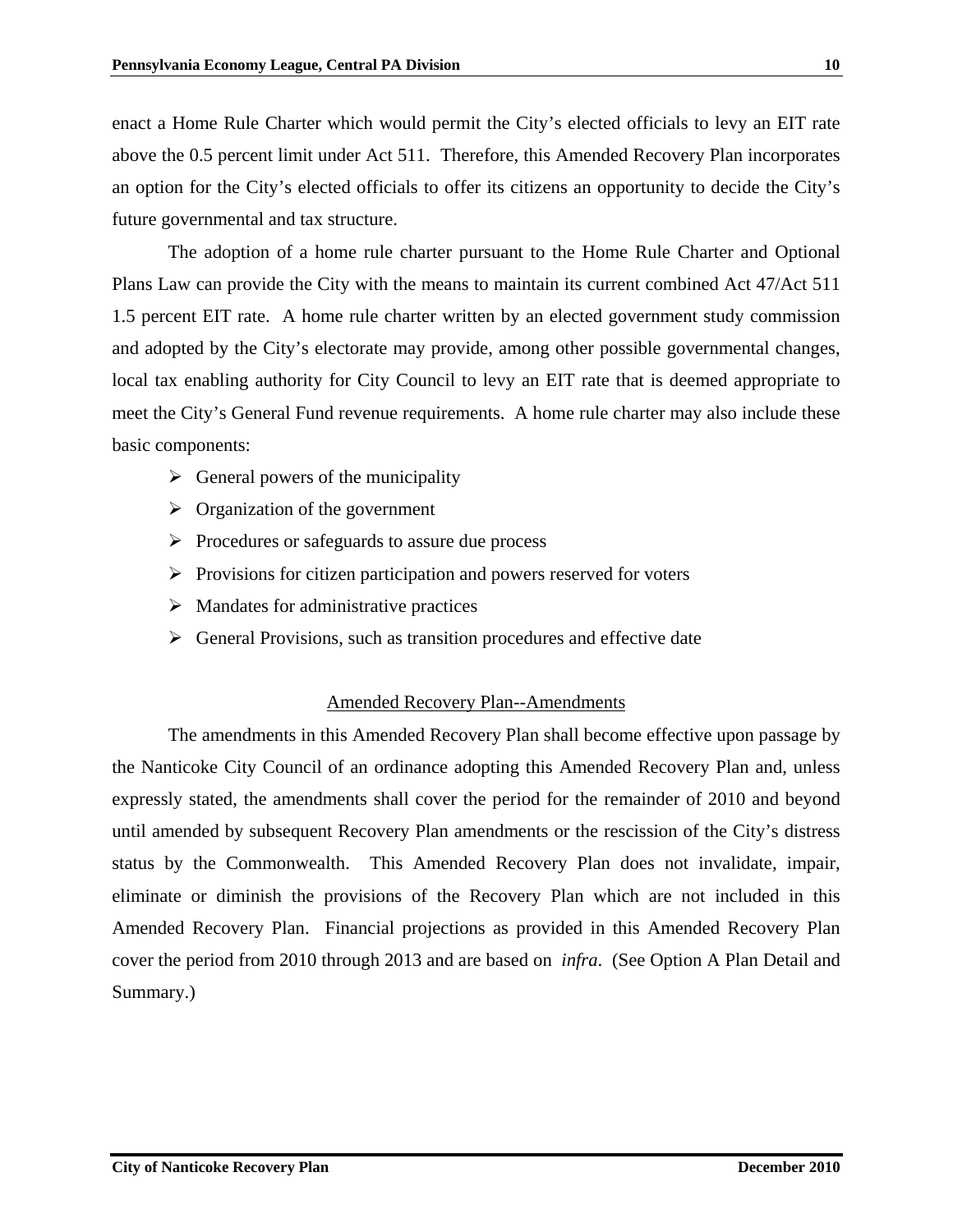#### Revenue

• Earned Income Tax. Enumerated below are four Options whereby the City of Nanticoke utilizes different EIT rates while concurrently going through the home rule process. Each Option provides that if the home rule process is terminated during any of the years included in the financial projections of this Amended Recovery Plan, then the additional 1.0 percent EIT rate levied under Act 47 shall be reduced accordingly resulting in a 0.0 percent Act 47 EIT rate no later than January 1, 2013. The future loss of General Fund revenue due to the mandated reduction of the 1.0 percent Act 47 EIT in any Option shall be replaced by a corresponding increase in General Fund real estate tax millage sufficient to meet projected General Fund expenditures for the period. Beginning with the 2013 fiscal year, the financial projections in each Option do not provide for the additional EIT tax levied under Act 47.

**Option A –** Option A assumes that the City's electorate will adopt a Home Rule Charter in 2012 and the 2013 EIT rate of 1.0 percent will be levied pursuant to applicable Home Rule Charter provisions. The EIT rate for the years 2011 and 2012 under Act 47 shall be 1.0 percent.

For the year  $2011 - 1.0$  percent

For the year  $2012 - 1.0$  percent

For the year 2013 – 1.0 percent (Home Rule Authorization)

**Option B –** Termination of Home Rule Process in 2010 without adoption of a Home Rule Charter. The EIT rate under Act 47 shall be:

For the year  $2011 - 0.67$  percent

For the year  $2012 - 0.33$  percent

For the year  $2013 - 0.0$  percent

**Option C –** Termination of Home Rule Process in 2011 without adoption of a Home Rule Charter. The EIT rate under Act 47 shall be:

For the year  $2011 - 1.0$  percent For the year  $2012 - 0.5$  percent For the year  $2013 - 0.0$  percent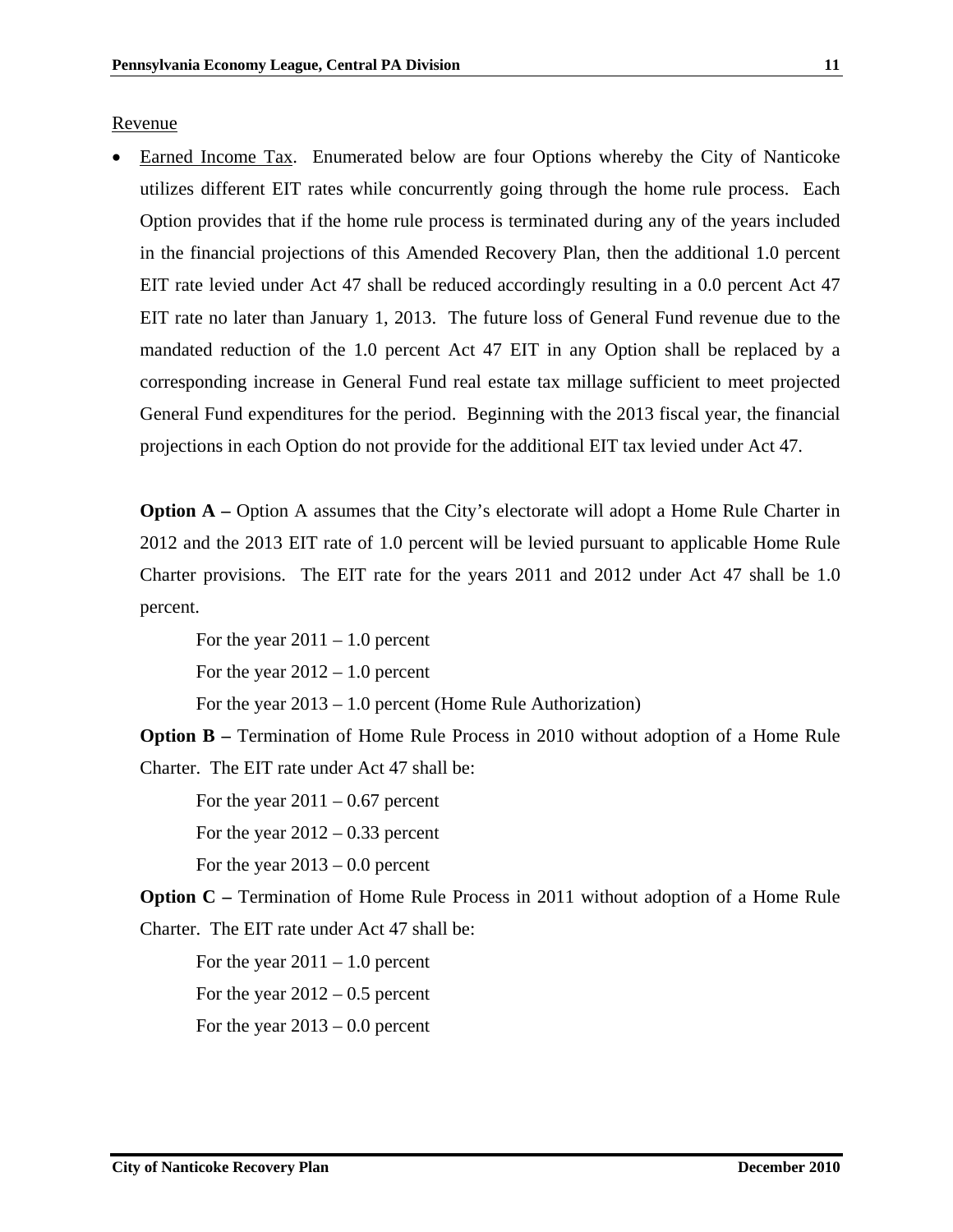**Option D –** Termination of Home Rule Process in 2012 without adoption of a Home Rule Charter. The EIT rate under Act 47 shall be:

For the year  $2011 - 1.0$  percent For the year  $2012 - 1.0$  percent For the year  $2013 - 0.0$  percent (See Home Rule Schedules A through D and Option A Plan Detail and Summary.)

The total EIT rate under each option is summarized in Table 4.

|      |        | Option A            |         |      |        | <b>Option B</b>     |       |
|------|--------|---------------------|---------|------|--------|---------------------|-------|
|      |        | No Termination      |         |      |        | Termination in 2010 |       |
| Year | Act 47 | Act 511             | Total   | Year | Act 47 | Act 511             | Total |
| 2011 | 1.00   | 0.50                | 1.50    | 2011 | 0.67   | 0.50                | 1.17  |
| 2012 | 1.00   | 0.50                | 1.50    | 2012 | 0.33   | 0.50                | 0.83  |
| 2013 | 0.00   | 1.50                | $1.50*$ | 2013 | 0.00   | 0.50                | 0.50  |
|      |        |                     |         |      |        |                     |       |
|      |        | Option C            |         |      |        | Option D            |       |
|      |        | Termination in 2011 |         |      |        | Termination in 2012 |       |
| Year | Act 47 | Act 511             | Total   | Year | Act 47 | Act 511             | Total |
| 2011 | 1.00   | 0.50                | 1.50    | 2011 | 1.00   | 0.50                | 1.50  |
| 2012 | 0.50   | 0.50                | 1.00    | 2012 | 1.00   | 0.50                | 1.50  |
| 2013 | 0.00   | 0.50                | 0.50    | 2013 | 0.00   | 0.50                | 0.50  |
|      |        |                     |         |      |        |                     |       |

# Table 4 City of Nanticoke Home Rule Options Earned Income Tax Rates

\* The 1.5 percent rate is levied pursuant to the authority of an assumed adoption of a home rule charter by the City and not under an Act 47 Recovery Plan.

If a Home Rule Charter granting the City's elected officials the authority to levy an EIT rate above the 0.5 percent Act 511 limit is approved by the City's electorate during 2011 or 2012, the following year the City shall levy an EIT rate of 1.5% pursuant to authority granted by the adopted Home Rule Charter.

 For purposes of this Amended Recovery Plan, termination of the Home Rule Study Commission process shall be defined as: a government study commission recommendation not to pursue a home rule charter; the electors' rejection of a home rule charter recommended by the home rule study commission; the adoption of a home rule charter that prohibits or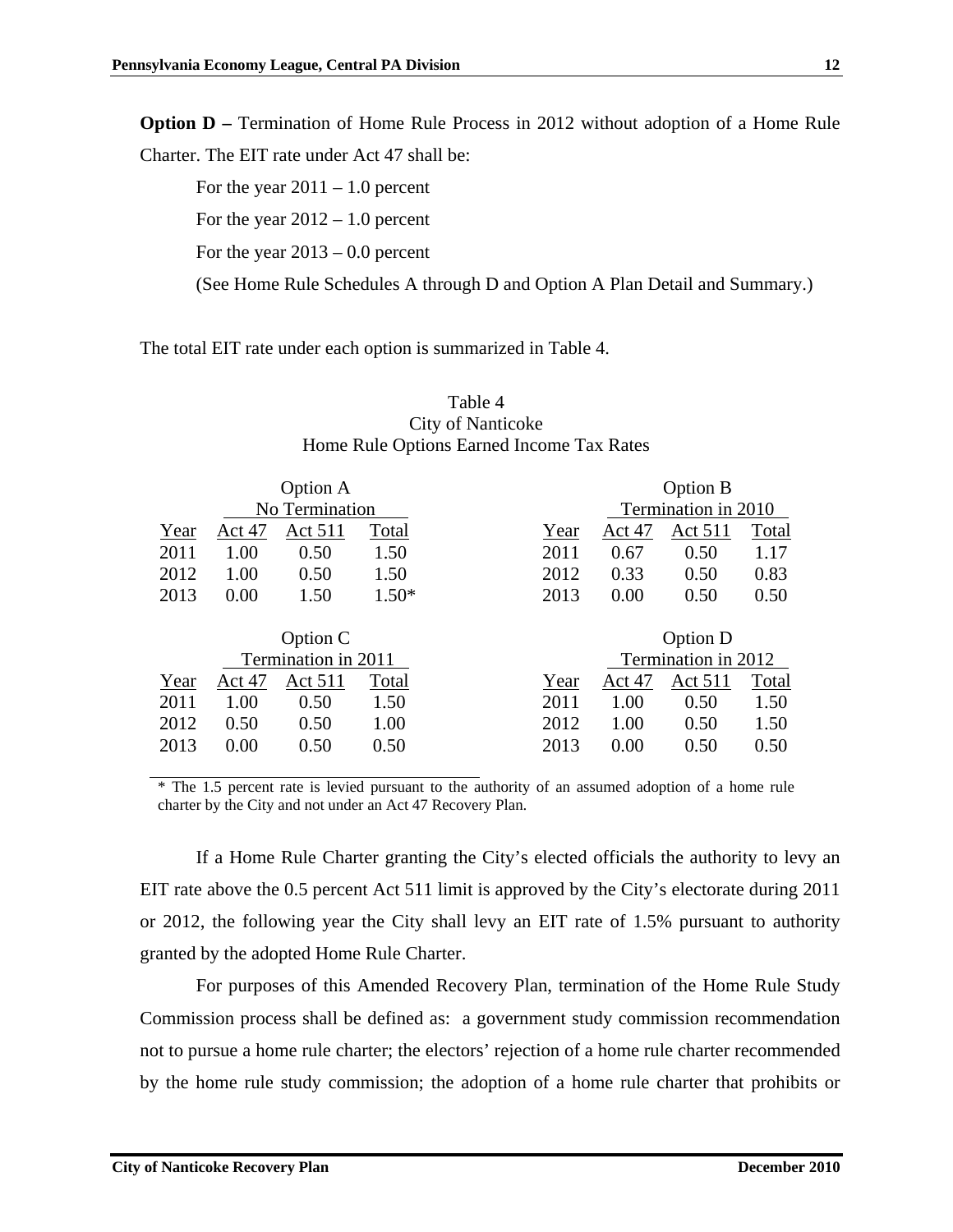does not permit City Council from levying an EIT above 0.5 percent; or the termination of the home rule study commission for any reason prior to a final report and public vote.

• Real Estate Tax for General Fund. The City's General Fund real estate tax millage for 2010 is 1.457 mills. Subsequent General Fund real estate millage rates shall be sufficient to balance the City's General Fund budget and shall be in conformance with the real estate millage projections provided in the Amended Recovery Plan Options A through D. A comparison of the Optional Real Estate Millage and Earned Income Tax Rates is provided in Table 5.

| Option A Home Rule Adopted               | 2010  | 2011  | 2012  | 2013  |
|------------------------------------------|-------|-------|-------|-------|
| <b>Total City Earned Income Tax Rate</b> | 1.50  | 1.50  | 1.50  | 1.50  |
| <b>General Fund Millage</b>              | 1.457 | 2.430 | 2.649 | 2.670 |
| Option B Home Rule Terminated 2010       |       |       |       |       |
| <b>Total City Earned Income Tax Rate</b> | 1.50  | 1.17  | 0.83  | 0.50  |
| <b>General Fund Millage</b>              | 1.457 | 3.674 | 5.148 | 6.364 |
| Option C Home Rule Terminated 2011       |       |       |       |       |
| <b>Total City Earned Income Tax Rate</b> | 1.50  | 1.50  | 1.00  | 0.50  |
| <b>General Fund Millage</b>              | 1.457 | 2.430 | 4.514 | 6.364 |
| Option D Home Rule Terminated 2012       |       |       |       |       |
| <b>Total City Earned Income Tax Rate</b> | 1.50  | 1.50  | 1.50  | 0.50  |
| <b>General Fund Millage</b>              | 1.457 | 2.430 | 2.649 | 6.364 |

#### Table 5 City of Nanticoke Earned Income Tax and Millage Rates\*

\*Earned Income Tax expressed in percentage and real estate taxes expressed in mills.

 An important element of the Amended Recovery Plan's financial projections is that regardless of the City's government and tax structure, the City's General Fund expenditures will continue to increase. The Recovery Plan Coordinator estimates that General Fund expenditures will increase from \$3.97 million in 2010 to \$4.33 million in 2013, an increase of \$360,000 over the period. This increase is driven primarily by additional funds necessary for the City's pension contributions. The asset value of police and fire pensions were greatly reduced by the national financial crisis of 2008. Of the projected \$360,000 expenditure increase, \$218,000 or 57 percent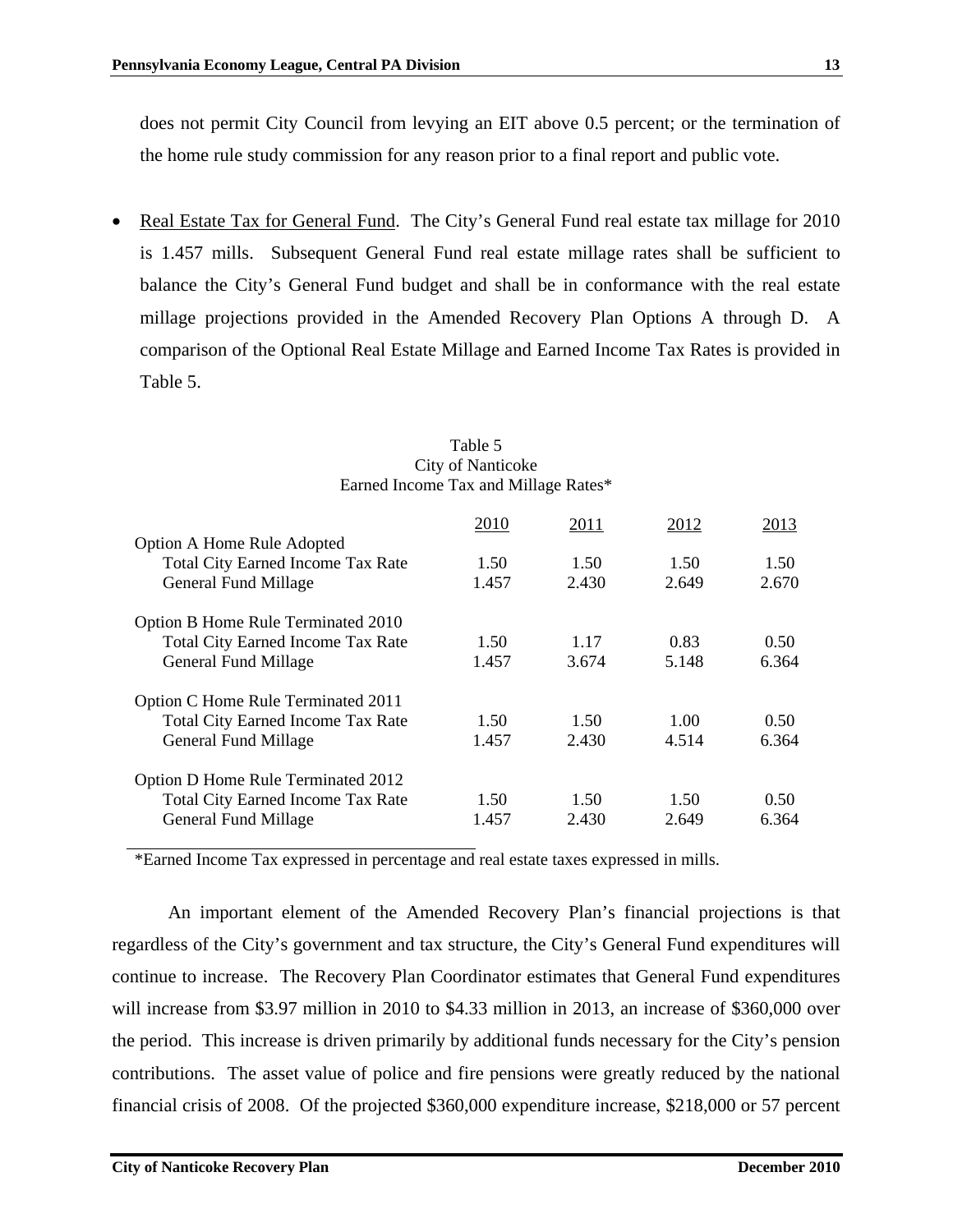of the increase relates to pension cost increases. The remainder is driven by projected labor contract benefits; in particular the significant estimated increases in healthcare costs.

These projected General Fund expenditure increases will have an impact on the revenue resources available to the City. Even if the City's Earned Income Tax remains at 1.5 percent rate in 2013, the City's General Fund real estate tax millage is estimated to increase from 1.46 mills in 2010 to 2.67 mills in 2013, an 82.9 percent increase over the current rate. If the City's EIT reverts to the Act 511 limit of 0.5 percent, the millage for General Fund purposes is estimated to increase from 1.457 mills in 2010 to 6.364 mills in 2013, an increase of 336.8 percent. The General Fund real estate tax revenue will increase from \$456,000 in 2010 to \$2.27 million in 2013.

The Recovery Plan Coordinator believes that in the absence of an increased EIT rate there are no significant alternatives to real estate millage increases to fund the City's future General Fund expenditures unless the City's citizens and elected officials are willing to restructure and substantially reduce the City's workforce. Because of the magnitude of the potential real estate millage increases, the decision to adopt a home rule charter permitting the City to levy an increased EIT without the statutory authority of Act 47 must be given careful consideration by the City's electorate and elected officials.

Real Estate Collection Rate. The City's collection experience with real estate taxes has been decreasing slightly since 2006, falling from 89.5 percent to 86.7 percent in 2009. Continued monitoring of the collection process, percentage of collection, and delinquency rates must be maintained to avoid shortfalls of budgeted real estate revenue. The City Treasurer shall prepare a report to Council regarding this revenue trend and the process necessary for the Treasurer's Office to increase tax collections. (See Table 6.)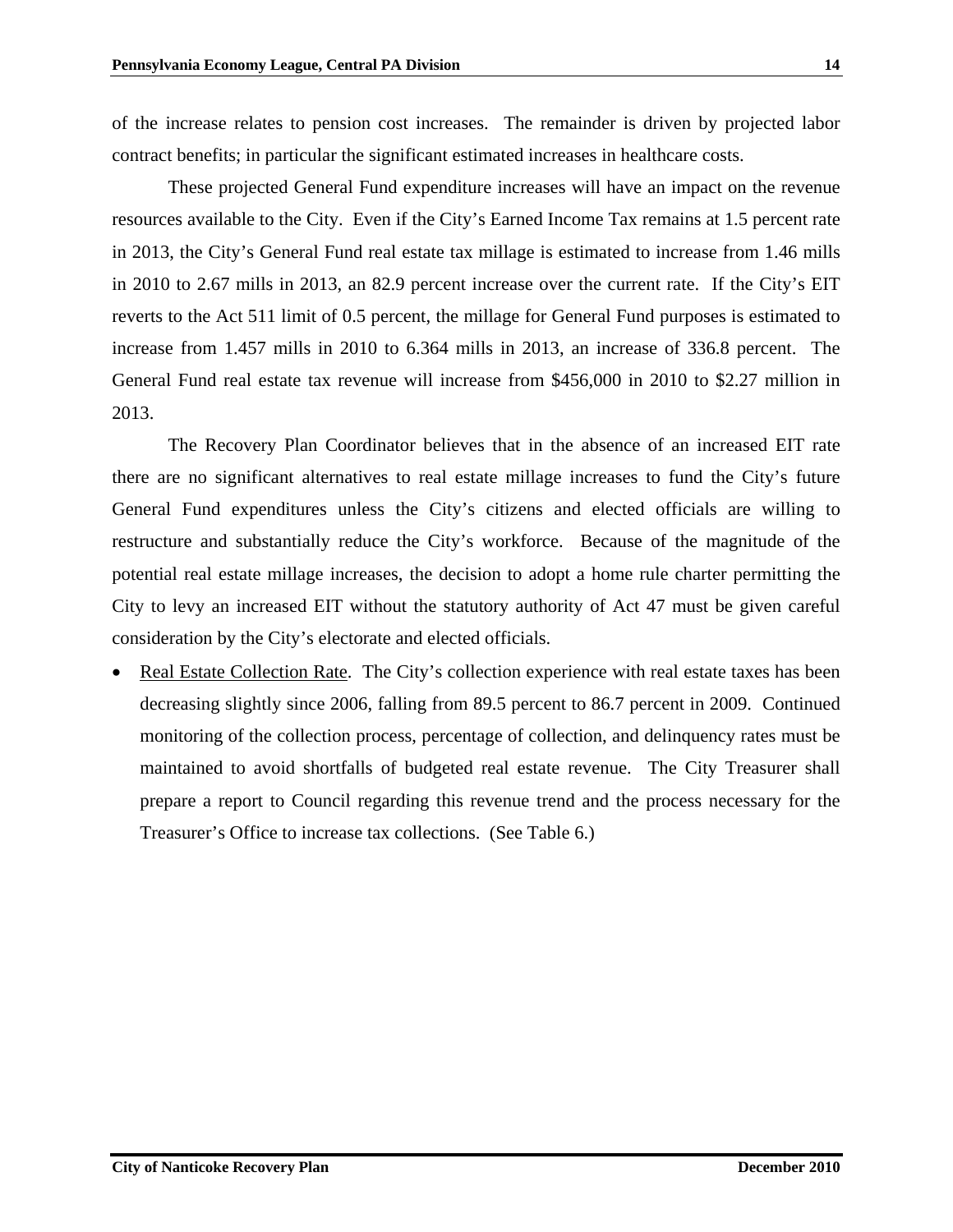| Real Estate Tax<br><b>Real Estate Taxes</b> | Percent of |
|---------------------------------------------|------------|
| Potential<br>Collected Current              | Collected  |
| \$896,381<br>2006                           | $-$ %      |
| 2007<br>590,622<br>659,962                  | 89.5       |
| 2008<br>576,354<br>660,769                  | 87.2       |
| 2009<br>930,402<br>806,681                  | 86.7       |

| Table 6                                          |
|--------------------------------------------------|
| City of Nanticoke                                |
| Real Estate Tax Collection and Percent Collected |

 $\overline{\phantom{a}}$  .

- Act 47 Emergency State Loan. The continued repayment of the Act 47 \$200,000 emergency loan received by the City of Nanticoke in December 2007 is incorporated as part of the Amended Recovery Plan. This loan is in addition to the September 2006 \$700,000 Act 47 loan with a ten year period at zero interest rate. Repayment of both Act 47 loans is provided for in the Amended Recovery Plan Budget. The loan documents executed between the City and DCED are hereby incorporated into this Amended Recovery Plan by reference.
- TANs. In consultation with the Recovery Plan Coordinator, the City shall utilize Tax Anticipation Notes (TANs) only for the purpose of meeting single year cashflow requirements. All TANs shall be repaid as required by law.
- Debt Service Millage. Any unreserved fund balance in the Debt Service Fund shall be used each year to reduce the City's accumulated debt service in accordance with proper financial management practices. The City shall levy sufficient debt service millage each year (in combination with any debt service fund balance) that shall be sufficient to meet the annual debt service obligations of the City. A debt service reserve fund may be established to provide for an early retirement of debt. (See Table 7.)
- Fees for City Services. In general it shall be the goal of the City to charge fees for services which meet the cost of providing each service including applicable administrative costs. To this end, an additional review shall be made of the cost of providing fee for service activities and, in particular, building code and rental inspections. It is understood that fees may lag behind service costs for any given period. A preliminary report on these costs shall be made by the City Administrator to City Council not later than November 1, 2010. Council shall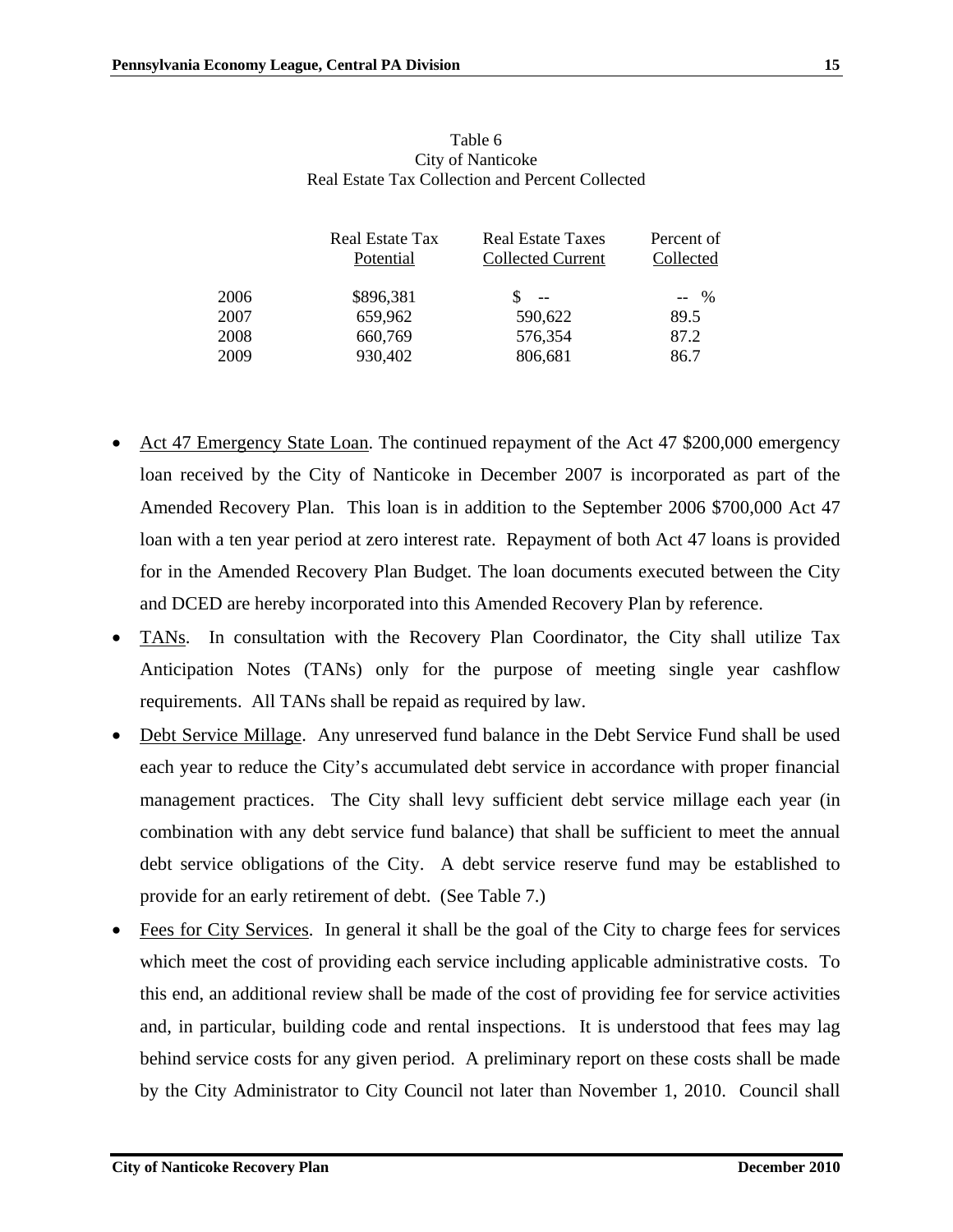then take reasonable action to change the fee structure by Ordinance for the 2011 budget year so that fees generally match the projected cost for service. The City shall incorporate a review of its service fees into its annual budget preparation review.

#### Table 7 City of Nanticoke Debt Service Requirements 2010-2018

|                                                                                          | 2004        | 2005A     | 2006 Loan | 2007 Loan | Annual<br>Total |
|------------------------------------------------------------------------------------------|-------------|-----------|-----------|-----------|-----------------|
| 2010                                                                                     | \$126,350   | \$85,847  | \$70,000  | \$20,000  | \$302,196       |
| 2011                                                                                     | 126,350     | 85,847    | 70,000    | 20,000    | 302,196         |
| 2012                                                                                     | 126,350     | 85,847    | 70,000    | 20,000    | 302,196         |
| 2013                                                                                     | 126,350     | 85,847    | 70,000    | 20,000    | 302,196         |
| 2014                                                                                     | 31,587      | 85,847    | 70,000    | 20,000    | 207,434         |
| 2015                                                                                     |             | 42,923    | 70,000    | 20,000    | 132,923         |
| 2016                                                                                     |             |           | 70,000    | 20,000    | 90,000          |
| 2017                                                                                     |             |           |           | 20,000    | 20,000          |
| 2018                                                                                     |             |           |           | 20,000    | 20,000          |
| Totals                                                                                   | \$1,042,384 | \$815,543 | \$700,000 | \$200,000 |                 |
| Rate                                                                                     | 4.77%       | 4.20%     | 0.00%     | 0.00%     |                 |
| <b>Principal Remaining</b>                                                               |             |           |           |           |                 |
| as of $1/1/10$                                                                           | \$536,987   | \$472,158 | \$560,000 | \$180,000 | \$1,749,145     |
|                                                                                          | 2011        | 2012      | 2013      |           |                 |
| <b>Estimated Real Estate Debt</b><br>Service Millage Necessary<br>at 90% Collection Rate | 0.8640      | 0.8512    | 0.8387    |           |                 |

• Accounts Receivable. The City shall aggressively pursue the payment of all accounts receivable including all payments due from other governmental entities and authorities. In particular within 30 days after the passage of this plan amendment the City will meet with the Municipal Authority to develop a payment plan for the funds of approximately \$60,000 owed to the City for maintenance expenses paid from 2007-2010 for the Kanjorski Center. It is imperative to the City's budget plan that these funds be received promptly.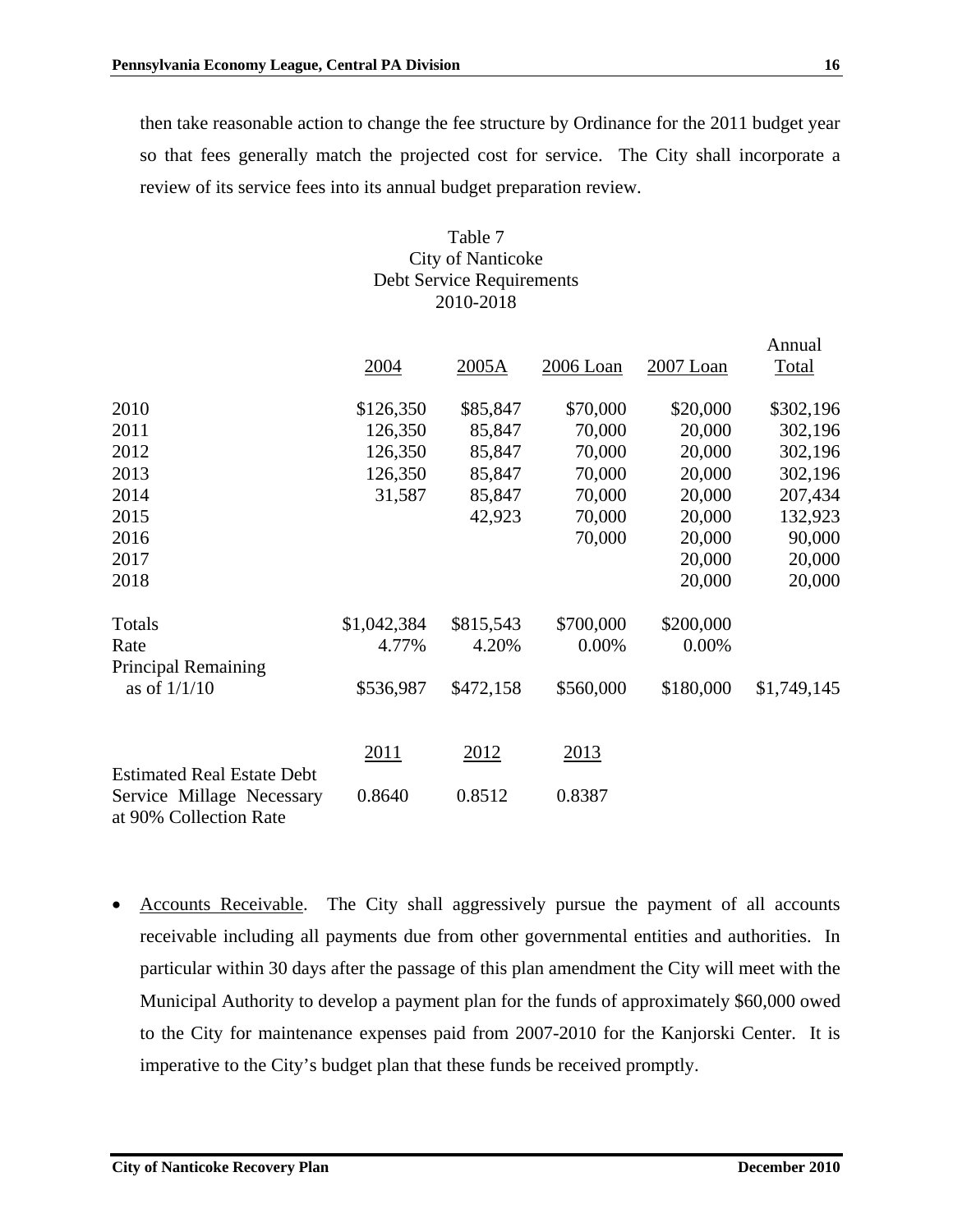- Additional Revenue. The City shall explore additional revenue generating possibilities including the sale of advertising space and any other similar arrangements.
- Cable Franchise Fee. The City shall continue to ensure that its cable franchise fee is maximized. To this end, the City Solicitor shall review the existing agreement and make recommendations to City Council.
- Recycling. The City shall continue to apply for revenues from State Recycling Performance Grants as may be applicable.
- Garbage Fee. The City has substantially improved its billing practices for garbage fee collection. In this context the City shall continue to monitor its policies to ensure continued improvement in collection fees from the billing of vacant units, delinquencies and collection of delinquencies.
- Delinquent Sewer Collection. The City has undertaken a review of sewer fee delinquencies. Based upon this review a plan to collect delinquencies was developed and water service termination of delinquent accounts shall be a component of any plan to enforce payment of sewer collection fees.
- Database of Customer Lists. The City shall continue to investigate the use of new software and other techniques to maintain and update its billing/customer lists for garbage and sewage fees and in particular to cross reference said data to billing lists of the school district, water company, and the Wyoming Valley Sanitary Authority.
- Rental Ordinance Enforcement. The City has taken steps to improve enforcement of the City's rental ordinance. This along with Code enforcement shall be given the highest priority and any improved procedures shall be in place by January 1, 2011. To this end, the City shall determine if it has provided sufficient manpower resources for aggressive implementation and development of alternate strategies as needed. To this end, the Fire Chief shall develop a plan by February 1, 2011, to provide fire department manpower to assist with code related items.
- Tax Exempt Properties. By April 2011, the City shall, in conjunction with its Treasurer, verify that all properties exempt from real estate taxation are entitled to the exemption. If any property is not entitled to an exemption—in the judgment of the City—it shall take appropriate action to end the exemption.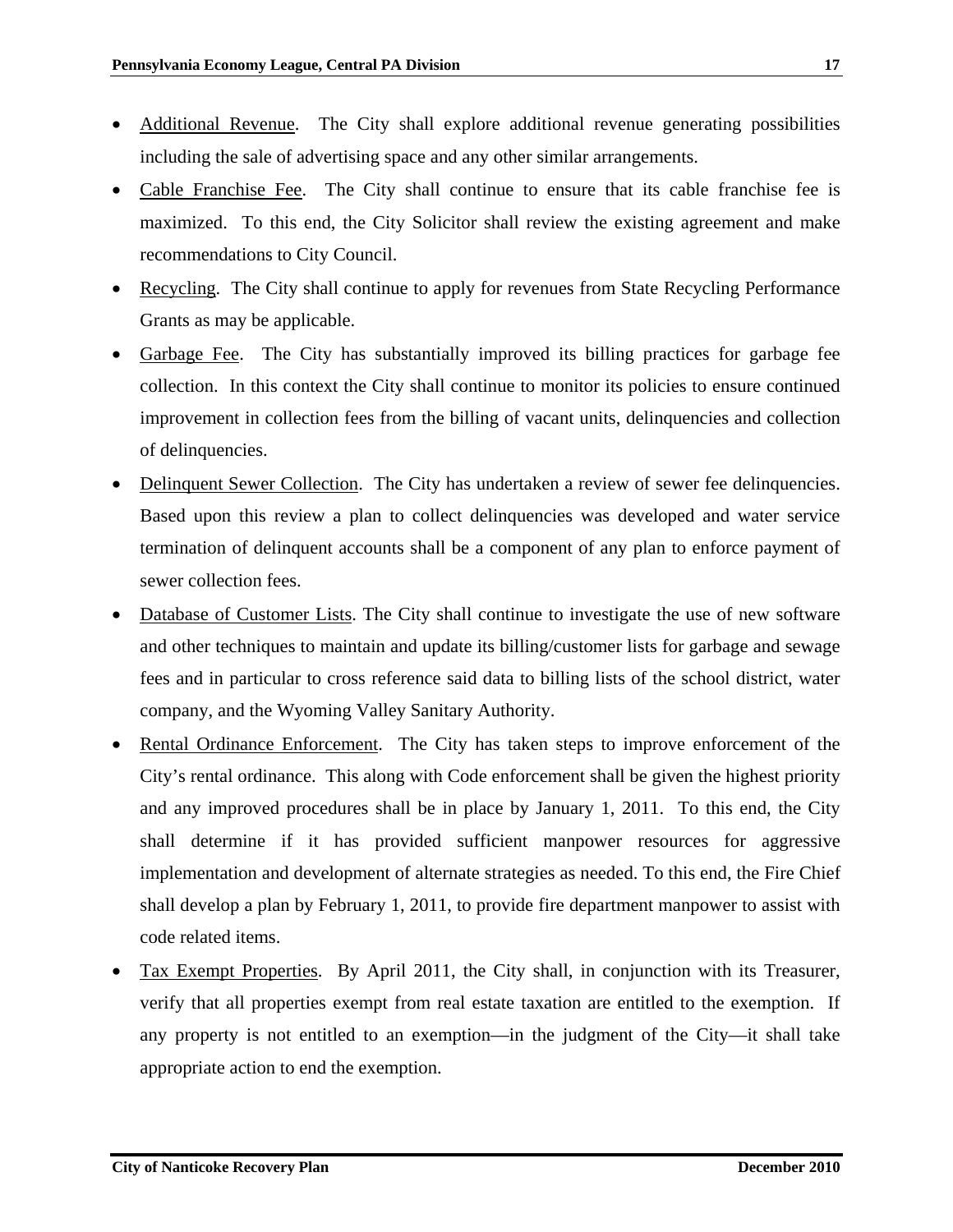Municipal Financial Management and Expenditure Control.

- Contracted Professional Services. All contracted professional services shall be subject to a competitive RFP process and require formal written contracts.The RFP shall clearly define the service to be performed and the experience and qualifications needed, the time period for performance, and any other requirements that must be met. Following the receipt of the RFP the City shall review the submitted proposals and select the one that meets the best combination of qualifications, experience, and cost.
- Utility Payments. It shall continue to be the policy of the City to timely pay all utility bills so that they are paid within all discount periods.
- Competitive Purchasing. The City shall continue to maximize to the extent possible the purchase for all items through cooperative purchase agreements including the Mountain Council of Governments (COG), the Pennsylvania Department of General Services COSTAR program or in conjunction with other governmental entities.
- Functional Consolidation. The City shall continue to explore a variety of options for delivering and financing an appropriate level of services to its residents including service merger, purchase of service, functional consolidation, and/or cooperative ventures.
- Prior Obligations. The City has made great strides to eliminate its prior unpaid financial obligations. It shall be the highest priority of the City to remain current on its financial obligations.
- Five-Year Capital Plan. The City has developed a multi-year capital plan detailing the priorities for the use of all capital funds in a manner consistent with the letter and spirit of the Recovery Plan. The City shall continue to update its capital plan annually and to identify and prioritize all capital needs related to its buildings and equipment infrastructure—with a funding emphasis on repair of streets and the remediation of the combined storm and sanitary sewer system. As previously mentioned revenue/expenditure limitations have precluded the use of non-Liquid Fuel City funds in capital improvements. The City shall attempt to budget each year not less than \$500,000 for capital improvements from non-Liquid Fuel funds.
- Accounting/Record Keeping. Significant improvements have been made to the accounting and record keeping systems. The City shall continue to give the operation of such systems its highest priority.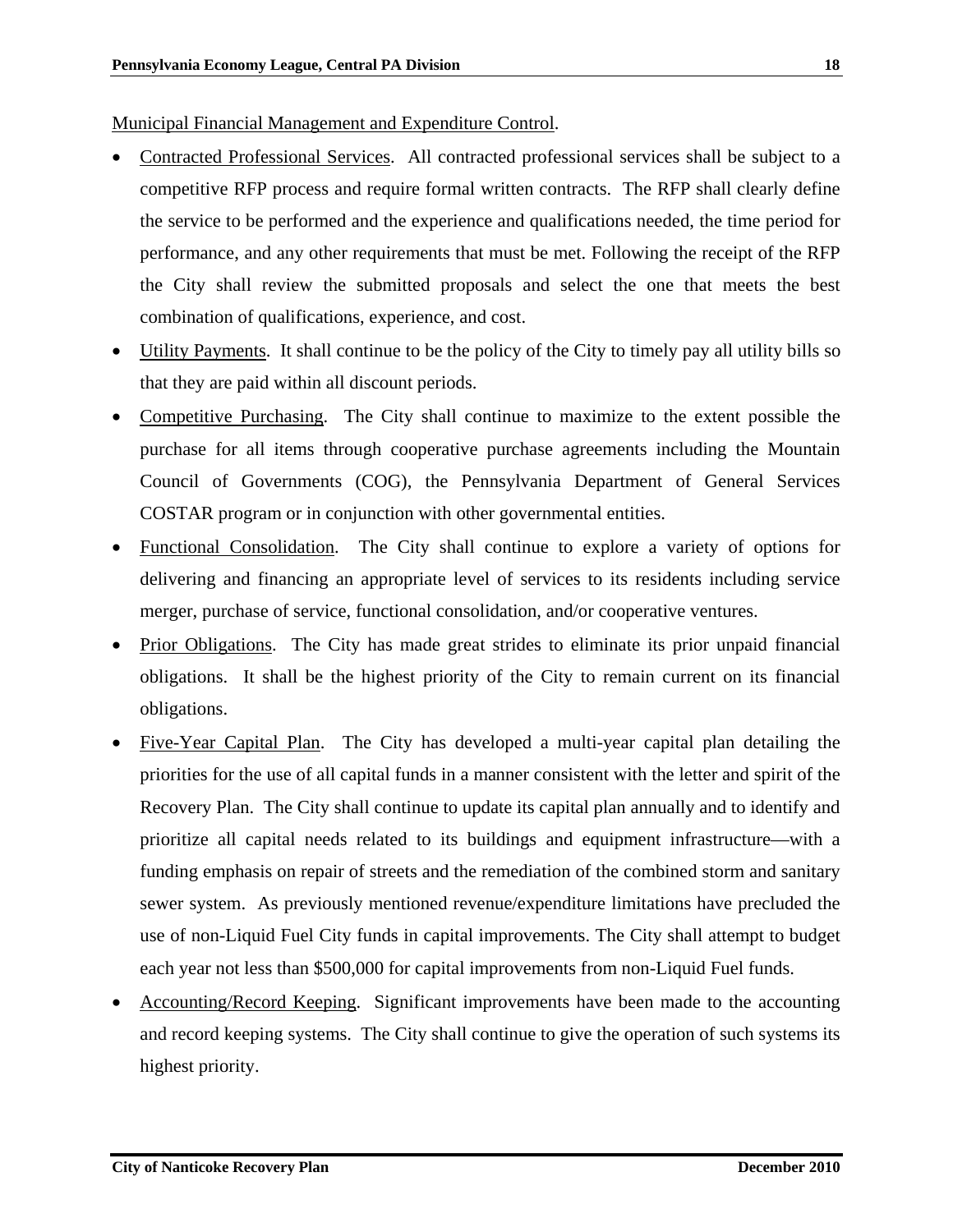- Interfund Balances. The City is addressing the interfund balances which have a duration in excess of one year. In particular, significant repayment has been made by the General Fund to the Sewer Fund. During 2010 the City shall put into place a plan to reduce the remaining interfund balances.
- Budget Process. The City has made substantial improvements in the preparation and development of the City's budget including the integration of the budget into the City's accounting system. Any budgetary amendments shall be in conformance with applicable law and duly reflected in the budgetary accounting system of the City. Any such changes shall have proper documentation and the City shall provide timely notice to the Recovery Plan Coordinator.
- Financial Management. City Council is responsible for the financial management of the City under the Commission form of the Third Class City Code. This includes responsibility for contract authorization and monitoring, overseeing of revenues and expenditures, and the approval of the payment of all bills. To this end, a list of bills shall continue to be provided to members of Council in advance of the meetings at which they are to be approved. City Council shall also ensure that those who initiate purchases, incur obligations, and approve the payment of bills are authorized to do so in keeping with applicable law and ordinances. However, Council shall continue to authorize defined prescheduled payments such as payroll, utility bills, debt service payments and related items prior to the approval of the next Council meeting so as to avoid missing discount periods and to meet these prescheduled payments.
- Payroll Administration. The City shall develop a plan to coordinate payroll payment approval. The City Administrator and/or the Finance Director shall have the final payroll approval prior to issuance of payroll.
- Monthly Financial Statements. The Finance Director shall continue to provide City Council with monthly financial statements at its regular scheduled Council Meeting which shall list by line item and in summary the previous months and year to date incurred revenues and expenditures along with a comparison of budgeted allocations. Beginning in 2010 such statements will also be available on the City's internet site.
- Pension Administration. As soon as possible after the adoption of this Amended Recovery Plan, the City Administrator shall meet with the Pennsylvania Municipal Retirement System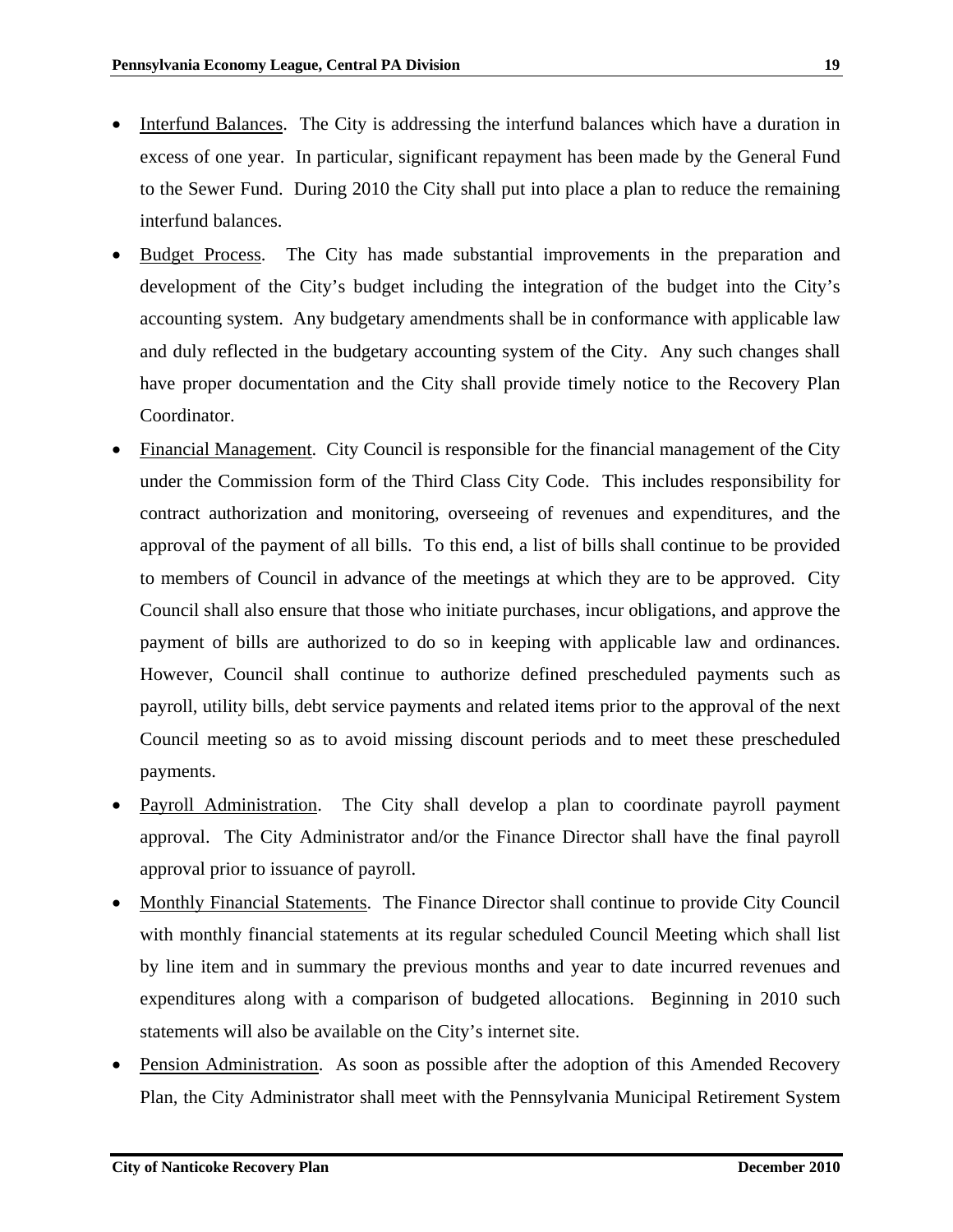(PMRS)—along with the Recovery Plan Coordinator—to explore additional opportunities for providing pension benefits and administering its pension system in a more cost-effective fashion. Concurrently, the City Administrator shall meet with its pension management services consultant in order to explore any alternatives for a more efficient pension management system.

- Purchasing. The purchase of materials and supplies shall be carried out in a manner consistent with applicable law including all bidding requirements.
- Insurance Coverage. The City continues to experience very high costs for both medical insurance and workers' compensation insurance. The City has attempted to look at alternatives especially for medical insurance but the cost remains high. The City shall continue to explore medical insurance alternatives. Similarly, Workers' Compensation is presently placed with the State Workmans' Insurance Fund at the highest rate. At least yearly the City Administrator shall meet with the State Workers' Compensation representative as well as with other insurance compensation consultants to determine if these very high costs can be reduced through different insurance providers.
- Act 32 of 2008. The City shall participate fully in the mandated Act 32 Consolidated Collection of Local Income Tax initiative in Luzerne County.

## Cost Containment Provisions Applicable to all Employees, Departments, and Offices

 The following are the labor relations, cost containment, and related amendments of the City of Nanticoke's Amended Recovery Plan. They shall become effective as of the date of the adoption of this Amended Recovery Plan and they shall cover the remainder of **2010** as well as the period **2011 and beyond**; provided that the terms and provisions of any existing collective bargaining agreement shall be followed for the remainder of that agreement. It is the express intent of the Recovery Plan Coordinator that these cost containment provisions shall remain in effect until a subsequent Recovery Plan amendment is proposed by the Recovery Plan Coordinator and adopted by Nanticoke's City Council or the City's designation as a distressed municipality under Act 47 is rescinded by DCED.

These cost containment provisions are both reasonable and necessary to the continued financial recovery of the City of Nanticoke. It is the intention of the Recovery Plan Coordinator that the City and the bargaining unit representatives of its employees negotiate these cost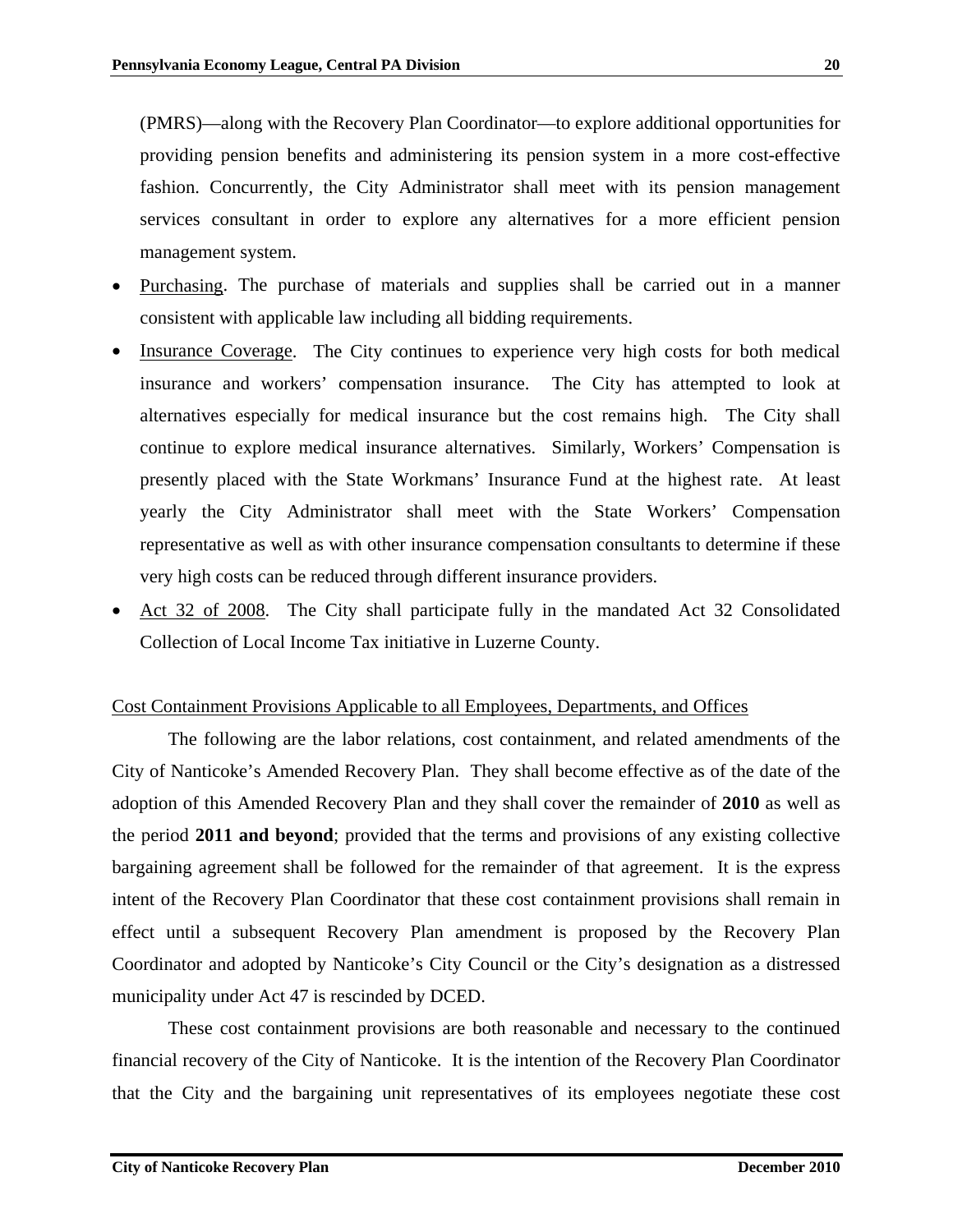containment provisions in good faith so as to incorporate these cost containment provisions and any other provisions contained in this Amended Recovery Plan into collective bargaining agreements.

 However, to the extent that the City is unable to reach agreement with any of its Unions resulting in interest arbitration pursuant to Act 111 or any other arbitration, mediation or legal proceeding, it is the express intention of the Recovery Plan Coordinator that the implementation of these cost containment provisions and all other provisions throughout this Amended Recovery Plan shall be mandatory. Further, these Amended Recovery Plan cost containment provisions and any other provisions in this Amended Recovery Plan shall be made part of any labor agreements between the City and any of its bargaining units which are entered into after the adoption of the Amended Recovery Plan. All cost containment provisions must be addressed. The only exception to the mandatory intent and nature of these provisions shall be by amendment to said provisions, based upon prior approval from the Recovery Plan Coordinator, in conjunction with the Pennsylvania Department of Community and Economic Development. Any such amendment shall be in conformance with the financial parameters of the Amended Recovery Plan.

Cost containment provisions in the Amended Recovery Plan may represent a reaffirmation or clarification of existing management rights. Implementation of some or all of these cost containment provisions would require changes in the City's existing collective bargaining agreements.

Unless, and only to the extent that applicable law requires a change in any of the wages, benefits, terms, provisions or conditions enumerated herein, all new or extensions of current labor agreements between the City and the unions representing its employees, including collective bargaining agreements between the parties, interest arbitration awards pursuant to Act 111 or any other arbitration, mediation or legal proceeding covering the calendar year 2010 and beyond (or any portion thereof) **must not** contain, require or provide for any of the following:

> a. Any term or provision which continues or adds any restrictions on the City's Management Rights. Examples of prohibited terms or provisions include, but are not limited to, provisions limiting the City's ability to engage qualified contractors; to determine employees' hours, shifts and work schedules; to effect a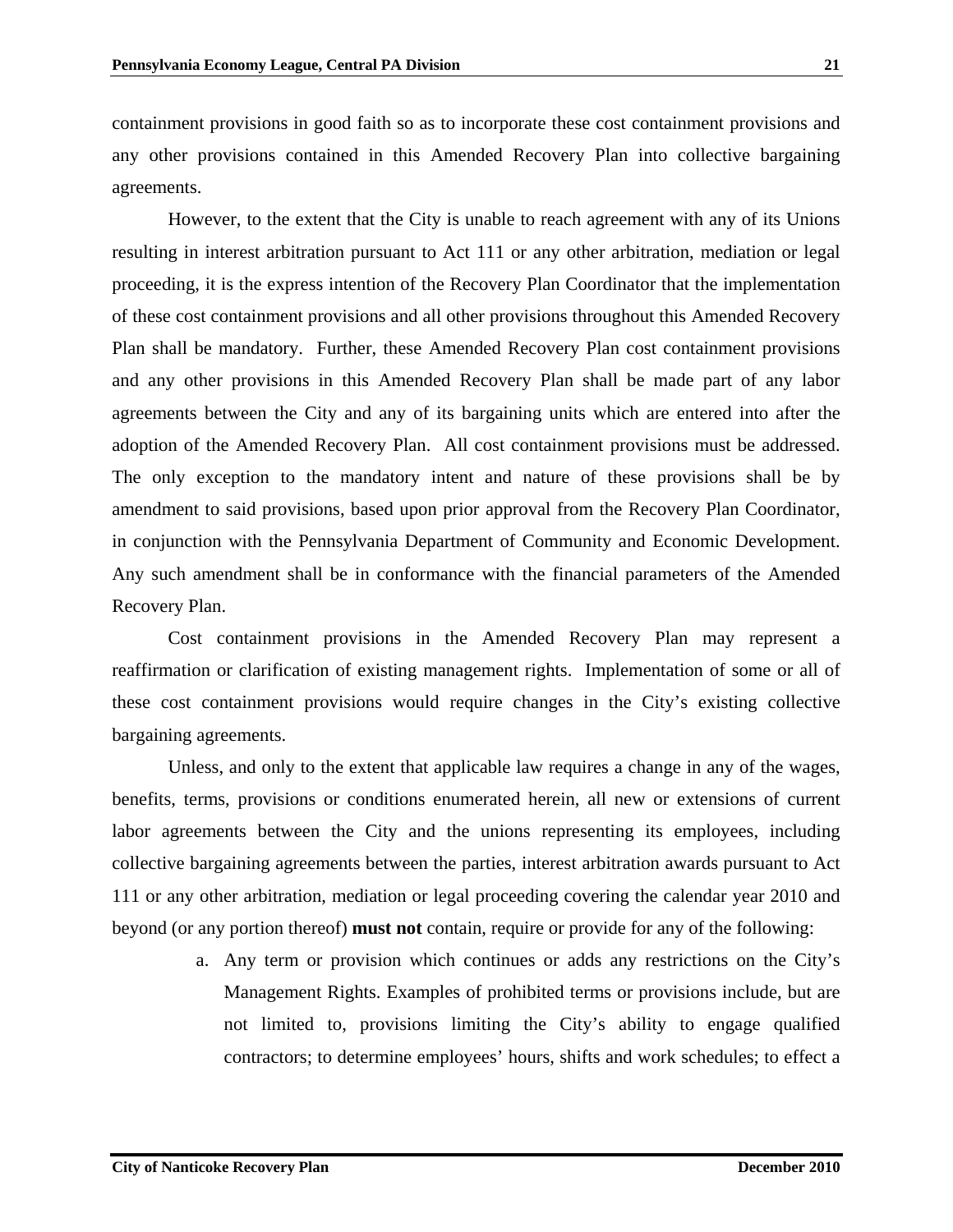layoff in workforce; or to choose which bargaining unit performs a particular duty or function.

- b. Any provision which obligates the City to promote or assign or to permit bumping of any employee on the basis of seniority, rather than on the basis of qualifications and performance, except to the extent that preference is accorded to the most senior of those employees having demonstrated relatively equal qualifications and performance histories.
- c. Any provision which expands the bargaining unit employees' rights to present grievances to the City or to appeal grievances to arbitration.
- d. New employee or retiree benefits, or improvements to current employee's existing benefits, including without limitation pension or retiree health care benefits.
- Management Rights. The City shall have the right to determine the organizational structure and operation of each Department including, but not limited to, the right to determine and change job duties for each position, the right to determine and change schedules for each employee, and the right to assign work to any employee. Any provision in any collective bargaining agreement, interest arbitration award pursuant to Act 111 or any other arbitration, mediation or legal proceeding which is inconsistent with, or which interferes with, the rights of the City as set forth above, shall be eliminated to the extent of such inconsistency or interference, and the City's management rights, as set forth above, shall not be the subject of any grievance procedure or arbitration clause in any collective bargaining agreement between the City and any of its unions.

 The term "Management Rights," also includes, without limitation, the rights to: promulgate and enforce work rules, policies and procedures; select, hire, promote, transfer, assign, determine the duties of, evaluate, layoff, recall, reprimand, suspend, discharge and otherwise discipline employees; establish, eliminate and redefine positions in accordance with the City's needs; determine the qualifications and establish performance standards for jobs and assignments; determine the methods, processes and means of performance, where and when work shall be performed, and the equipment to be used; determine the composition of the work force; create, abolish and change jobs and job duties; determine employees' hours and days of work, work schedules, shifts and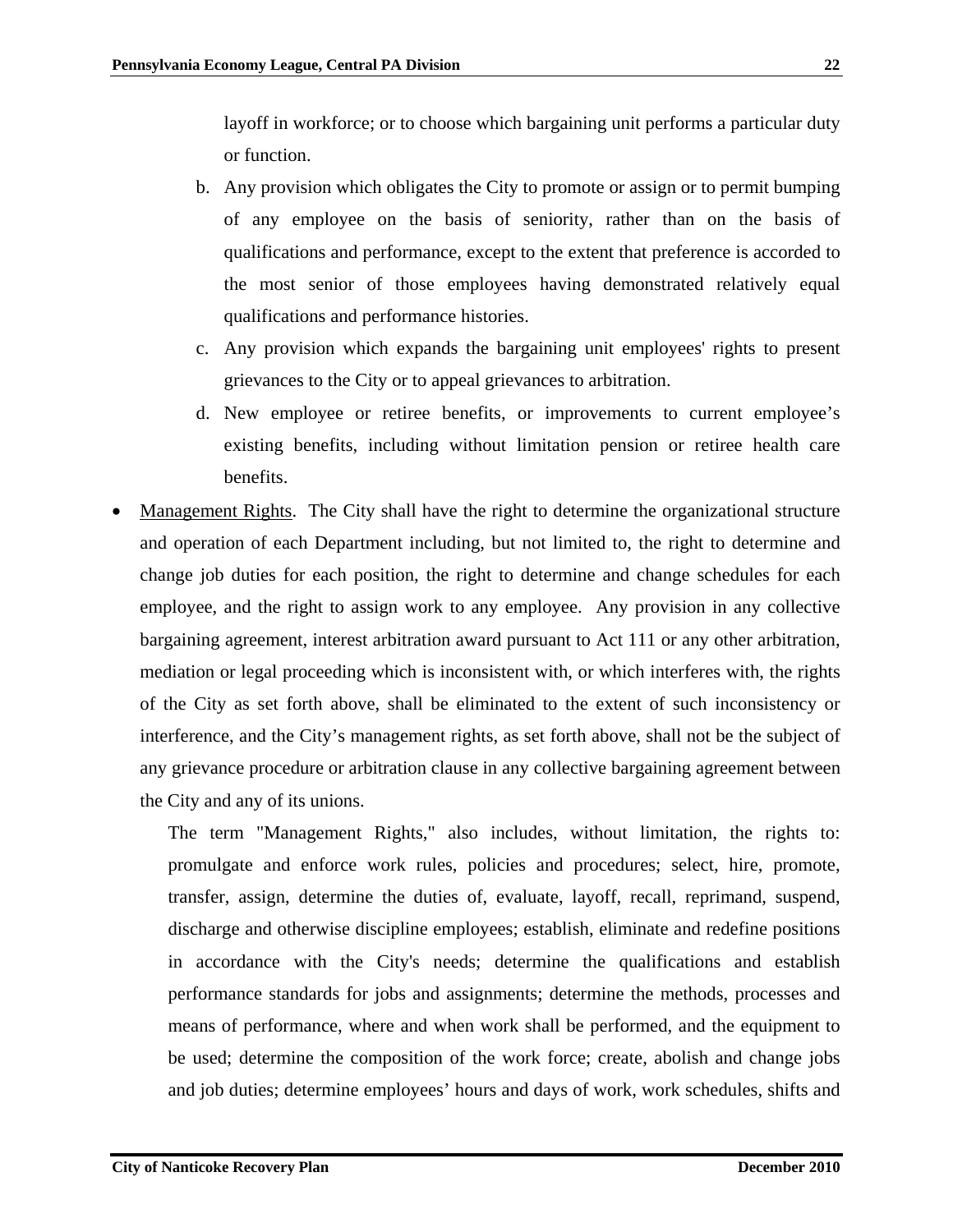reporting stations; determine whether to assign overtime and the amount required; require employees to work overtime; determine when a job vacancy exists, and select the best qualified candidate to fill it; take necessary actions in emergency situations; extend, curtail or change City operations and otherwise manage the City, its operations and its employees in its discretion.

- Clerical and Public Works Contracts 2008 through 2010. The Collective Bargaining Agreements between the City of Nanticoke and the Clerical Bargaining Unit (White Collar Nonprofessional Employees Brotherhood of Teamsters Local 401) and the Department of Public Works Bargaining Unit (Blue Collar Workers Nonprofessional Employees of Teamsters Local 401) covering the period of January 1, 2008, through December 31, 2010, are the current contracts through December 31, 2010.
- Fire Department Contract 2009 through 2012. The Collective Bargaining Agreement between the City of Nanticoke and the Local 2655 of the International Association of Firefighters for the period of January 1, 2009, through December 31, 2012, is the current contract through December 31, 2012.
- Police Department Contract 2009 through 2012. The Collective Bargaining Agreement between the City of Nanticoke and the Fraternal Order of Police Lodge No.36 for the period of January 1, 2009, through December 31, 2012, is the current contract through December 31, 2012.
- Benefits. All benefits or payments in lieu of benefits provided to municipal employees shall be clearly defined in resolutions duly adopted by City Council if they are not part of collective bargaining agreements. Further, there shall be no improvement or increase in benefits unless specifically provided for in these cost containment provisions. Benefits shall include, but not be limited to: employer provided health care insurance, life insurance, pension, longevity pay, holiday pay, vacation pay, sick pay, personal pay, bereavement pay, court pay, etc.
- Timely Payments. The City shall make all required payments to its employees pursuant to collective bargaining agreements in a timely manner.
- Union Dues. In each collective bargaining agreement the City shall be held harmless and indemnified by the bargaining unit for the collection of union dues pursuant to each respective collective bargaining agreement.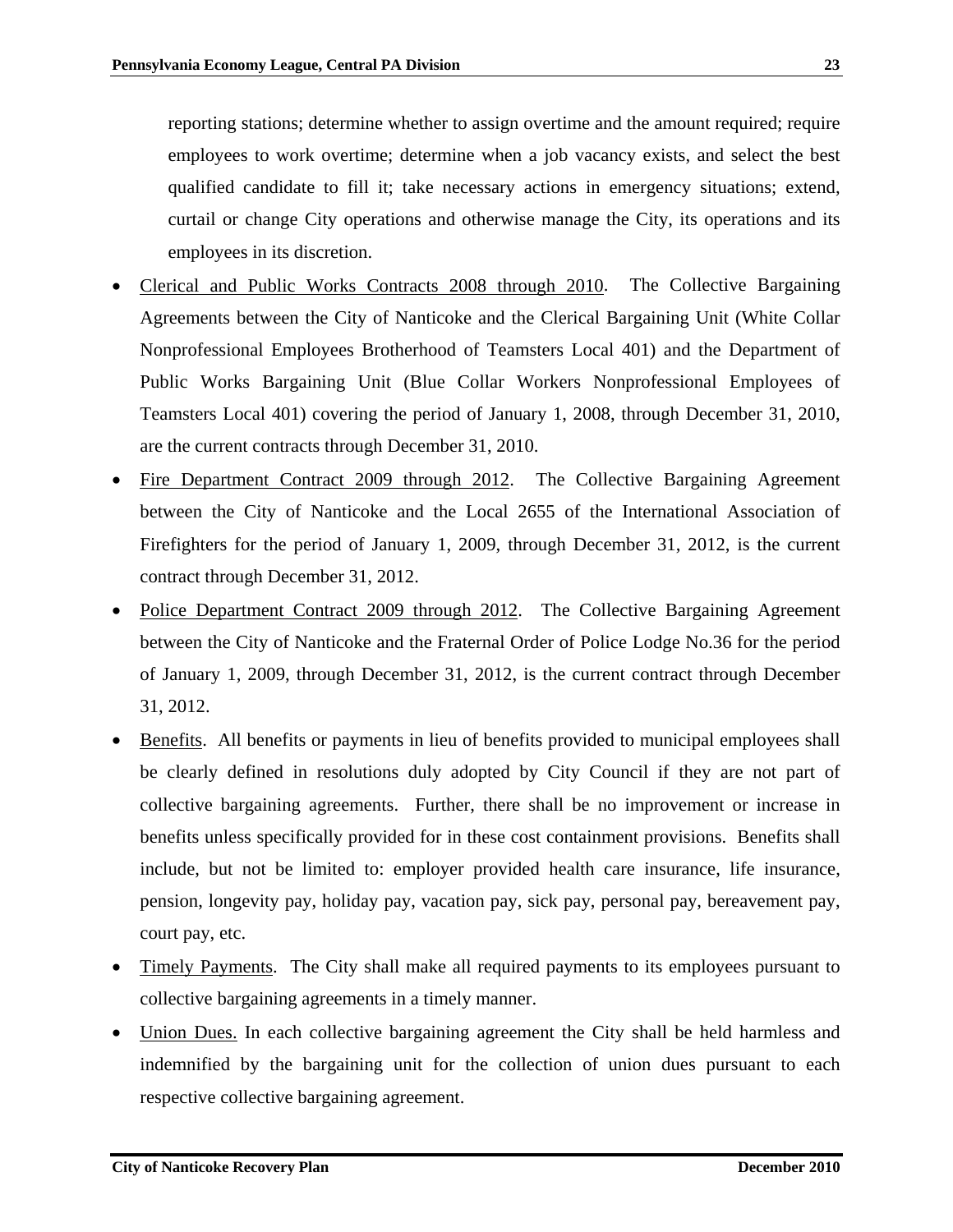- Prohibition of Parity. There shall be no parity clause(s) linking wages, benefits, conditions, or any other term of employment between any or all of the City's collective bargaining agreements.
- Compensatory Time. Except as provided for under the Fair Labor Standards Act the City shall develop a written policy regarding compensatory time which will be applicable to all personnel. Such policy shall be developed within 60 days of this plan amendment adoption and will be developed in cooperation with the City's labor attorney.
- Wages Adjustments Bargaining Unit Personnel. Effective upon the termination of any current collective bargaining agreement, for each collective bargaining unit the annual wage increase for its members in each successive collectively bargained labor agreement, interest arbitration award pursuant to Act 111 or any other arbitration, mediation or other legal proceeding, shall not exceed the schedule listed below:

| First Year After Existing Contract         | \$ 0 Per Year  |
|--------------------------------------------|----------------|
| <b>Second Year After Existing Contract</b> | \$800 Per Year |
| Third Year After Existing Contract         | \$800 Per Year |
| Each Year Thereafter                       | \$ 0 Per Year  |

- Wage Adjustment Nonbargaining Personnel. For Nonbargaining unit personnel, City Council shall have sole discretion to determine annual wage adjustments. Council shall give due consideration to the prevailing market rate wage factors for the appropriate position and other fiscal conditions including the distress status of the City. For the Amended Recovery Plan budget projections a maximum of \$800 increase per year per employee has been used.
- Medical, Dental, and Vision Insurance. City employees who elect to be covered under medical, dental, and vision insurance provided by the City either for themselves or their families shall contribute to the combined premium cost of those insurances as follows: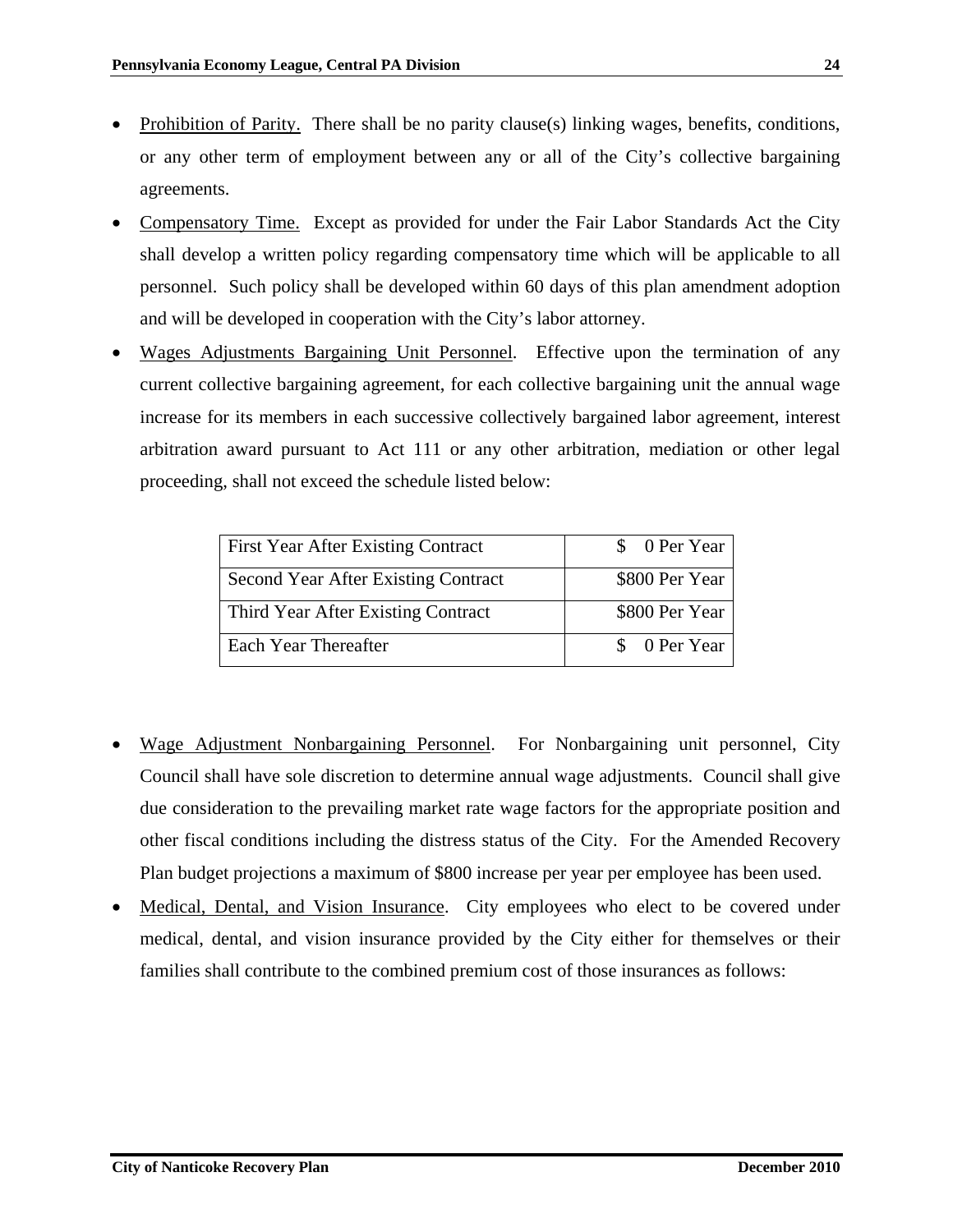| <b>First Year After Existing Contract</b>  | percent of combined insurance<br>15 |
|--------------------------------------------|-------------------------------------|
|                                            | premium cost                        |
| <b>Second Year After Existing Contract</b> | percent of combined insurance<br>20 |
|                                            | premium cost                        |
| Each Year Thereafter                       | percent of combined insurance<br>20 |
|                                            | premium cost                        |

 The costs of medical and related insurances are escalating yearly. For 2010-11 the medical insurance cost increase will be in excess of 18 percent. The City cannot remain financially viable with this type of escalation of healthcare for employees. Therefore, the City Administrator, Finance Officer, City Council Finance Chairman, and representatives of each bargaining unit, shall review alternative employee medical insurance strategies and report to the full Council as part of the City Council budgeting process.

- Medical Savings Plans. The City shall offer pre-tax medical savings, health flexibility savings plans, and family dependent care account programs to all active employees at no cost to those employees beyond the amount of the pre-tax payroll deduction.
- Nonparticipation Payment Incentive. The City shall not offer any dual incentive for nonparticipation in medical, dental or vision insurance to any spouses that are also employed by the City. The intent of this prohibition is to eliminate extra costs in providing such insurance coverage incentive.
- Medical, Dental, and Vision Insurance—Retirees.
	- − All persons hired by the City after December 31, 2008, and their families shall not have medical, dental, and vision insurance provided by the City upon their retirement.
	- − All eligible City employees, upon retirement, shall pay a percentage of the insurance costs equal to that of the active employees as of the then current date. Such benefits shall continue until age 65, at which time the benefits shall be reduced to that amount which constitutes the deductible not covered by Medicare.
- Longevity.
	- − Effective as of the passage of this plan, no exempt employee shall receive longevity payment. Exempt employees are the managed position of Chief of the Public Safety Collective Bargaining Units.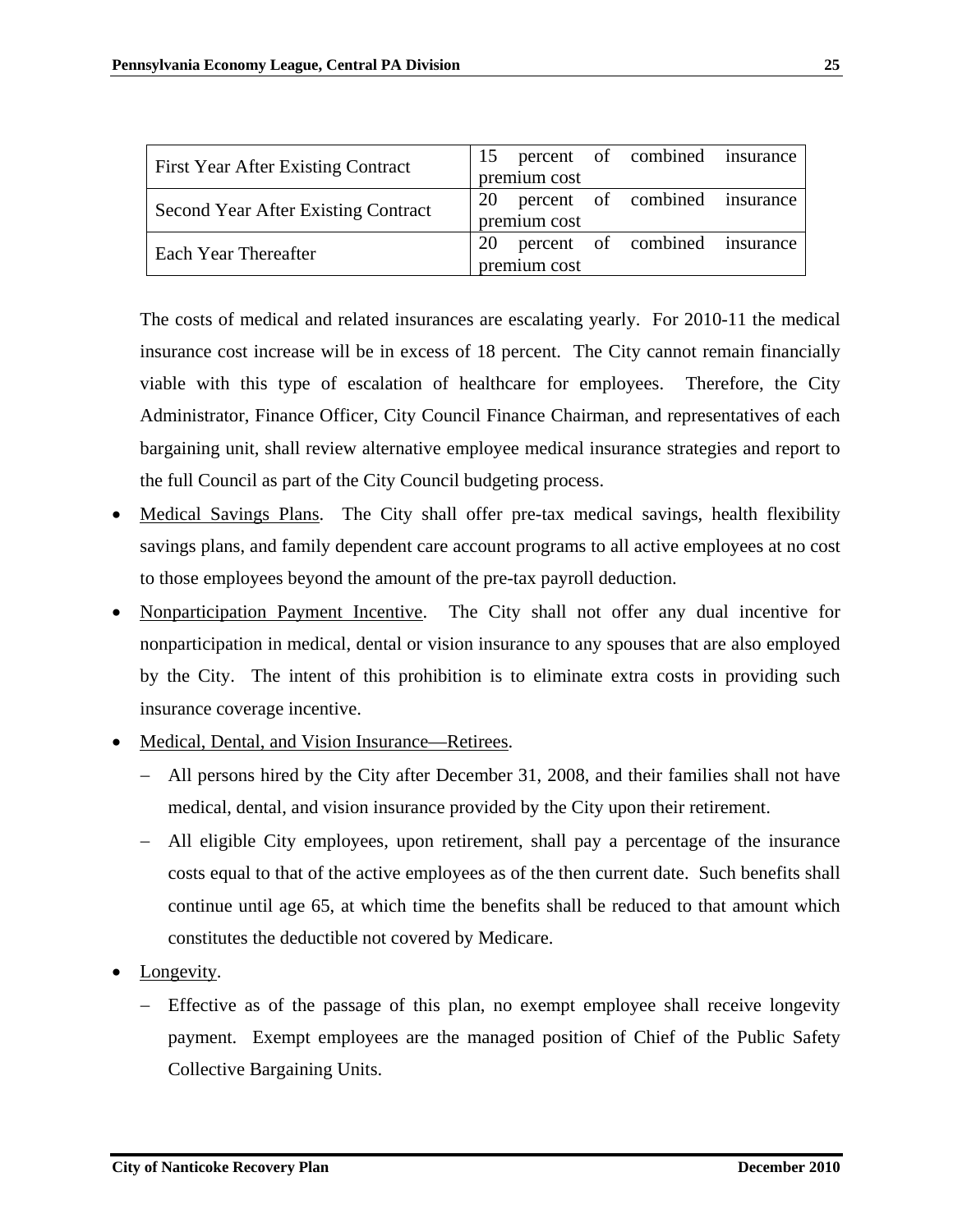- − For all employees hired prior to December 31, 2008, longevity payments shall be the lesser of the amount specified in the current collective bargaining agreement or 0.5 percent per year up to a maximum of 15 percent.
- − For all employees hired after December 31, 2008, but before January 1, 2013, longevity payments shall be the lesser of the amount specified in the current collective bargaining agreement or 0.5 percent per year up to a maximum of 10 percent.
- − For all employees hired after December 31, 2012, there shall be no longevity payment.
- Merger/Consolidation of Municipal Functions. Nothing in any collective bargaining agreement shall preclude or limit the City from entering into any agreement with any other entity to merge or consolidate any of its municipal functions or operations.
- Fair Labor Standards Act. All collective bargaining agreements and labor practices including but not limited to the payment for overtime pay, holiday pay, court pay, compensatory time, and calculation of base pay, per the defined normal work period, shall be in conformance with the Fair Labor Standards Act.
- Paid Leave. There shall be no increase or improvement in any form of paid leave. The scheduling of vacation, holidays, and personal days shall be balanced and evenly distributed throughout the year in such a manner as to preclude the need for overtime. The City shall adopt and strictly enforce an aggressive management/supervisory oversight policy covering all types of leave (sick, family, bereavement, etc.).
- Vacation Days. Effective upon the termination of any collective bargaining agreement in effect as of the date that this Amended Recovery Plan is adopted, the total number of vacation days provided to any employee shall be the lesser of that contained in the most recent collective bargaining agreement or its successive agreement or that contained in the table below:

| Greater than one but less than five years of service     | 10 Vacation Days |
|----------------------------------------------------------|------------------|
| Greater than five but less than fifteen years of service | 17 Vacation Days |
| Greater than 15 years of service                         | 20 Vacation Days |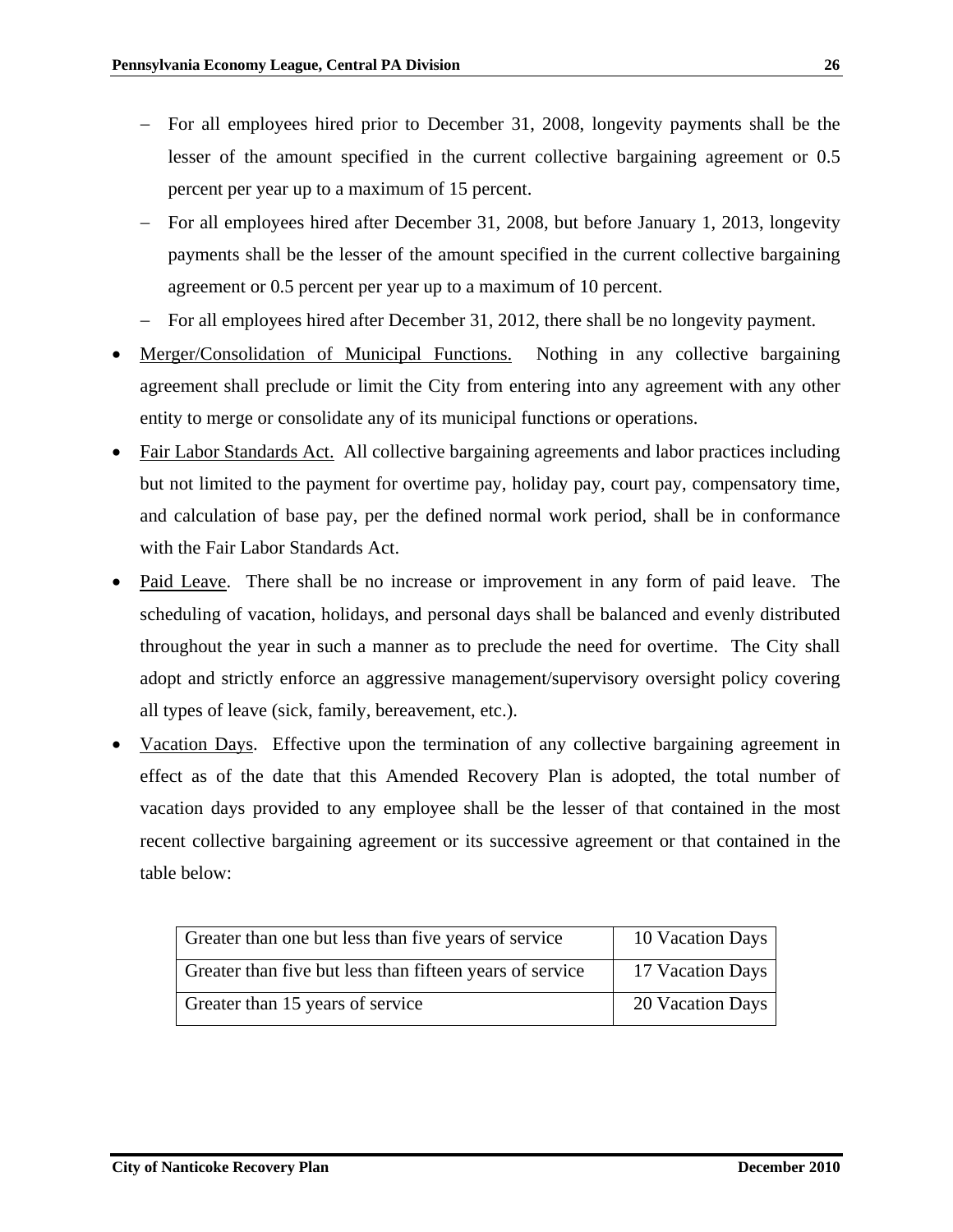• Annual Vacation Leave. Annual vacation shall be scheduled and used during the year for which it is earned. If, due to operational reasons, emergencies, and/or scheduling difficulties, leave cannot be used within this time period, said leave may be carried forward into the next calendar year for a period of three (3) months. Carryover leave not used within the first three (3) months of the subsequent year shall be lost. In order for an employee to carry over leave, the written approval of the respective department head and the City Administrator shall be required. The City Administrator in consultation with the department heads shall establish standards and guidelines for granting such approval.

 No vacation time shall be earned by an employee who is on extended leave because of injury, sickness, personal days, or holidays which would result in the employee being paid for more than 52 weeks in a year. There shall be no duplication of any form of paid leave or accrual of paid leave for the same period of time.

- Holidays/Personal Days. Effective upon the termination of any collective bargaining agreements in effect as of the date this Amended Recovery Plan is adopted, the total number of combined holidays and personal days shall be the lesser of ten days or the number specified in the collective bargaining agreements in effect in 2010.
- Uniform allowances. Uniform allowances shall not be greater than the amount specified in the respective collective bargaining agreements in effect as of the date of adoption of this Amended Recovery Plan. The City and the Bargaining Unit shall agree on a list of items which may be purchased under the uniform allowance.
- Sick Days. Unless precluded by law, full-time employees hired after the expiration of each existing contract, shall earn the lesser of one sick day per month beginning the first day of the month following the date of hire or the number of days specified in the collective bargaining agreement. All employees shall be entitled to accumulate the lesser of 120 days or that specified by a collective bargaining agreement. Employees may earn sick days only while on active pay status (i.e., when an employee is actually working and not on any form of leave (paid or unpaid) in excess of 30 calendar days.) Sick leave for employees hired on or prior to the expiration date of the applicable current collective bargaining agreement shall not be greater than that stipulated in the existing collective bargaining agreement.
- Holidays/Vacation Entitlement. Employees shall not be entitled to payment for any holidays/personal days which occurs after their retirement, discharge, or layoff date. Further,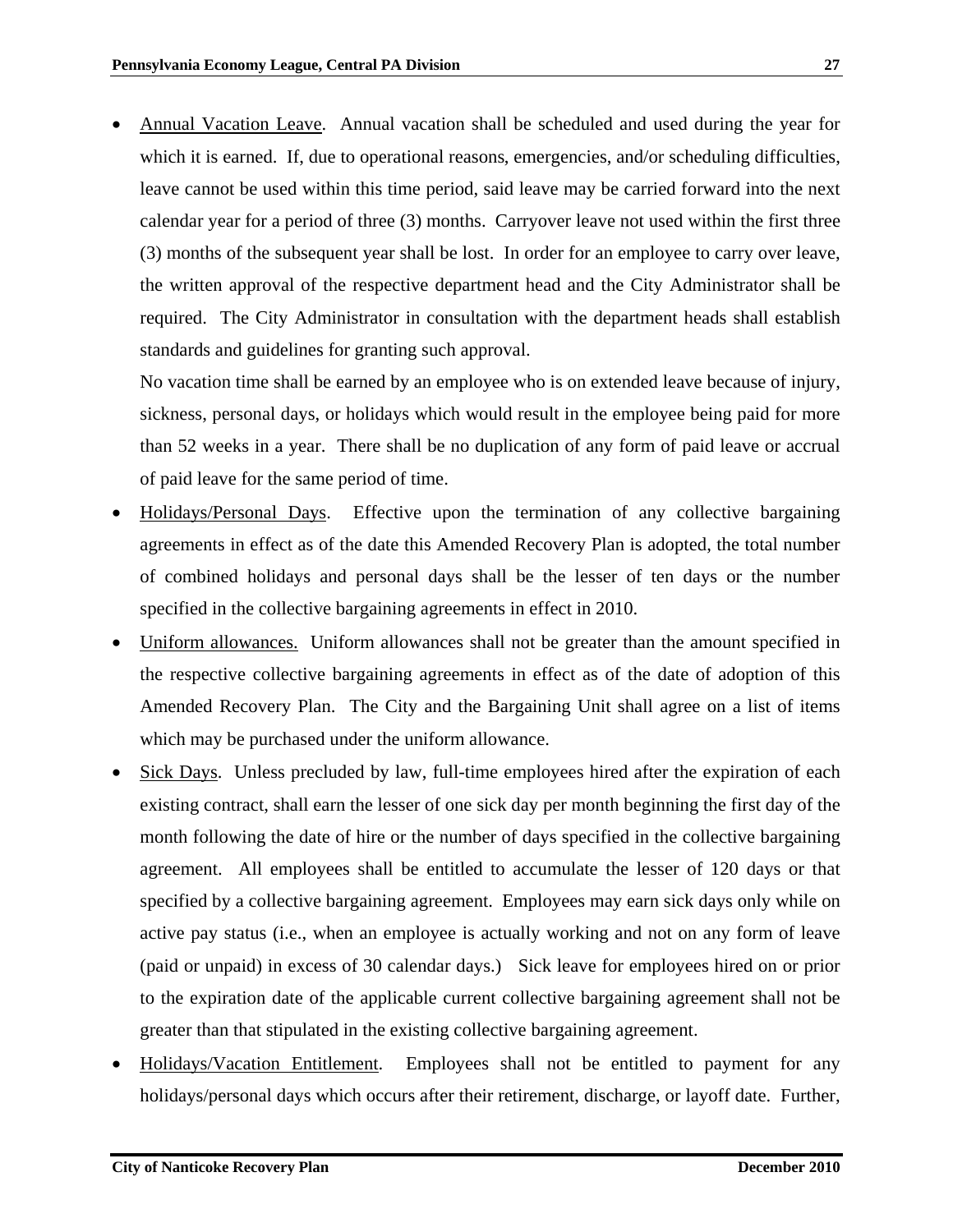at the time of discharge, retirement, or layoff an employee shall be entitled to vacation pay only if the employee is currently on active pay status.

- Pension Requirements. All collective bargaining agreements shall fully comply with the Third Class City Code, a Home Rule Charter if adopted, any other applicable laws and the opinions of the Pennsylvania Auditor General and Pennsylvania Attorney General with regard to the qualifications of participants for receipt of benefits and the basis and calculation method for such pension benefits. During this Amended Recovery Plan no new benefits and no improvements in existing benefits shall be made to any and all existing Pension Plans. In addition, no changes may be made to such pension plans with regard to pension eligibility.
- Part-time Employees.
	- Fire Bargaining Unit. For the period 2010 through 2012 and **beyond** the City shall have the right to hire part-time firefighters in conformance with the provisions of the Collective Bargaining Agreement in effect between the firefighters and the City of Nanticoke as of the adoption of this Amended Recovery Plan.
	- − Police Bargaining Unit. For the period 2010 through 2012 and **beyond** the City shall have the right to hire Reserve Police Officers in conformance with the provisions of the Collective Bargaining Agreement in effect between the Police Officers and the City of Nanticoke as of the adoption of this Amended Recovery Plan.
	- − Clerical and Public Works Bargaining Unit Employees. Part-time employees shall be used or scheduled in such a fashion so as to virtually eliminate the need for nonemergency overtime within the City. Part-time employees shall be part of the applicable bargaining unit. Part-time employees may be scheduled at any time but shall not be scheduled to work more than 35 hours per week, except for training, and in cases of emergency. Part-time employees may be used to replace a full-time employee who is absent from work for any reason. In this regard, the City shall have the right to change the schedules of part-time employees, for any reason, or to use part-time employees as "on call" replacements for full-time employees.
	- Part-Time Employees—General. The City shall have the right, in its sole discretion, to determine the starting wages and job duties of **all** part-time employees. **The City shall not hire part-time employees which would displace any existing full-time employees.** Qualified part-time employees shall be considered for any full-time positions which the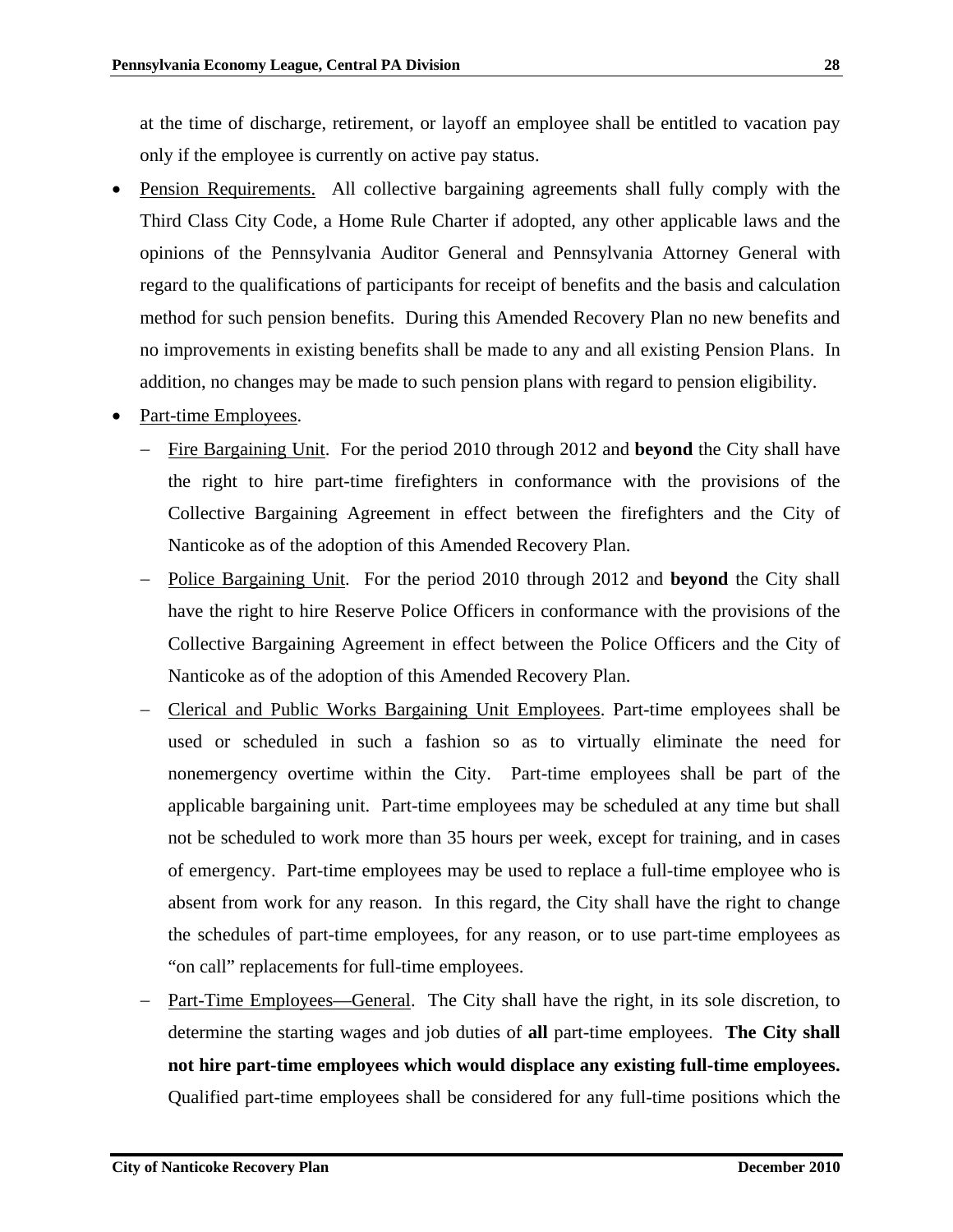City decides to fill through the job posting procedure. In cases of layoffs, all part-time employees within a job classification shall be laid off first, according to lowest seniority first, before full-time employees are laid off within the same job classification. **All parttime employees shall not be eligible for any form of employee benefits or paid leave.** 

- Elimination of Minimum Manning. Any provision of any collective bargaining agreement between the City and any of its Unions concerning minimum manning requirements for any particular bargaining unit, shift, platoon, job classification, apparatus, equipment, specialization, or position shall be eliminated.
- Prohibition of "No Lay-off Clause." There shall be no clause or provision in any collective bargaining agreement which prohibits or limits the City's right to layoff any employee. The City shall have the sole right to determine the number of personnel employed and utilized by the City. Further, the City shall have the right to layoff any employees for economic or any other reasons, without limitation.
- Subcontracting Clauses. There shall be no provision in any collective bargaining agreement which prohibits or limits the right of the City to subcontract any service, function, or activity.
- Sick Leave/Doctors Evaluation. Any employee who is off work as a result of any illness or injury for more than three consecutive work days or who exhibits a pattern of possible sick leave abuse shall be required to furnish, at the employee's expense, a doctor's certification concerning the nature of the illness or injury. In addition, the City may, at its discretion, order an evaluation of the employee's condition by medical personnel of the City's choosing at the City's expense.
- Elimination of Past Practices. Effective with each new collective bargaining agreement, any provision or clause in any collective bargaining agreement which protects past practices, or any rights which are not specifically set forth in the collective bargaining agreements, shall be eliminated. The representatives of the Collective Bargaining Units shall be given the opportunity to identify and negotiate any specific practices or rights which they would like to preserve and have included in future collective bargaining agreements.
- Grievance Procedures. All grievance procedures in any future collective bargaining agreement shall be amended to include a provision that requires the following as part of the initial filing of any grievance:
	- a. Specific identification of nature and all details concerning the grievance in question.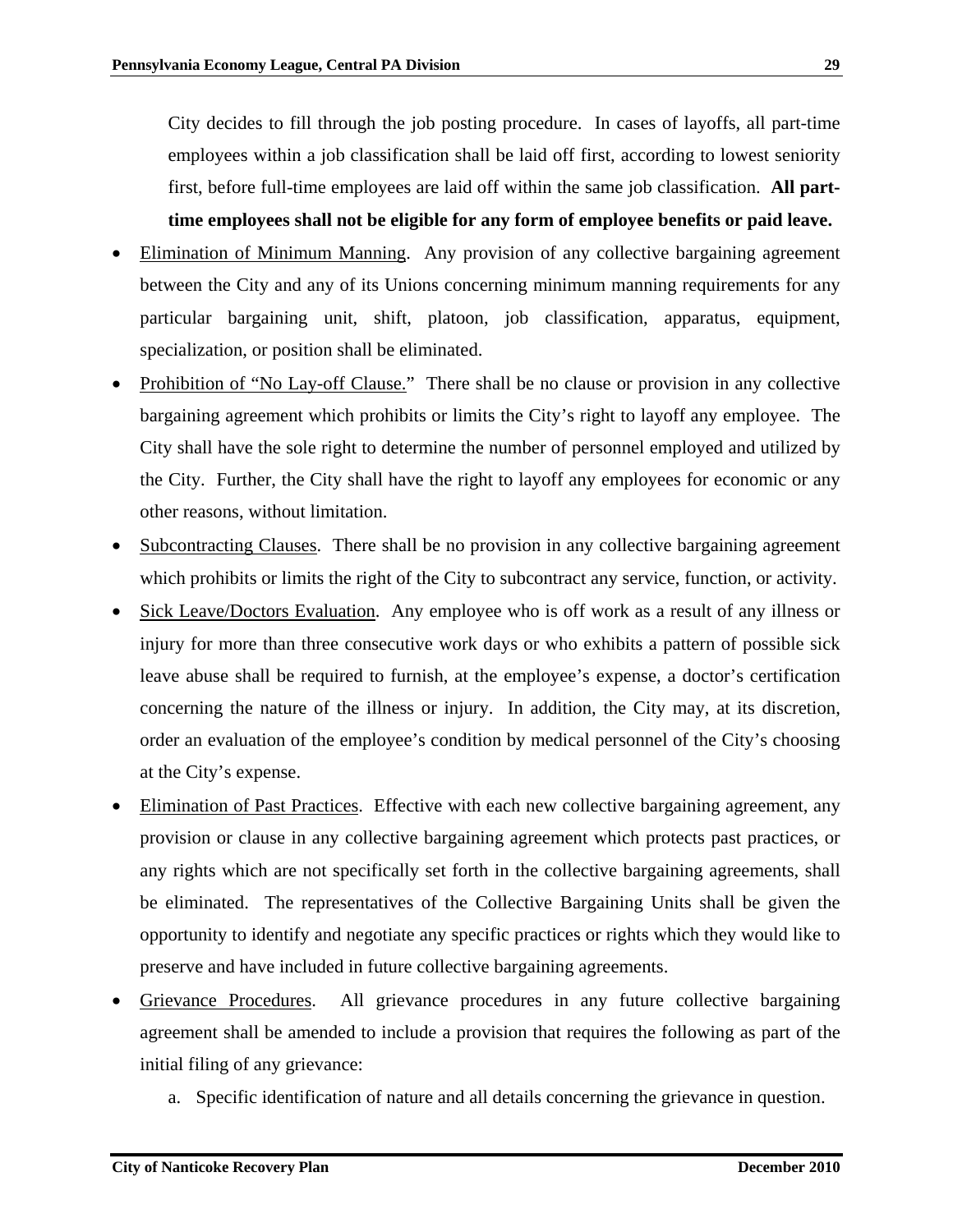- b. Specific identification of the section of the collective bargaining agreement which has been violated.
- c. Specific remedy requested including the section of the collective bargaining agreement which authorizes the remedy requested.
- d. The grievance must be filed within a seven (7) day period following the first occurrence giving rise to the grievance.
- e. All grievance procedures which cannot be settled by the City and the Bargaining Unit shall be appealed to Pennsylvania Bureau of Mediation.
- f. In any grievance procedure each party shall be responsible for the payment of their own legal costs.
- g. The City shall have no duty to process or arbitrate any grievance which does not comply with these requirements.
- Progressive Discipline. The City shall follow a policy of progressive discipline for all employees. However, no collective bargaining agreement shall preclude the use of nonprogressive substantive discipline including time off without pay and discharge for egregious behavior. Such behavior shall include, but not be limited to, criminal activities, theft and acts of violence.
- Drug and Alcohol Testing. The City shall have the right to establish and implement a policy requiring a drug and alcohol test prior to employment with the City and providing for random drug and alcohol testing for current employees.
- Modified Duty. Employees who are partially disabled because of a work- or nonworkrelated injury or illness and who are unable to perform their regular assigned duties shall be required to report for "modified duty" based on medical documentation provided by a physician designated by the City. Modified duty hours shall be consistent with the regular City Hall hours. Modified duty shall be limited to a maximum of twelve months from the date the injury occurred or illness began.
- Workers' Compensation. An employee who suffers a work related accident, injury, or illness shall follow the procedures developed by the City Administrator unless governed by the State Workers' Compensation Act. Such procedures shall be developed by the City Administrator, in consultation with the City's Insurance Provider and other advisors including legal counsel not later than June 1, 2011, and shall include, but not be limited to, a mandatory drug and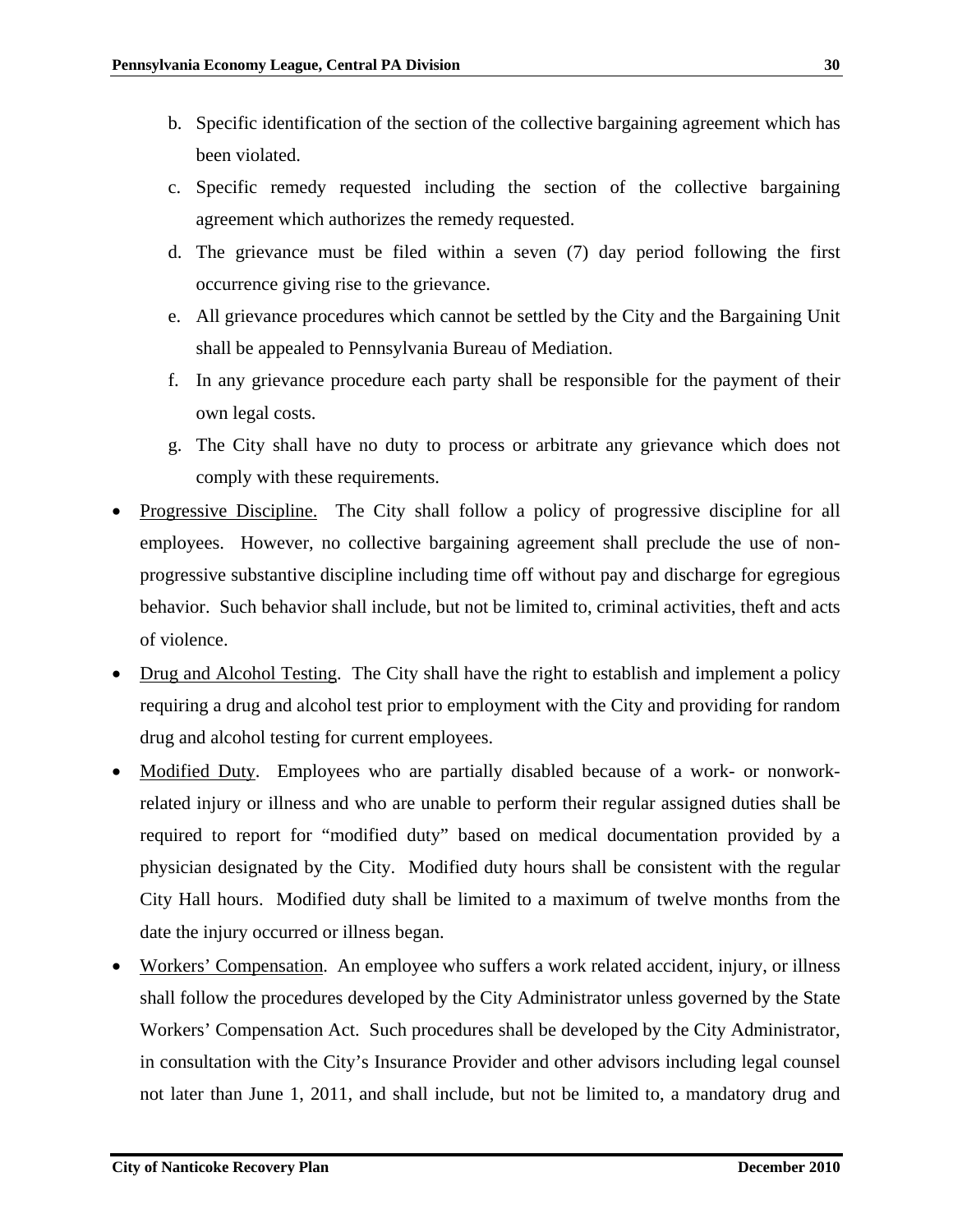alcohol test upon having a work-related accident or incurring a work-related injury. The City shall use its insurance provider to administer and coordinate the Workers' Compensation program. The City shall make the initial determination concerning whether the injury or condition in question is work-related before paying any benefits. Should any claim be determined to be compensable then the City shall review each claim at least every 90 days.

- Absence Report. Employees must record any vacation, sick, personal, jury, or bereavement leaves on an Absence Report form and submit a copy to the head of the Department.
- Job Descriptions. The City shall have the right to re-evaluate and modify job descriptions for all employees. Job descriptions shall include an enumeration of appropriate knowledge, experience, and qualifications in order for an employee to be eligible for hire or promotion. The City shall have the ability to conduct desk audits to establish the duties being performed by various positions and how such duties may be more efficiently distributed.
- Training. Any and all training for any employee shall be subject to City approval.

## Cost Containment Provisions Specifically Applicable to Clerical Bargaining Unit

- Clerical Job Duties. The City employs a number of administrative clerical/support staff who provide financial, accounting, word processing, filing, and related clerical duties for various municipal functions. A number of functions appear to need additional support and other tasks may be either redundant or performed more efficiently with automated approaches. Therefore, by the end of 2010 the City shall re-evaluate these clerical job tasks to determine the most efficient and effective method to perform these duties, tasks, and work functions.
- Manpower. The present workforce complement may have their duties reassigned as needed regardless of the office or duties currently assigned.
- Length of Workday. The normal paid workday shall be equal to eight (8) hours which shall include one hour of paid lunchtime.
- Job Description. New job descriptions shall be developed in conformance with realigned duties and applicable collective bargaining agreements.
- Straight time/Overtime. Overtime shall be paid only for work in excess of 40 hours in a week for hourly employees. No overtime shall be worked unless there is prior approval by the immediate supervisor. No overtime shall be paid for exempt salaried employees.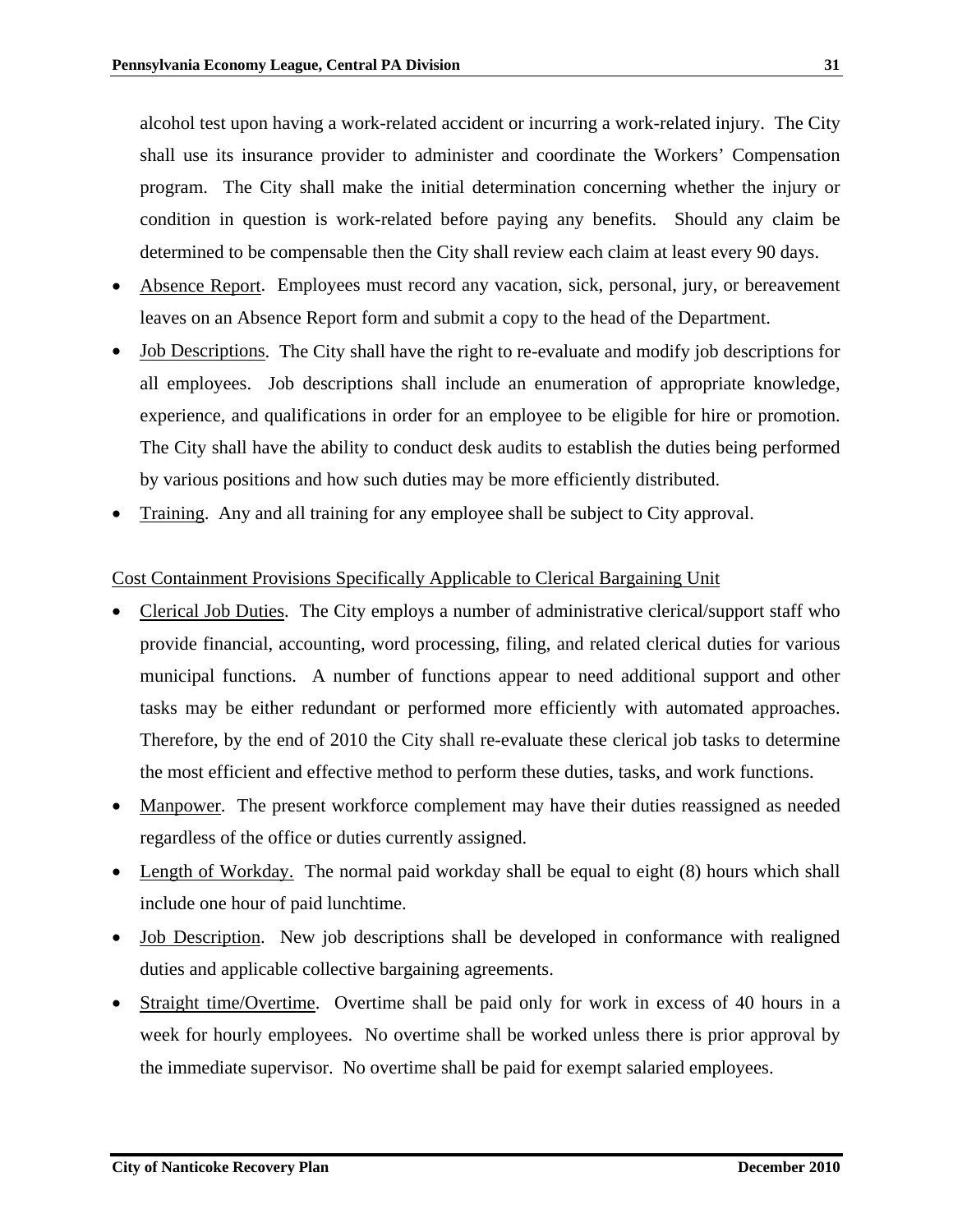Restructuring and Cross-Training. In an effort to improve the workflow within the City, the City shall have the right to restructure duties and require cross training of employees.

#### Cost Containment Provisions Specifically Applicable to Police Bargaining Unit

- Staffing and Organizational Structure. The City shall have the sole right to organize its Police Department in order to effectively and efficiently provide police protection for its citizens. All issues and matters are reserved to the City's management right to decide the organization, structure, and operations for the Police Department including but not limited to manpower levels, shift scheduling, authorization of overtime for patrol and detective divisions, and manning of vehicles or equipment.
- Subcontracting. The City shall have the ability to introduce a change in the method or methods of providing police services, including but not limited to regionalizing its police services or subcontracting or outsourcing with other municipalities or entities for the supply of police services within the City. In such cases, the City shall provide the Department with sixty days advanced notice of its intent to invoke this provision. In such an event, the City shall have the right to utilize non-bargaining unit members to perform ancillary services previously performed by bargaining unit members, including but not limited to code enforcement. The City shall be required to engage in impact bargaining over this decision, which may commence or extend beyond the implementation of any such regionalization, subcontracting or outsourcing. In no event shall the City be required to pay severance benefits beyond the rate of one (1) week pay for every year of fulltime City employment not to exceed the total of twelve (12) weeks pay and to pay health insurance benefits beyond the rate of one (1) month of health care insurance for every two (2) years of fulltime City employment not to exceed six (6) months of health benefit insurance beyond the implementation of the regionalization, outsourcing or subcontracting.
- Shift Schedules. The City shall have the sole right to determine both shift schedules and manpower per shift. Periodically, the Chief of Police shall review the schedules and manpower requirements to be utilized. Such schedules may be altered at any time with fourteen (14) days notice or in case of emergency. The Chief shall consider as information for such changes the demand for police response as obtained from the crime tracking database.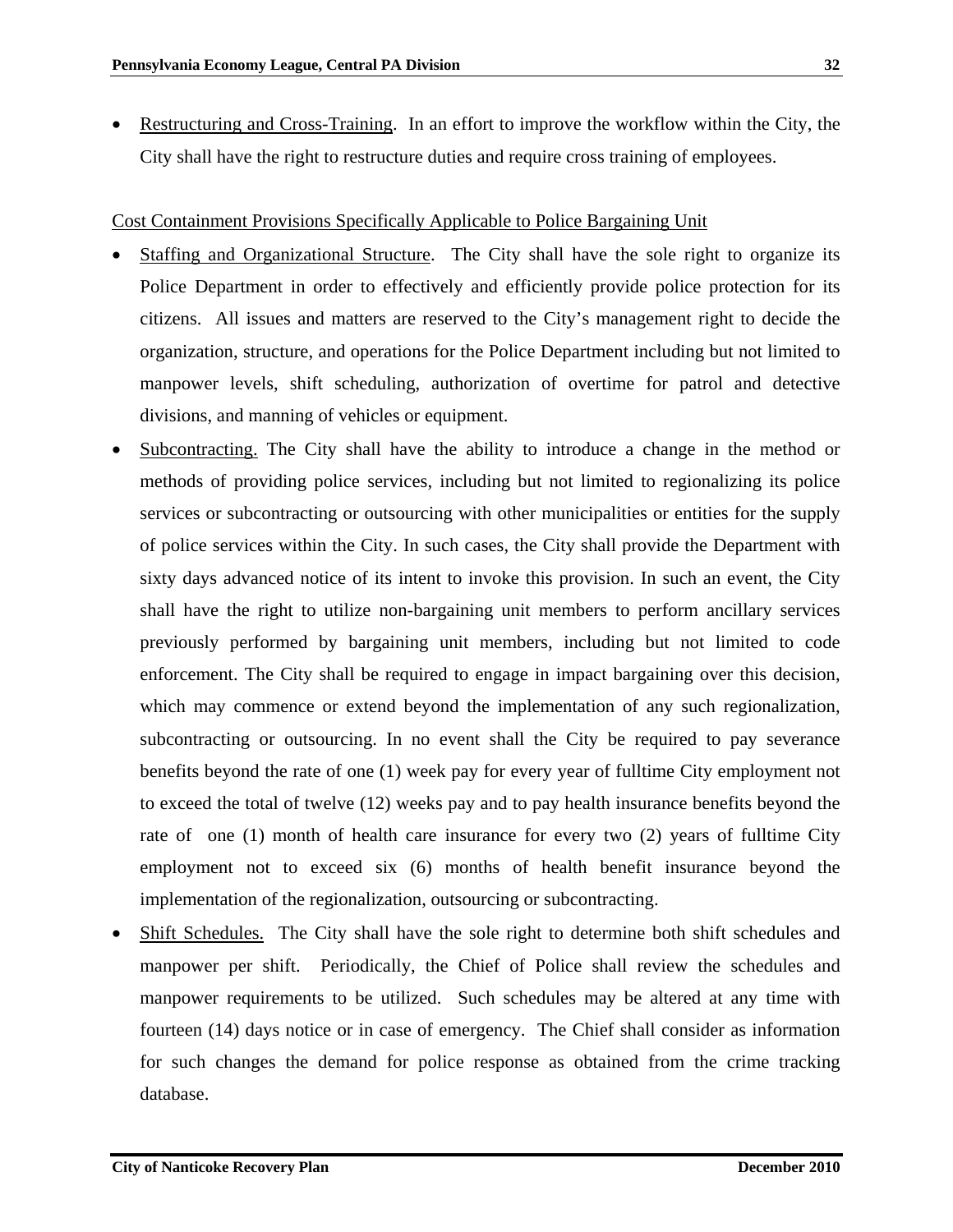- Court Time. The City shall have the right to adjust or change the scheduled work hours of an officer to ensure attendance at any required judicial or administrative proceedings relating to, or arising from, the performance of his/her duties. Such action shall minimize the use of required court appearance overtime, which takes place outside the officer's regularly scheduled work shift. In no case shall officers be permitted to pyramid court-related appearances in order to receive additional pay or compensation.
- Management Positions. Because the Chief of Police position includes supervisory and decision-making authority, including, but not limited to, involvement in collective bargaining proposals and other management and labor relations, the Chief of Police shall not be part of the police bargaining unit and is considered an exempt employee for purposes of this Recovery Plan. Further, the Chief of Police shall have a separate contract with the City dealing with the terms of employment and definition of duties.
- Leave Policy. An appropriate policy relative to the maximum number of personnel per shift who can be on leave simultaneously shall be developed by the Chief of Police in keeping with the applicable shift schedule.

## Cost Containment Provisions Specifically Applicable to Fire Bargaining Unit

- Fire Department Personnel. Because the Chief of Fire has administrative responsibilities including but not limited to involvement in collective bargaining and other management and labor relations, the Chief of Fire shall not be a member of the Fire Department bargaining unit. Further, beginning in 2011, upon the retirement of the current Chief, the position of Chief of Fire shall become a part-time position. The vacant full-time position shall be filled by a firefighter who is a member of the bargaining unit.
- Organization and Scheduling. The City shall have the sole right to organize its Fire Department in order to effectively and efficiently provide fire protection for its citizens. All issues and matters are reserved to the City's management right to decide the organization, structure and operations of the Fire Department including, but not limited to, the number and location of fire stations, the temporary and permanent closing of fire stations and companies, the authorization and scheduling of overtime, the assignment to vehicles and/or equipment and the assignment of volunteer firefighter in fire suppression.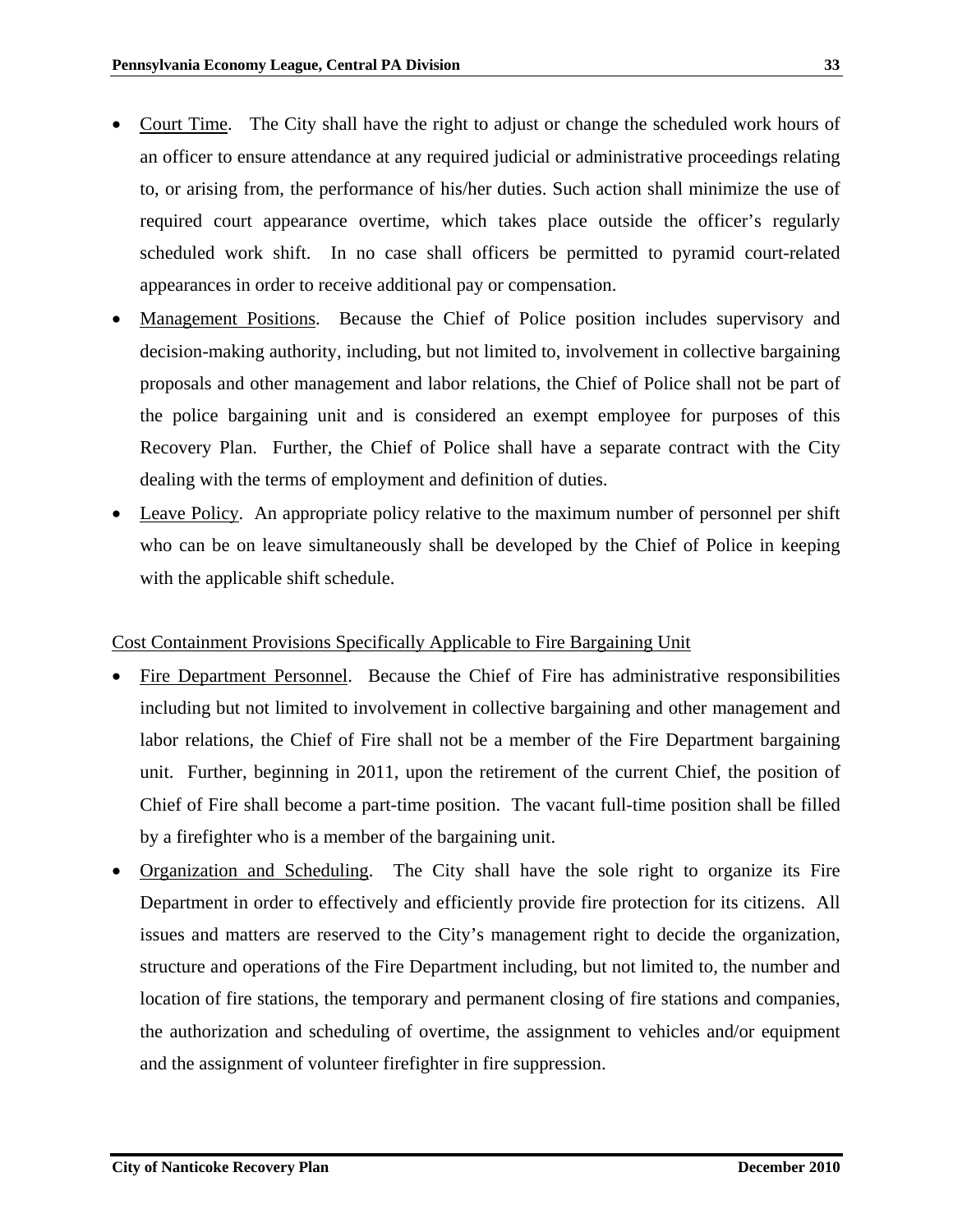- Fire Subcontracting Clause. The City shall have the ability to introduce a change in the method or methods of providing fire fighting services, including but not limited to regionalizing its fire fighting services or subcontracting or outsourcing with other municipalities or entities for the supply of fire fighting services within the City. In such cases, the City shall provide the Department with sixty days advanced notice of its intent to invoke this provision. In such an event, the City shall have the right to utilize nonbargaining unit members to perform ancillary services previously performed by bargaining unit members, including but not limited to code enforcement. The City shall be required to engage in impact bargaining over this decision, which may commence or extend beyond the implementation of any such regionalization, subcontracting or outsourcing. In no event shall the City be required to pay severance benefits beyond the rate of one (1) week pay for every year of fulltime City employment not to exceed the total of twelve (12) weeks pay and to pay health insurance benefits beyond the rate of one (1) month of health care insurance for every two (2) years of fulltime City employment not to exceed six (6) months of health benefit insurance beyond the implementation of the regionalization, outsourcing or subcontracting.
- Fire Chief Work Schedule. Until the appointment of a part-time Chief of Fire, the Fire Chief's work schedule shall be a 40-hour per week administrative position unless emergency conditions require otherwise.
- Code Enforcement Duties. Improved utilization of firefighters shall be developed for firefighting prevention, suppression and educational activities. In particular, a firefighter's expertise shall be utilized for code inspection type activities as they relate to fire prevention activities, including a more effective rental property inspection program. To this end, the City Administrator, along with the Chief and relevant council members and firefighters, shall develop a revised and effective program for firefighter utilization.
- Shift Schedule. The City reserves the sole right to determine the shift schedule for this department. The City shall explore alternative shift schedules including the number of hours worked per shift. The City may consult with the bargaining unit prior to enacting any slight schedule changes.
- Restrictions on Volunteer Response. The City as part of its management rights shall be the sole determinator of volunteer firefighter utilization as it relates to fire suppression.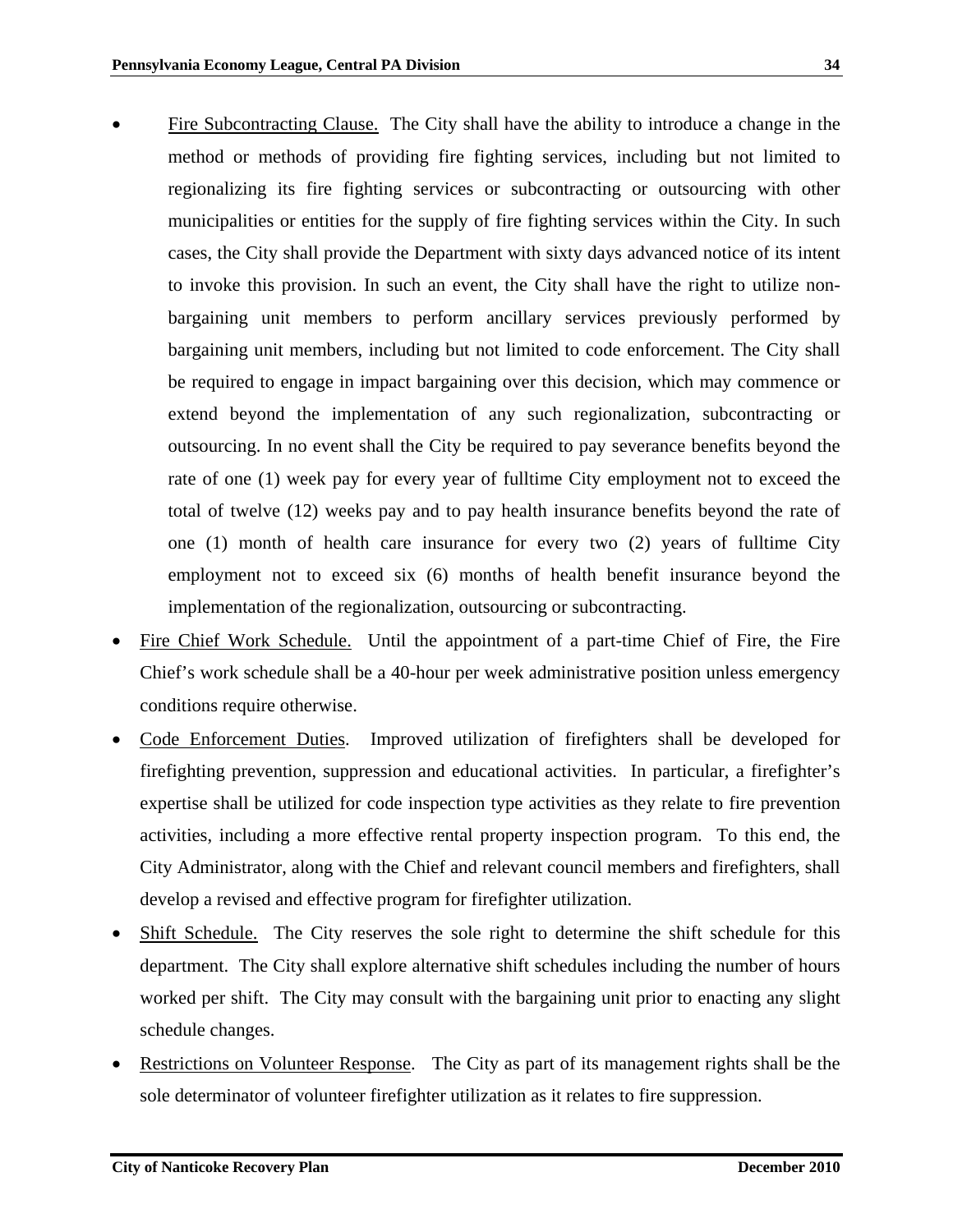Cost Containment Provisions Specifically Applicable to the Public Works Bargaining Unit

- Re-evaluation of Public Works Department. The City shall continue to evaluate the operation of the Department of Public Works during the Amended Recovery Plan's implementation.
- Shift Schedule. The City reserves the sole right to determine the shift schedule for this department. The City may consult with the bargaining unit prior to enacting any shift schedule changes.
- Subcontracting The City shall have the ability to introduce a change in the method or methods of providing public works services, including but not limited to regionalizing or subcontracting or outsourcing with other municipalities or entities for the supply of public works services within the City, whether performed by blue or white collar employees. In such cases, the City shall provide the Union with sixty days advanced notice of its intent to invoke this provision. In such an event, the City shall have the right to utilize non-bargaining unit members to perform ancillary services previously performed by bargaining unit members. The City shall be required to engage in impact bargaining over this decision, which may commence or extend beyond the implementation of any such regionalization, subcontracting or outsourcing. In no event shall the City be required to pay severance benefits beyond the rate of one (1) week pay for every year of fulltime City employment not to exceed the total of twelve (12) weeks pay and to pay health insurance benefits beyond the rate of one (1) month of health care insurance for every two (2) years of fulltime City employment not to exceed six (6) months of health benefit insurance beyond the implementation of the regionalization, outsourcing or subcontracting.
- Seasonal Work. To the greatest extent possible, all grass, weed, and related type work shall be done by seasonal employees and **not** full-time public works employees.
- Part-Time Work. To the greatest extent possible, the City shall use part-time personnel rather than overtime to meet any additional workload. In particular, any needs caused by extended medical or workers compensation leave shall be met by part-time employees rather than overtime. Such part-time employment shall be in conformance with the general parttime employment recommendations of this plan.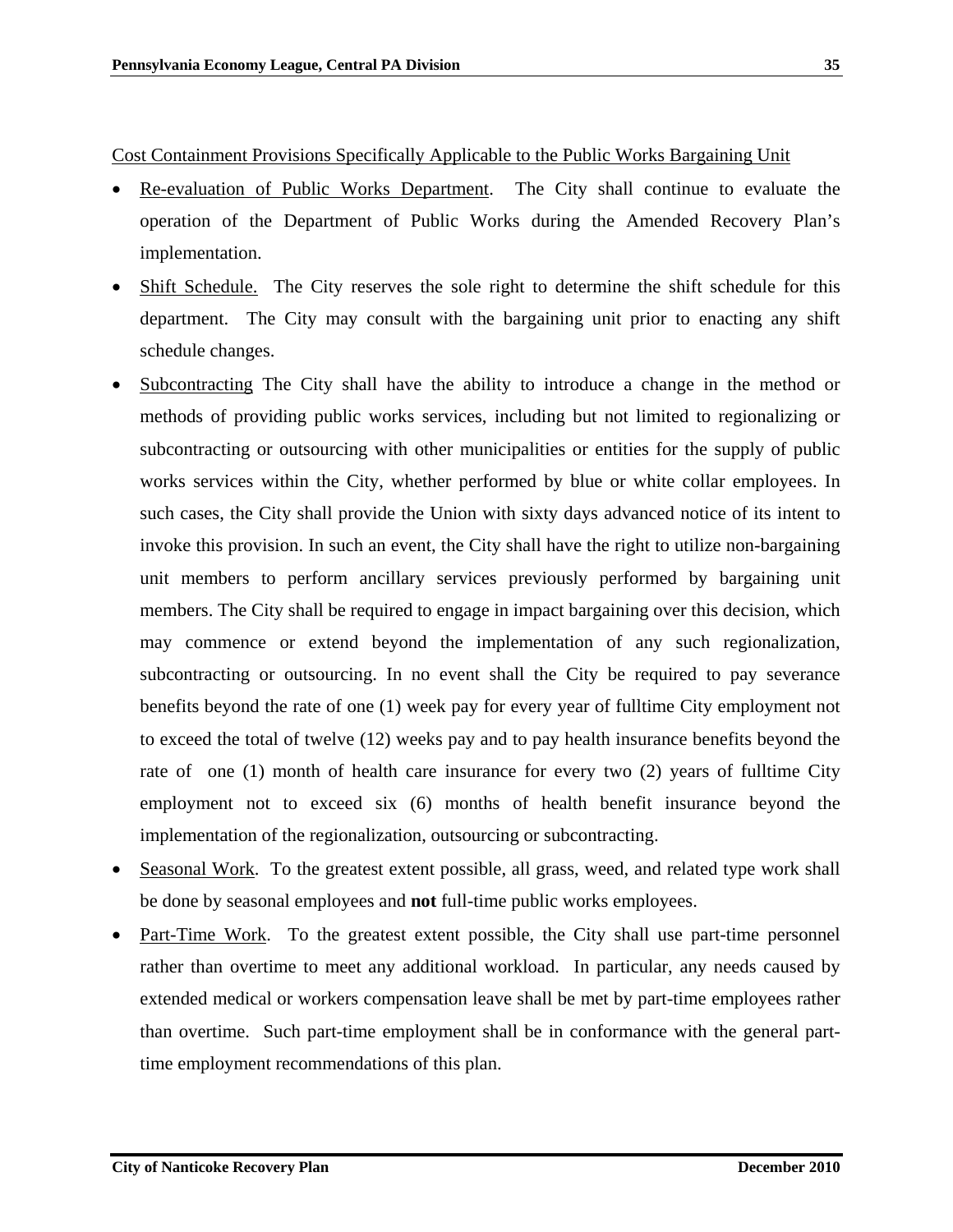- Building Maintenance. Periodically, the City shall evaluate the most cost-effective measures to clean and maintain City buildings.
- Organizational Structure. The City reserves the sole right to determine its organizational structure for the Public Works Department.

# Actions Regarding Police Operation

- Police Station. The City has made significant improvements to the electrical system relating to the City Hall/ Police Station. Similar improvements have been made to the areas dealing with prisoner ingress and egress. However, the backup electrical power for the station remains to be addressed. The City shall develop a definite plan to provide backup electrical power or an emergency back-up police operational site by January 1, 2011.
- Police Tracking Software. As soon as financially possible, the City shall acquire software which provides for automated incidence tracking by time, location, and type of crime.
- Police Log. In coordination with, or as part of the crime tracking automated database, the department shall create a daily patrol officer police log system. The system shall be, to the most reasonable extent possible, an automated system.
- Regional Police. The City has explored alternative policing arrangements with special emphasis on the creation of a possible regional police commission. However, major legal impediments under the Third Class City Code dealing with pension benefits have precluded implementation. The City shall continue to pursue all alternatives for regional police service, including contracting out of its police service to provide service to neighboring municipalities at a cost that covers the City's provision of that contractual service.
- Budget Participation by Police Chief. With the advent of the 2007 budget cycle, the Chief of Police provided substantial budgetary input. This process shall continue and the Chief shall be provided monthly budget/expenditure data. Further subsidiary reports as needed shall be made available to the Police Chief. The Police Chief with the guidance of the City Administrator and the Finance Officer shall have full knowledge of all expenditures incurred by the Police Department.
- Annual Report. Beginning in January 2011, the Chief shall appoint a committee of supervisors and officers to develop data for an annual police report to Council. Not later than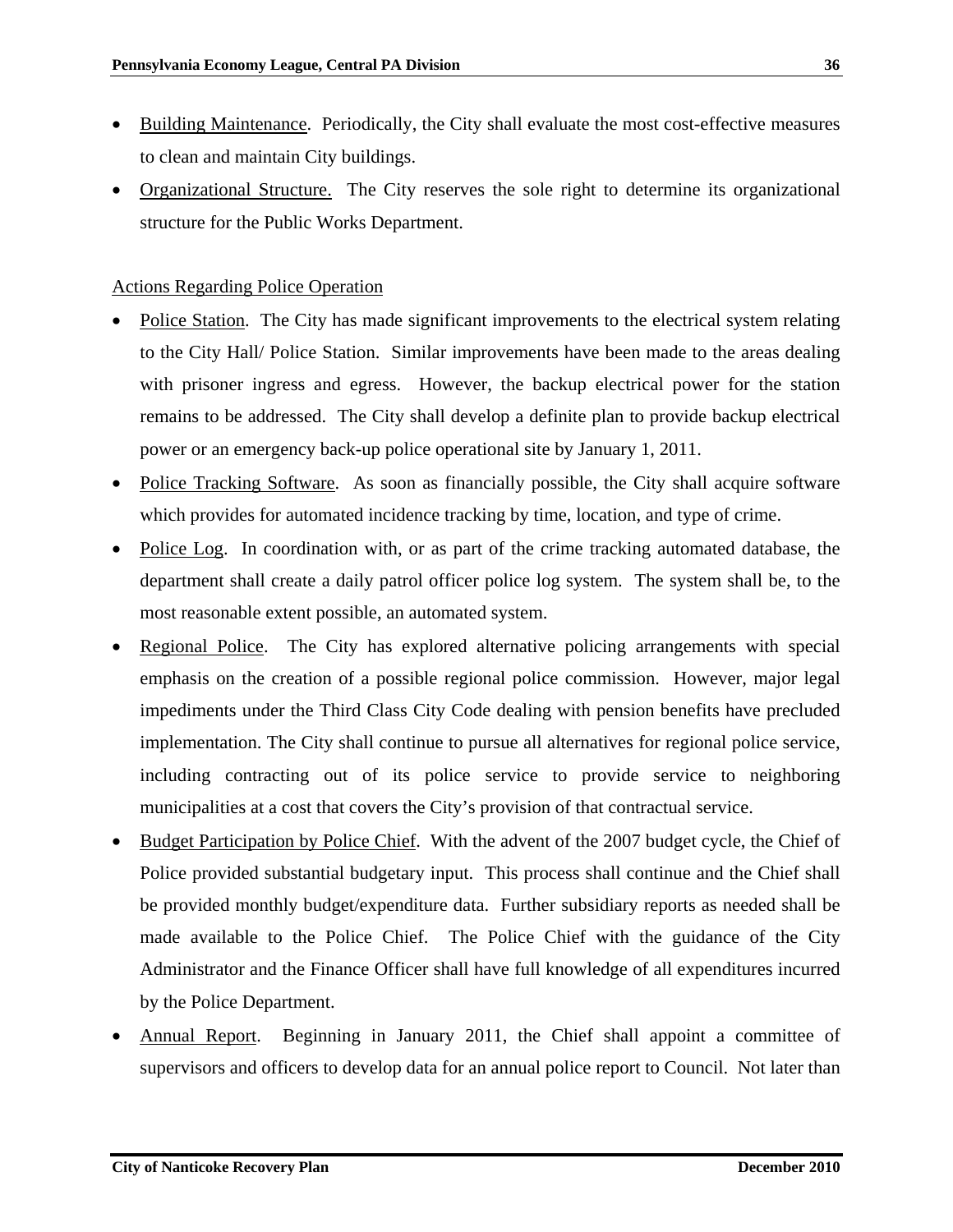April 1 of each year, the Police Department shall issue an annual report for the preceding year to the Council and public.

## Actions Regarding Fire Operation

- Apparatus Plan. The City has recently acquired a new fire pumper and has a relatively modern pumper fleet. There is concern that the City's aerial truck may need to be replaced in the next few years. Given the high cost for this apparatus (\$750,000 and up), a committee shall be formed to examine methods to replace the function of this apparatus. The Committee shall include the City Administrator, City Finance Officer, two Council persons the Fire Chief and a Fire Department Bargaining Unit member.
- Equipment. The Fire Chief in conjunction with firefighters and under the direction of City's Finance Officer shall develop an inventory list of City owned equipment with an individual item value of greater than \$500. This inventory shall be completed by November 1, 2010, and updated annually.
- Fire Equipment. Unless due to a public emergency, all apparatus shall be acquired using the City Capital Improvement Fund resource, if available, and/or state or federal grant assistance and utilize standard noncustomized apparatus specifications. Unless precluded from doing so because of financial considerations, purchasing shall be favored over leasing.
- Fleet Maintenance. As an alternative to the contacting for maintenance on individual pieces of fire apparatus the City shall investigate the possibility of contracting for the maintenance of the entire fleet. Such contracting shall be in conformance with applicable requests for proposals and/or bidding. Specification for such requests shall be developed by the City in consultation with knowledgeable fire equipment professionals.
- Volunteer Effort. In recognition of declining volunteer participation in fire efforts the City shall engage in a formal volunteer fire fighter recruiting and retention program and form a recruitment/retention committee within the fire service. Given that this is a problem which is not unique to Nanticoke City, and likely shared by many of its neighbors, the City should also approach the neighboring communities by March 1, 2011, with a view to addressing this issue on an area wide basis.
- Fire Station. The Fire Chief, in conjunction with appropriate staff, City Council, City Engineer, and the Code Enforcement Officer, shall review each fire station in order to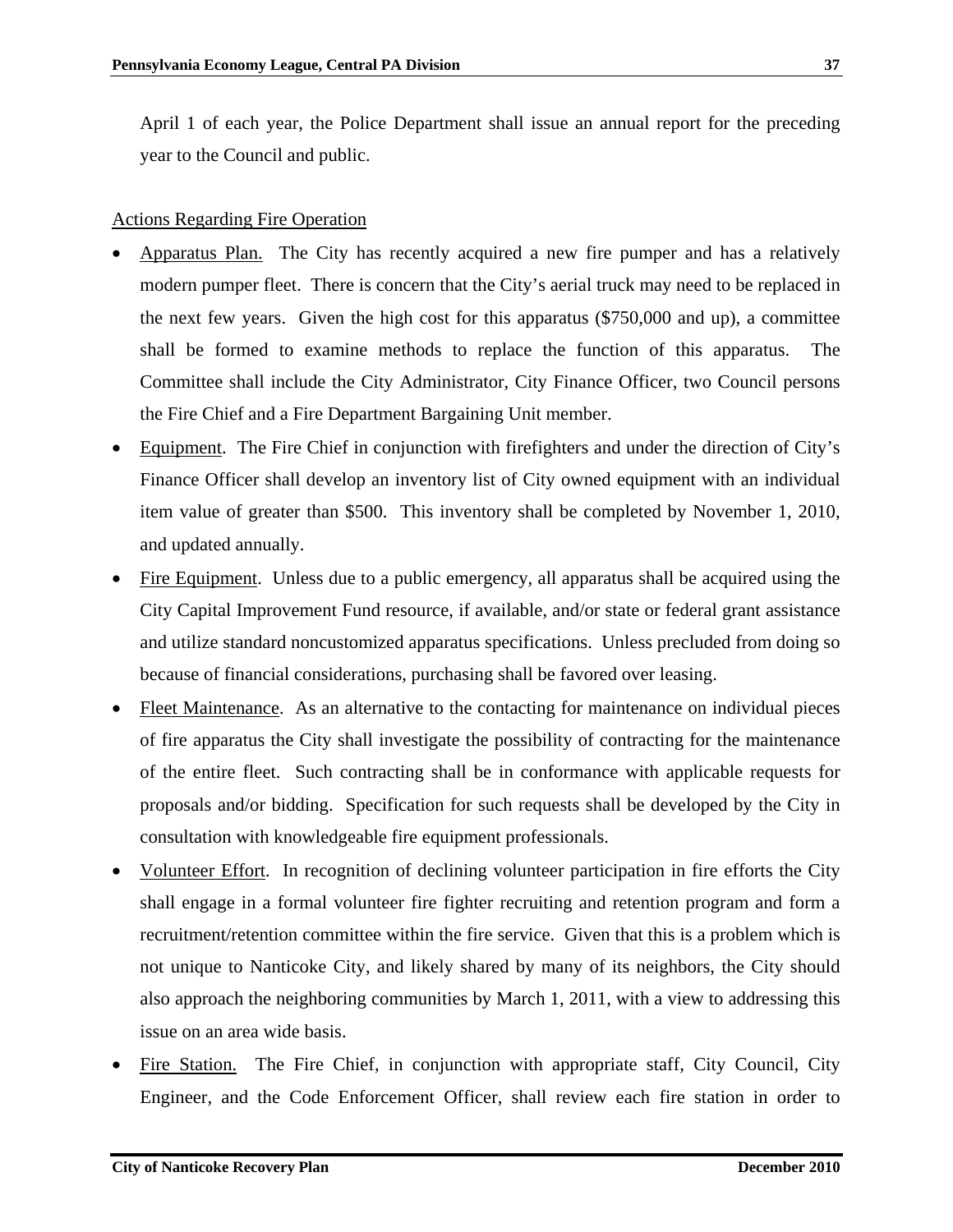determine what repairs and/or improvements are needed. Recommendations for immediate repairs shall be made to the City Administrator no later than November 1, 2010, for inclusion in the City's 2011 Capital Budget. Long-term recommendations dealing with overall structural improvements for each station shall be made to Council no later than February 1, 2011 for inclusion in future Capital Plan/Budget and shall be addressed in the Fire Department's master plan.

- Service Analysis. The Fire Department shall begin measuring its effectiveness through the practice of benchmarking including the following:
	- − Cost of service per capita
	- − Area served per capita
	- − Percentage of fires contained to the room and floor of origin
	- − Percentage of fires contained to the building of origin
	- − Average response times for fire responses
- Annual Report. The Nanticoke Fire Department already produces various statistical data relevant for the management of fire operations within the City. Analyses of this data along with the Service Analysis mandated above would be extremely informative to City Council and the public. The Fire Chief shall set up a committee of paid and volunteer firefighters to provide a 2010 annual report by April 1, 2011.
- Command Structure. The command structure of the fire department shall be reevaluated in conjunction with the retaining of a part-time Fire Chief in 2011.
- Training. The Nanticoke Fire Department already engages in a regular training program for firefighters. The Amended Recovery Plan recommends that additional training regimens be implemented within the limits of time and financial resources.
- Emergency Management. The City Administrator in conjunction with the Mayor, the Council Person for Fire, the Police Chief, the Fire Chief, and the Emergency Management Coordinator shall initiate a review of the City's Emergency Management System. Special emphasis shall be on lead coordinators, Emergency Management headquarters, training and control. A final report shall be made by the Fire Chief to City Council by the end of 2011.
- Record Keeping. The City shall implement policies to insure the accountability of all fire personnel including hours worked, annual leave, and sick time. A broader use of software programs recently obtained by the department will greatly improve the management and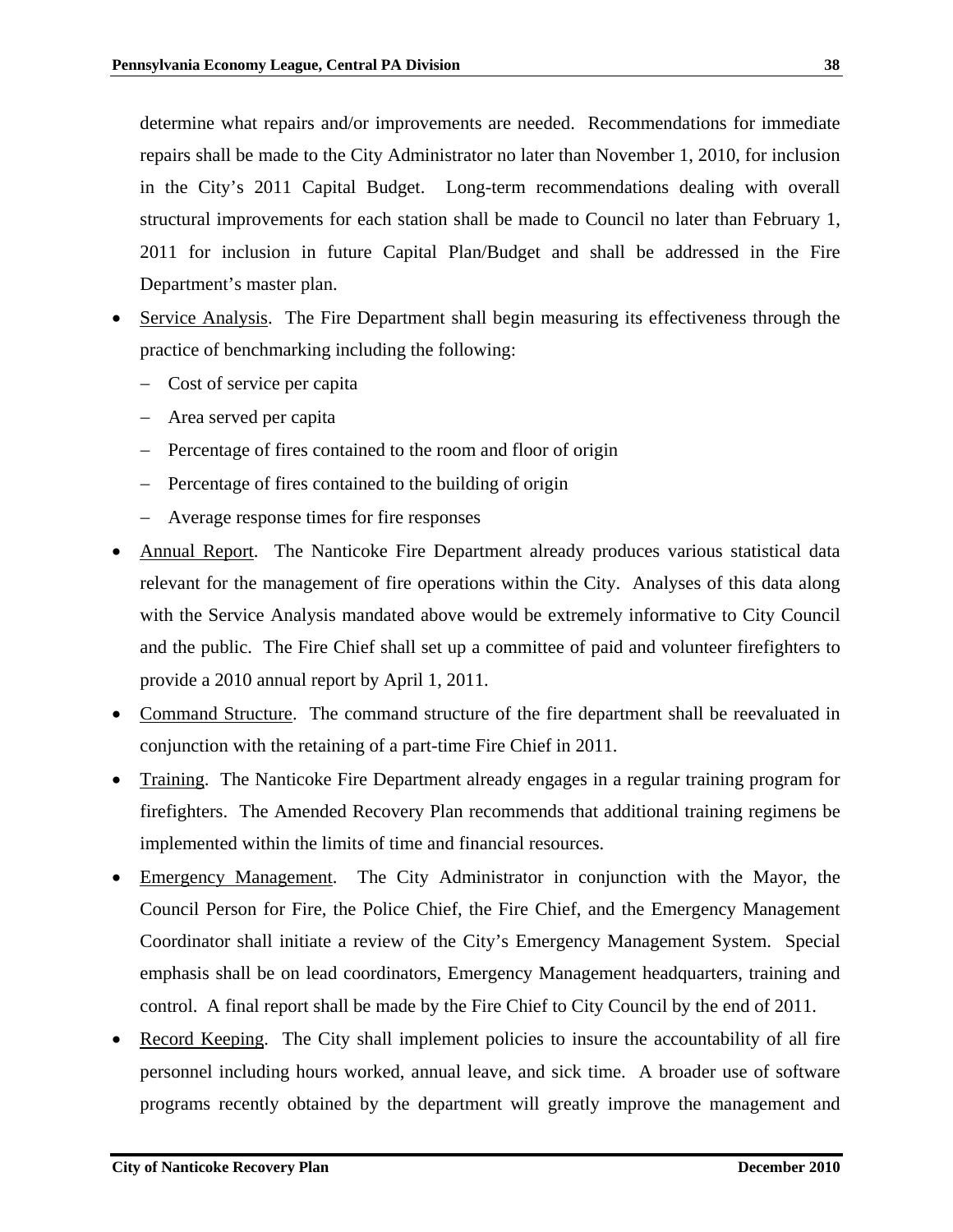tracking of department and personnel records. Shift supervisors shall have the responsibility of proper recordkeeping on their respective shifts.

## Actions Regarding Public Works Operation

- Training. As soon as possible after the adoption of the plan, a training program shall be developed and instituted as may be deemed appropriate by the City regarding workplace practices, safety, and related practices.
- Municipal Garage. The City has made substantial improvements in providing a functioning municipal Public Works garage. Further upgrades to the facility shall continue to be evaluated in accordance with available fiscal resources.
- Vehicles and Equipment. The City has implemented a policy of eliminating old vehicles and equipment. The City shall institute an inventory of all vehicles and equipment with an individual item value of over \$500 by the end of 2010.
- Snow Plowing. The City has developed a snow plowing policy including the use of third party contractors. The policy shall be periodically evaluated.
- Refuse Collection. The City shall continue to contract out its collection of refuse to a third party contractor. The total cost of the contracted collection effort as well as relevant administrative costs shall be covered as much as possible by the City's garbage fee.
- Salt Storage. The City has constructed a salt shed storage structure. Further upgrades to the facility shall be made as needed and in accordance with available financial resources.
- Pave Cuts. Periodically the Code Enforcement Officer in conjunction with the Public Works foreman shall evaluate the pave cut inspection procedures as well as monitoring pave cut conditions and notification of necessary repairs under pave cut guarantees.
- Third Party Contractors. All third party contractors shall provide periodic reports to the DPW Foreman who in turn shall provide such periodic reports to the City Administrator. Such reporting shall be a condition for any contract award.
- Record Keeping. In an effort to institute a basic record keeping system, each public works employee shall complete and sign a daily time sheet that lists by workday hour the project task, and location and vehicle/equipment utilized. Such daily sheets shall be reviewed by and signed by the supervisor. The data from these sheets shall be recorded in electronic spreadsheets for future analysis. Existing clerical staff shall be appointed to assist in this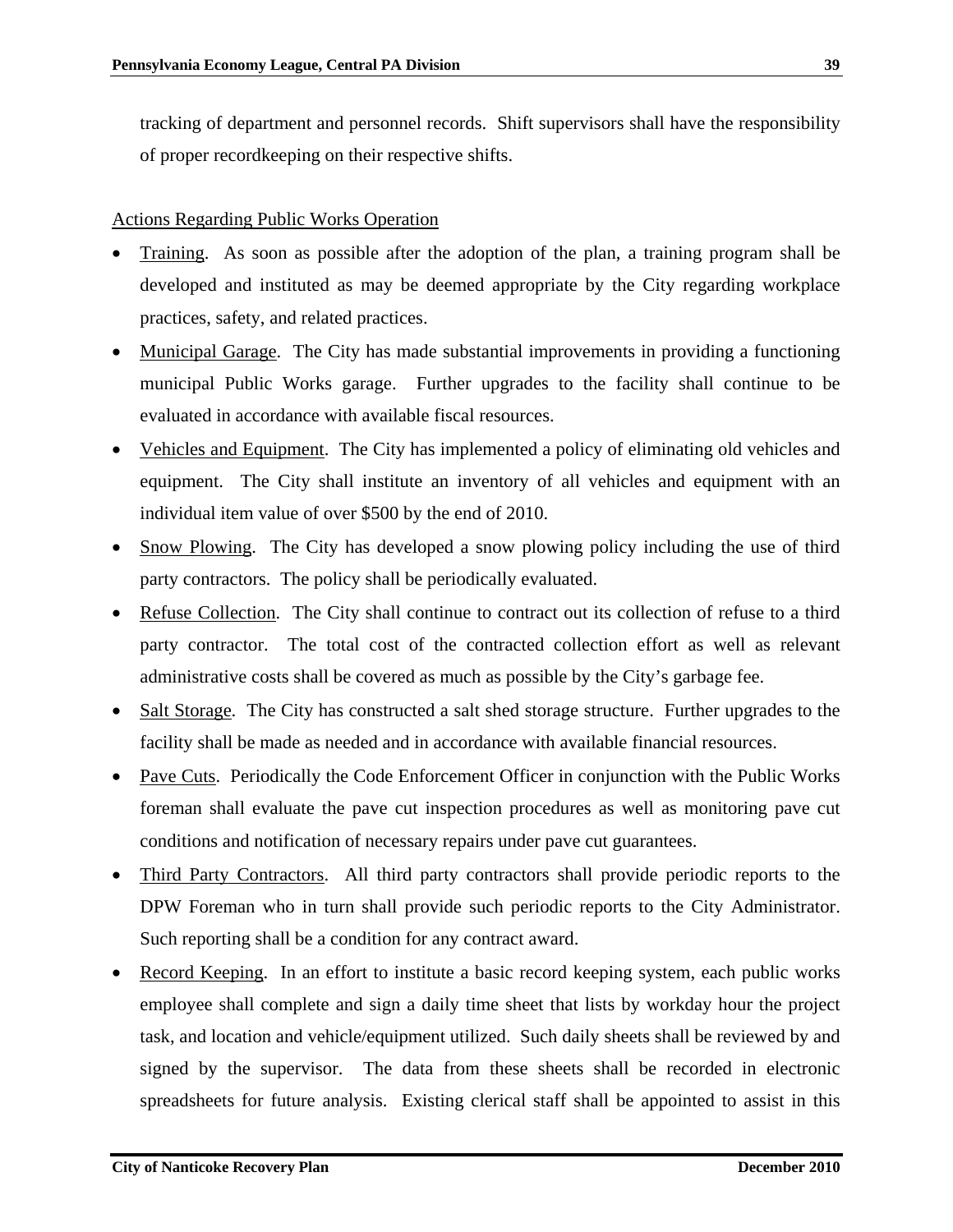recordkeeping task. During 2010 and 2011 the City shall consider the possibility of using more sophisticated data gathering techniques including specialized software.

- Signage. The City shall continue to take steps to replace street signage as needed.
- Catch Basin Inventory. The Foreman of Public Works in conjunction with the Public Works Department personnel shall maintain a current list of the conditions and scheduled maintenance status of the City's catch basins.

## Code Enforcement

After some initial setbacks, the City is moving forward on an aggressive code enforcement program. The City has retained a certified Code Enforcement Officer supplemented by a part-time contractor who is also certified. Further, third party inspectors are used in those areas where the City does not have certification.

The City has also put into place updated renter and related code ordinances. There is some concern, however, that additional personnel including clerical support may be needed as it relates to renter related items and non-UCC enforcement. To this end, the City shall review the procedures and personnel complement for providing necessary clerical support and related system approaches not later than January 2011.

Code Enforcement shall continue to have one of the highest priorities in the City's recovery effort and ongoing operation.

## Action Recommendations for Management

- Administration. By ordinance, the City has created the position of City Administrator which has been staffed for the last three years. In addition, the City has continued to retain a Finance Officer for three years. Both positions have provided professional management to the City and shall be maintained at a minimum for the period that the City remains under Act 47, unless comparable positions of professional management are incorporated pursuant to a government established by a Home Rule Charter.
- Staff Training. The City shall utilize training opportunities sponsored by the Governor's Center for Local Government Services and other organizations with special emphasis on cross training for accounting and related bookkeeping functions. Such organization may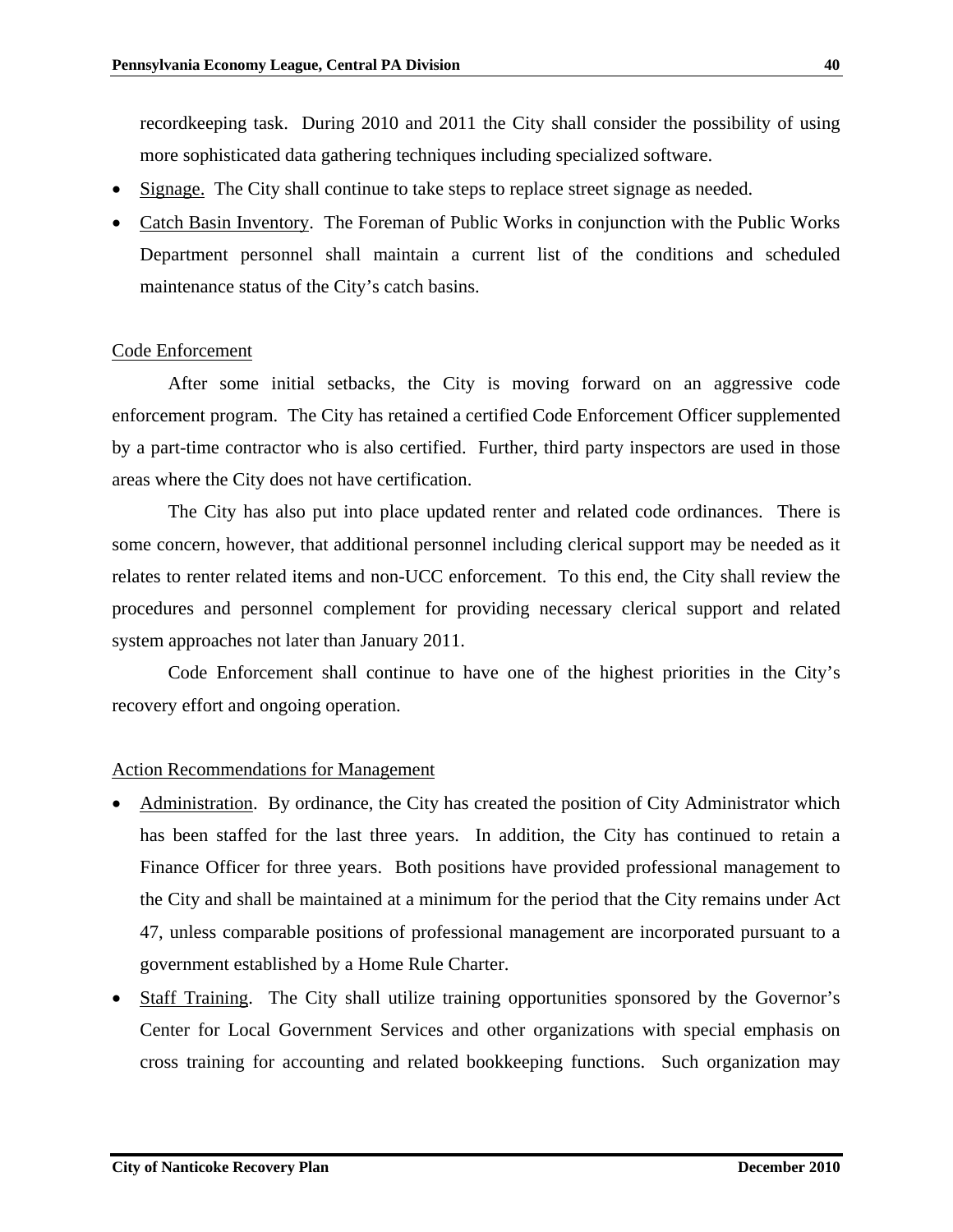include but are not limited to Government Finance Officers Association, the Pennsylvania Institute of Certified Public Accountants, and the Pennsylvania League of Cities.

#### Action Recommendations for Governance

• Home Rule. The statutory provisions of the Act 47 Recovery Plan permit the City to currently levy an additional 1.0 percent earned income tax in 2010 for a combined EIT rate of 1.5 percent. Under the provisions of this Amended Recovery Plan, beginning January 1, 2013, the City shall not have the ability to levy an Earned Income Tax rate greater than 0.5 percent. In the opinion of the City's elected leadership, an EIT rate of 1.5 percent is preferable to a significant real estate tax increase and/or very large personnel reductions in public safety that would be necessary to replace the loss of the 1.0 percent Act 47 EIT revenue. In an effort to maintain a 1.5 percent EIT rate without Act 47 authority, the City shall cooperate fully with the government study commission elected in May 2010.

## Communications with the Recovery Plan Coordinator

- Reporting. It is important that that the City continue to regularly report its progress in implementing the Amended Recovery Plan recommendations to the Recovery Plan Coordinator. This, in turn, allows the Recovery Plan Coordinator, as the agent of the Pennsylvania Department of Community and Economic Development, to ensure that the Commonwealth is up-to-date on the status of implementation efforts and subsequent lifting of distressed status by the Commonwealth. Therefore, the City shall provide status reports to the Recovery Plan Coordinator no less frequently than monthly during the period it remains in a distressed condition. These reports may be in written form or may take the form of weekly or monthly meetings. Additional on-site meetings involving the Recovery Plan Coordinator and appropriate officials and employees shall also be held on a regular basis to review implementation efforts and to aid in the overall implementation process.
- Submission of Data. The City shall continue to routinely provide the Recovery Plan Coordinator with all data pertinent to the recovery effort. For example, the annual budget shall be sent to the Recovery Plan Coordinator as soon as it is introduced by City Council and again upon its adoption. In addition, key management, administrative, and financial decisions made by the City—which may or may not relate directly to the Amended Recovery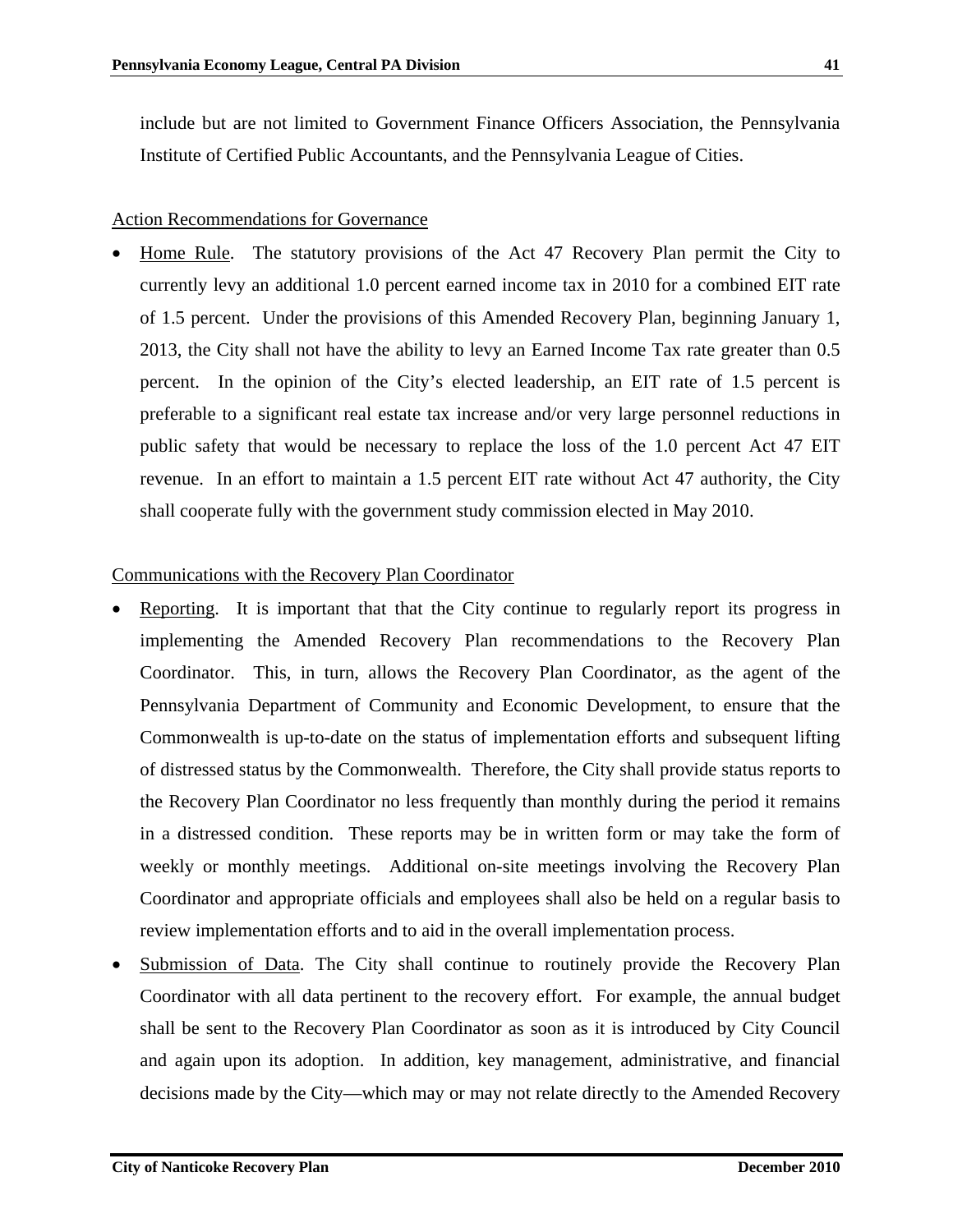Plan—shall also be promptly communicated to the Recovery Plan Coordinator. This is particularly important if these actions entail an abrupt change or alteration in the policies or practices of the City.

- Types of Items/Data. Among the specific items which shall be regularly transmitted to the Recovery Plan Coordinator are:
	- Council Meeting Agendas (prior to the meetings)—all regular and special meetings
	- Council Meeting Minutes—all regular and special meetings
	- Notice of any meetings involving the City and third parties on any matter relating to City finances and operations (e.g., meetings with creditors, vendors, etc.)
	- Relevant communications with creditors, vendors, etc.
	- All non-privileged correspondence (in and out, internal and external) on matters relating to employee unions, collective bargaining, arbitration, grievances, etc. Privilege shall be defined as the attorney-work product doctrine, the attorney-client privilege, the doctor-patient privilege or other privilege recognized by a court interpreting the laws of this Commonwealth. The City Solicitor shall have the right to determine whether a document is protected by attorney client or attorney work product privilege. For all other forms of privilege if, after being informed of the general contents of the document, the Coordinator determines that a document contains information which should be transmitted to the Recovery Plan Coordinator as well as information which is privileged, the City shall transmit the information which is subject to access and withhold the information which is not subject to transmission. If the information which is not subject to transmittal is an integral part of the document and cannot be separated, the City shall redact from the document the information which is not subject to transmittal. The City shall explain why any information has been redacted.
	- All proposed ordinances
	- All litigation initiated/settled.
	- All personnel actions (including WC claims)
	- All meetings with the General Municipal Authority
	- Monthly financial reports (as of the last day of each month) and related documents
	- Major contracts awarded and grant applications made
	- All other relevant correspondence (internal and external, in and out)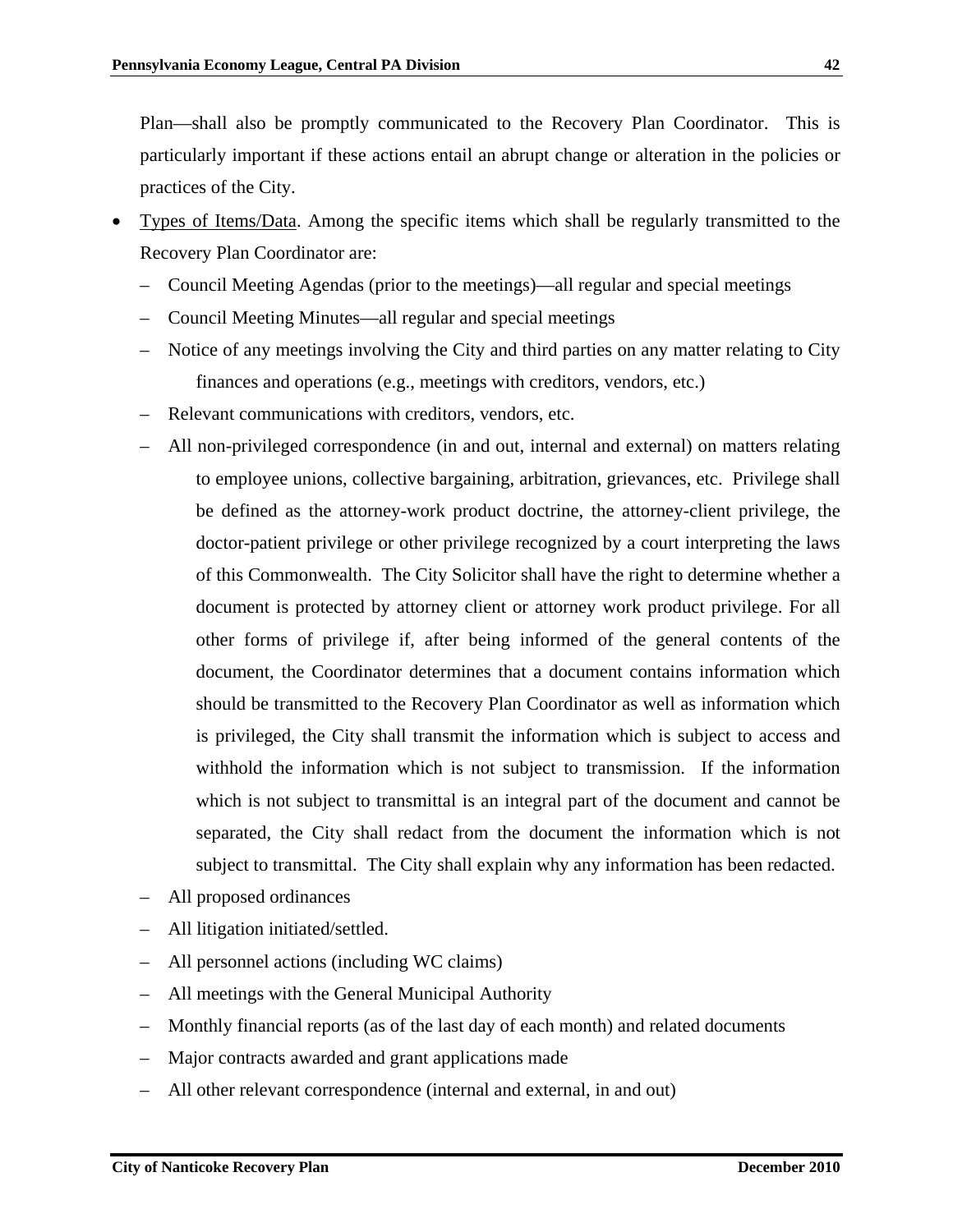- Anything the item that the Recovery Plan Coordinator should be made aware of in regards to the operation of the City
- Failure to Comply. If the City and its elected or appointed officials fail to communicate and consult with the Recovery Plan Coordinator on a regular basis as provided for in this Amended Recovery Plan and/or fail to provide the information, reports, or documentation requested by the Recovery Plan Coordinator, the City may be found to have violated the Amended Recovery Plan which may result in sanctions by the state including the withholding of Commonwealth funding.

\*\*\*\*\*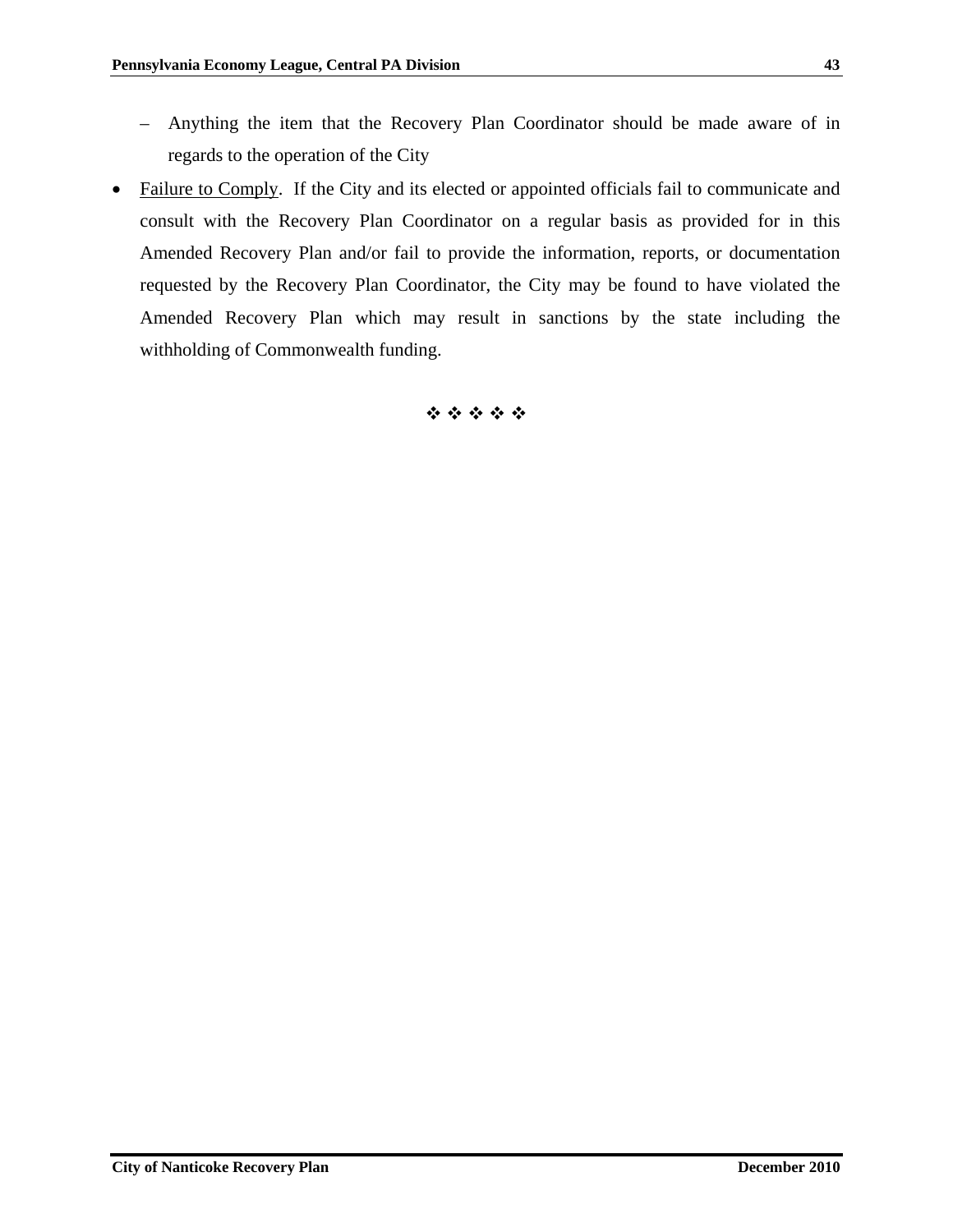**Home Rule Schedules A through D**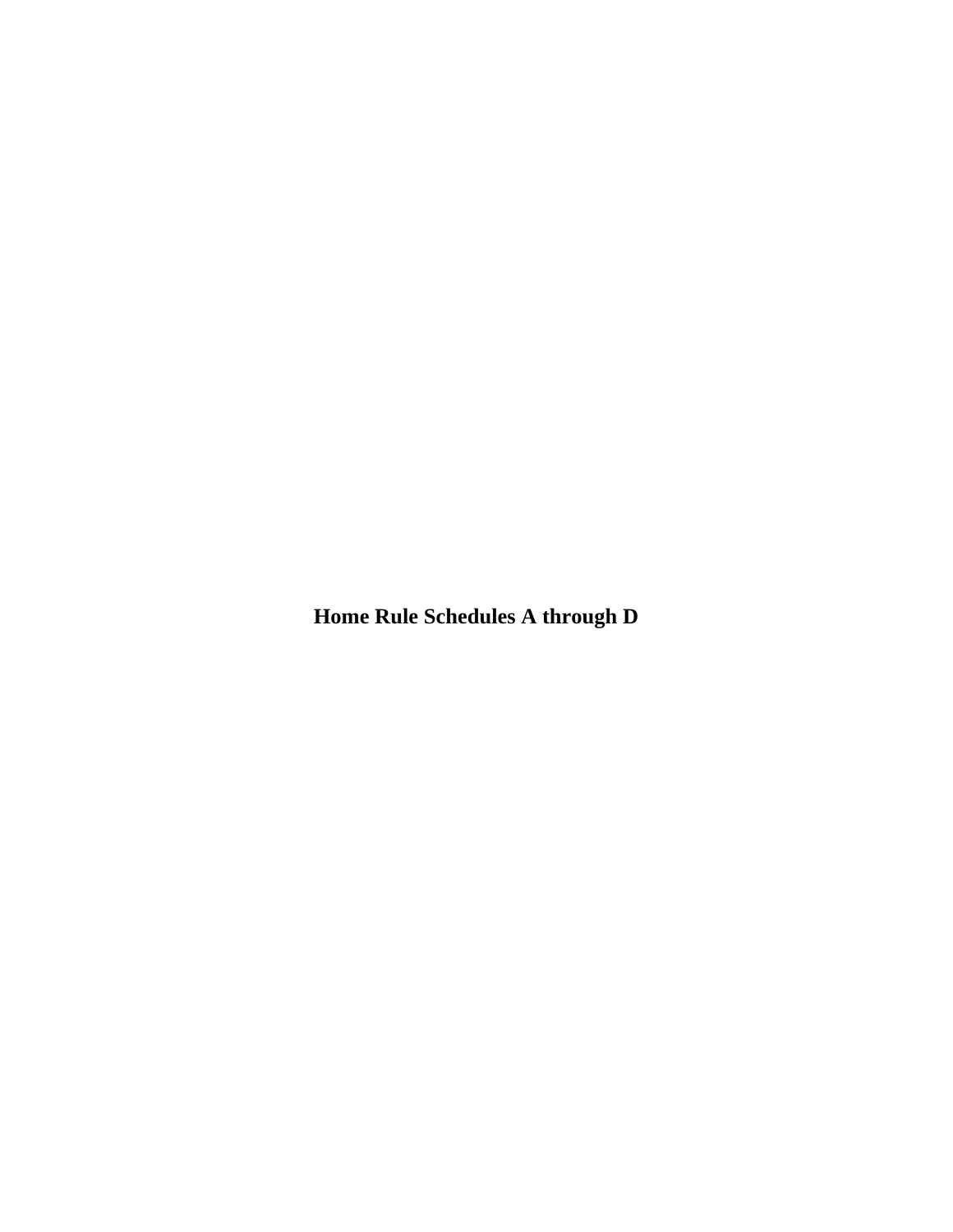|                                               |                                         | <b>CITY OF NANTICOKE</b>         |                   |                   |
|-----------------------------------------------|-----------------------------------------|----------------------------------|-------------------|-------------------|
|                                               |                                         | <b>Option A Plan Detail</b>      |                   |                   |
|                                               |                                         | <b>General Fund</b>              |                   |                   |
|                                               |                                         | <b>Revenue and Other Sources</b> |                   |                   |
|                                               |                                         | Plan 2011 - 2013                 |                   |                   |
|                                               |                                         |                                  |                   |                   |
|                                               |                                         | 2011                             | 2012              | 2013              |
|                                               |                                         | Plan                             | Plan              | Plan              |
|                                               |                                         |                                  |                   |                   |
| Account ID                                    | <b>Account Description</b>              |                                  |                   |                   |
|                                               |                                         |                                  |                   |                   |
|                                               | Assessment                              | \$<br>378,953,498                | \$<br>384,637,800 | \$<br>390,407,367 |
|                                               | <b>Millage</b>                          | 2.4304                           | 2.6487            | 2.6705            |
|                                               | <b>Levied Taxes Gen Fund Only</b>       | 921,009                          | 1,018,790         | 1,042,583         |
|                                               | Collection at 91.5 % percent            | 842,733                          | 932,201           | 953,952           |
| <b>Municipal Code Tax Revenue</b>             |                                         |                                  |                   |                   |
| 01.301.100                                    | Real Estate--Current                    | 842,733                          | 932,201           | 953,952           |
| 01.301.200                                    | Real Estate--Delinquent                 | 15,000                           | 15,000            | 15,000            |
| 01.308.100                                    | <b>Resident Tax--Current</b>            | 20,461                           | 20,461            | 20,461            |
| 01.308.200                                    | Resident Tax--Prior Year                | 3,000                            | 3,000             | 3,000             |
| Municipal Code Tax Revenue, Total             |                                         | 881,194                          | 970,662           | 992,413           |
|                                               |                                         |                                  |                   |                   |
| <b>Local Enabling Tax Revenue</b>             |                                         |                                  |                   |                   |
| 01.310.010                                    | Per Capita--Current                     | 26,000                           | 26,000            | 26,000            |
| 01.310.030                                    | Per Capita--Delinquent                  | 3,000                            | 3,000             | 3,000             |
| 01.310.070                                    | <b>Amusement Tax</b>                    | 6,500                            | 6,500             | 6,500             |
| 01.310.100                                    | Real Estate Transfer Tax                | 50,000                           | 50,000            | 50,000            |
| 01.310.210                                    | Current EIT Act 511                     | 653,250                          | 656,516           | 659,799           |
| 01.310.220                                    | PRIOR YEAR EIT (New EIT Levied in 2007) |                                  |                   |                   |
| 01.310.230                                    | 2008 EIT- ACT 47 / Home Rule EIT        | 1,306,500                        | 1,313,033         | 1,319,598         |
| 01.310.310                                    | Merchantile/Business Privilege          | 175,000                          | 175,000           | 175,000           |
| 01.310.510                                    | <b>Local Services Tax</b>               | 115,000                          | 115,000           | 115,000           |
| <b>Local Enabling Tax Revenue, Total</b>      |                                         | 2,335,250                        | 2,345,049         | 2,354,897         |
| <b>Business Licenses &amp; Permits</b>        |                                         |                                  |                   |                   |
| 01.321.465                                    | <b>Street Vendor Permits</b>            | 250                              | 250               | 250               |
| 01.321.600                                    | <b>Contractor License Income</b>        | 10,000                           | 10,000            | 10,000            |
| 01.321.800                                    | Cable TV Fee                            | 87,000                           | 87,000            | 87,000            |
| 01.322.400                                    | Dumpser Permit Income                   | 500                              | 500               | 500               |
| <b>Business Licenses &amp; Permits, Total</b> |                                         | 97,750                           | 97,750            | 97,750            |
| Fines & Forfeits                              |                                         |                                  |                   |                   |
| 01.331.100                                    | <b>Magistrate Fines</b>                 | 25,000                           | 25,000            | 25,000            |
| 01.331.110                                    | <b>State Police Fines</b>               | 7,500                            | 7,500             | 7,500             |
| 01.331.120                                    | Parking Tickets/Ordinance Violations    | 3,500                            | 3,500             | 3,500             |
| 01.331.130                                    | Clerk of Court Fines                    | 2,000                            | 2,000             | 2,000             |
| 01.332.100                                    | Restitution                             | 500                              | 500               | 500               |
| <b>Fines &amp; Forfeits, Total</b>            |                                         | 38,500                           | 38,500            | 38,500            |
|                                               |                                         |                                  |                   |                   |
|                                               |                                         |                                  |                   |                   |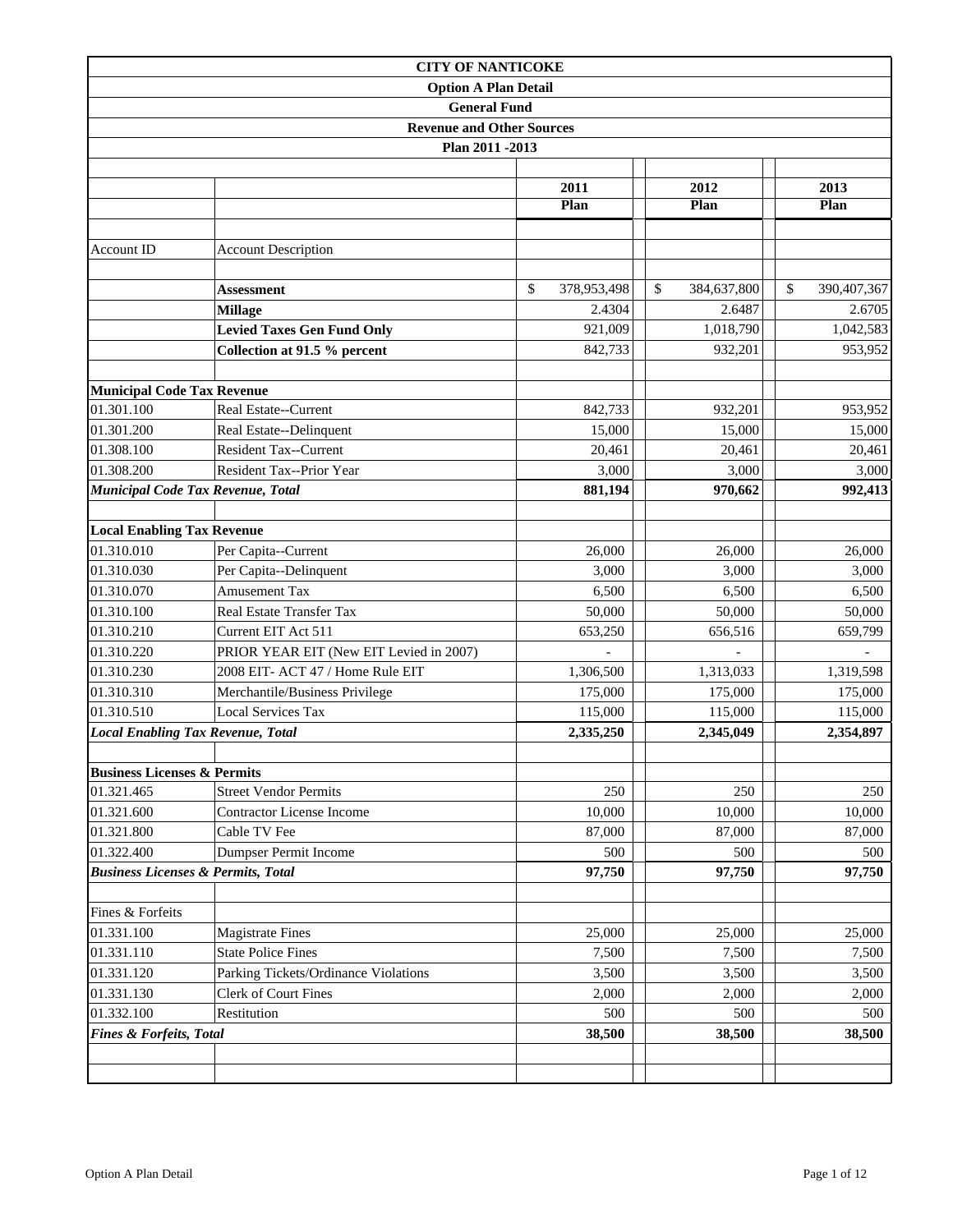|                                        | <b>CITY OF NANTICOKE</b>                             |                          |                          |                          |
|----------------------------------------|------------------------------------------------------|--------------------------|--------------------------|--------------------------|
|                                        | <b>Option A Plan Detail</b>                          |                          |                          |                          |
|                                        | <b>General Fund</b>                                  |                          |                          |                          |
|                                        | <b>Revenue and Other Sources</b>                     |                          |                          |                          |
|                                        | Plan 2011 - 2013                                     |                          |                          |                          |
|                                        |                                                      |                          |                          |                          |
|                                        |                                                      | 2011                     | 2012                     | 2013                     |
|                                        |                                                      | Plan                     | Plan                     | Plan                     |
|                                        |                                                      |                          |                          |                          |
| <b>Account ID</b>                      | <b>Account Description</b>                           |                          |                          |                          |
| <b>Interest, Rents &amp; Royalties</b> |                                                      |                          |                          |                          |
| 01.341.000                             | Interest Income                                      | 2,500                    | 2,500                    | 2,500                    |
| 01.342.200                             | Rental Income Sewer Authority                        |                          |                          |                          |
| 01.342.210                             | Rental Income District Judge                         | 10,500                   | 10,500                   | 10,500                   |
| 01.342.230                             | Rental Income Ambulance                              | $\overline{a}$           | $\overline{a}$           | $\overline{a}$           |
| 01.342.240                             | Site Income                                          | $\overline{\phantom{a}}$ | $\overline{\phantom{a}}$ | $\overline{\phantom{a}}$ |
| 01.342.242                             | <b>UDAG</b> Income                                   |                          |                          |                          |
| 01.342.460                             | <b>EMJAZE MKTG</b>                                   |                          |                          |                          |
|                                        | <b>Interest, Rents &amp; Royalties, Total</b>        | 13,000                   | 13,000                   | 13,000                   |
|                                        |                                                      |                          |                          |                          |
| <b>Intergovernmental Revenues</b>      | <b>DHS</b> Fire Grant                                |                          |                          |                          |
| 01.351.061<br>01.351.120               |                                                      | $\overline{\phantom{a}}$ | $\overline{\phantom{a}}$ | $\overline{\phantom{a}}$ |
| 01.355.010                             | <b>Emergency Disaster Relief/FEMA</b>                |                          | $\overline{a}$           | $\blacksquare$           |
| 01.355.020                             | Act 66 Public Utility Reality Tax<br>Fuel tax refund | 2,700<br>100             | 2,700<br>100             | 2,700<br>100             |
| 01.355.040                             | Liquor Control Board                                 | 6,500                    | 6,500                    | 6,500                    |
| 01.355.050                             | Pension--State Aid                                   | 126,948                  | 126,948                  | 126,948                  |
| 01.355.060                             | AD HOC Post Retirement Reimbursement                 |                          |                          |                          |
| 01.355.070                             | Volunteer Fire Company Relief Association            | 39,000                   | 39,000                   | 39,000                   |
| 01.358.010                             | Tax Office Reimbursement (County)                    |                          |                          |                          |
| 01.358.011                             | Tax Office Reimbursement (School District)           | 34,321                   | 34,321                   | 34,321                   |
| 01.358.038                             | Police Equipment Grant                               | $\overline{\phantom{a}}$ | $\overline{\phantom{a}}$ | $\blacksquare$           |
| 01.358.403                             | School District Shared Payment                       |                          |                          |                          |
| 01.359.001                             | Repayment from MA                                    |                          |                          |                          |
| 01.359.100                             | Housing Authority PILOT                              | 10,000                   | 10,000                   | 10,000                   |
|                                        | <b>Intergovernmental Revenues, Total</b>             | 219,569                  | 219,569                  | 219,569                  |
|                                        |                                                      |                          |                          |                          |
| <b>Planning and Zoning Income</b>      |                                                      |                          |                          |                          |
| 01.361.300                             | Zoning/Subdivision/Land Fees                         | 2,500                    | 2,500                    | 2,500                    |
| 01.361.310                             | Planning Commission                                  | 1,000                    | 1,000                    | 1,000                    |
| 01.361.340                             | Zoning Hearing Fees                                  | 3,200                    | 3,200                    | 3,200                    |
| 01.361.500                             | Sale of Maps & Publications                          | 100                      | 100                      | 100                      |
|                                        | Planning and Zoning Income, Total                    | 6,800                    | 6,800                    | 6,800                    |
|                                        |                                                      |                          |                          |                          |
| <b>Public Safety Fees</b>              |                                                      |                          |                          |                          |
|                                        | <b>Police Services</b>                               |                          |                          |                          |
| 01.362.110                             | <b>Police Reports- Copies</b>                        | 2,500                    | 2,500                    | 2,500                    |
| 01.362.130                             | Police Alarm Fees                                    | 1,500                    | 1,500                    | 1,500                    |
| 01.362.150                             | Police-Handicap Sign Fees                            | 1,200                    | 1,200                    | 1,200                    |
| 01.362.200                             | Fire Reports/Inspections                             | 100                      | 100                      | 100                      |
| 01.362.300                             | <b>Emergency Response Fee</b>                        |                          |                          |                          |
| <b>Public Safety Fees, Total</b>       |                                                      | 5,300                    | 5,300                    | 5,300                    |
|                                        |                                                      |                          |                          |                          |
|                                        | <b>Code Enforcement, Building Fees</b>               |                          |                          |                          |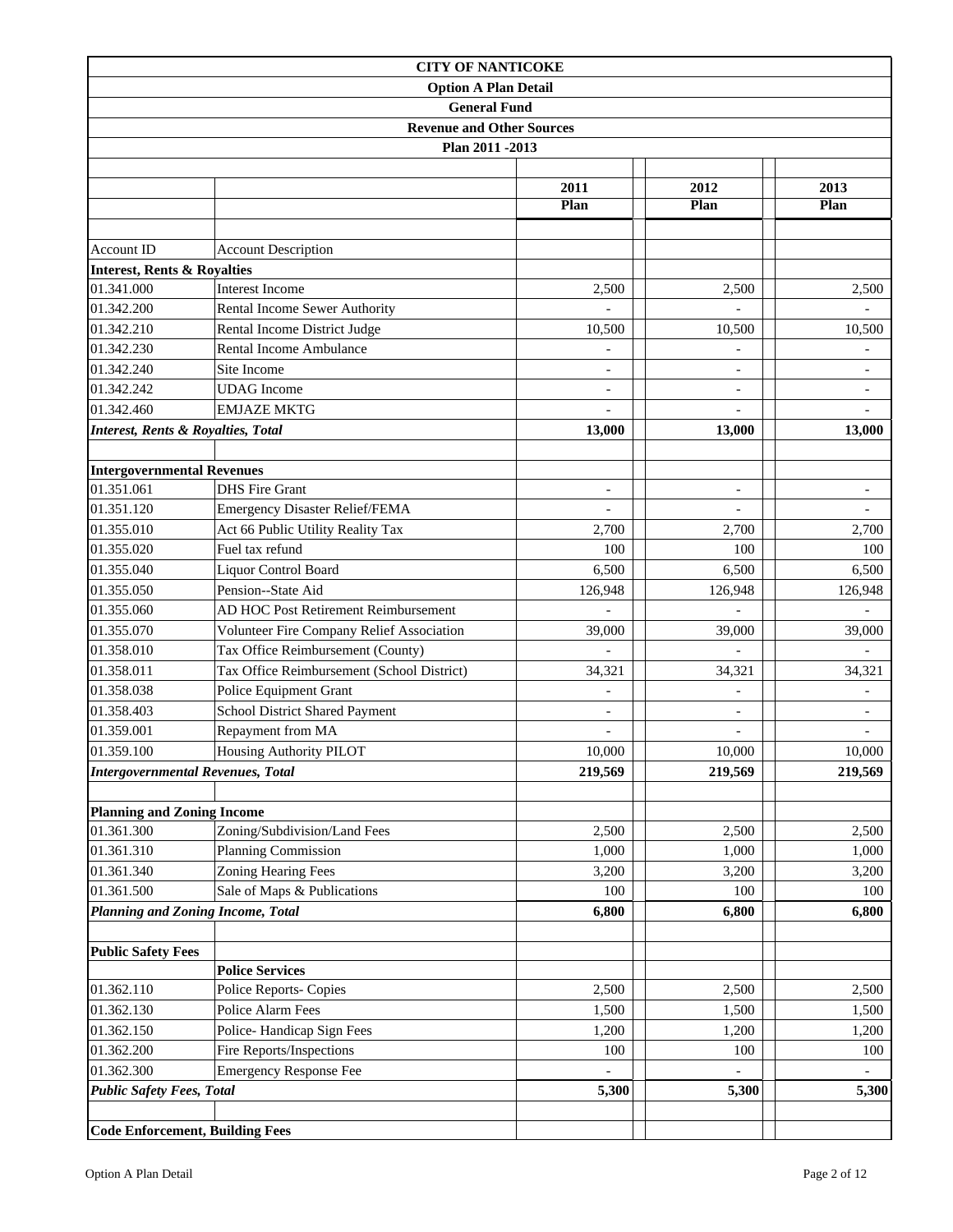|                                     | <b>CITY OF NANTICOKE</b>                          |                          |                          |                          |
|-------------------------------------|---------------------------------------------------|--------------------------|--------------------------|--------------------------|
|                                     | <b>Option A Plan Detail</b>                       |                          |                          |                          |
|                                     | <b>General Fund</b>                               |                          |                          |                          |
|                                     | <b>Revenue and Other Sources</b>                  |                          |                          |                          |
|                                     | Plan 2011 - 2013                                  |                          |                          |                          |
|                                     |                                                   |                          |                          |                          |
|                                     |                                                   | 2011                     | 2012                     | 2013                     |
|                                     |                                                   | Plan                     | Plan                     | Plan                     |
|                                     |                                                   |                          |                          |                          |
| Account ID                          | <b>Account Description</b>                        |                          |                          |                          |
| 01.362.410                          | <b>Building Permits</b>                           | 27,000                   | 27,000                   | 27,000                   |
| 01.362.420                          | <b>Electrical Permits</b>                         | 5,000                    | 5,000                    | 5,000                    |
| 01.362.430                          | <b>Plumbing Permits</b>                           | 2,500                    | 2,500                    | 2,500                    |
| 01.362.450                          | <b>Occupancy Permits</b>                          | 8,000                    | 8,000                    | 8,000                    |
| 01.362.451                          | <b>Commercial Occupancy Permits</b>               | 2,500                    | 2,500                    | 2,500                    |
| 01.362.460                          | <b>Rental Inspection</b>                          | 22,000                   | 22,000                   | 22,000                   |
| 01.362.461                          | <b>Landlord Fees</b>                              | 18,000                   | 18,000                   | 18,000                   |
| 01.363.100                          | Pave Cuts                                         | 1,500                    | 1,500                    | 1,500                    |
| 01.364.110                          | Sewer Hookup                                      | 500                      | 500                      | 500                      |
| 01.365.200                          | <b>Health Inspections</b>                         | 2,500                    | 2,500                    | 2,500                    |
|                                     | Code Enforcement, Building Fees, Total            | 89,500                   | 89,500                   | 89,500                   |
|                                     |                                                   |                          |                          |                          |
| <b>Miscellaneous Revenue</b>        |                                                   |                          |                          |                          |
| 01.380.000                          | <b>Duplicate Tax Bills</b>                        | 15,000                   | 15,000                   | 15,000                   |
| 01.380.010                          | Miscellaneous Revenue/Grant Proceeds              |                          |                          |                          |
| 01.380.011                          | Donations for Police Dog                          | L,                       |                          | $\overline{a}$           |
| 01.380.012                          | Reimburse for Mini Pumper                         |                          |                          | $\overline{\phantom{a}}$ |
| 01.380.999                          | K Route Grant income                              | $\overline{\phantom{a}}$ | $\overline{\phantom{a}}$ | $\overline{\phantom{a}}$ |
| 01.389.001                          | Dividends & Fees                                  | $\overline{\phantom{0}}$ | $\overline{a}$           | $\overline{\phantom{a}}$ |
| 01.385.001                          | Sale of Surplus Vehicles                          |                          |                          |                          |
| 01.391.200                          | <b>Insurance Proceeds</b>                         | $\overline{\phantom{a}}$ | $\overline{\phantom{a}}$ | $\overline{\phantom{a}}$ |
| 01.361.750                          | Cobra Income                                      | $\overline{\phantom{a}}$ | $\overline{a}$           | $\overline{\phantom{a}}$ |
| 01.393.110                          | <b>Emergency State Loan/Bond Proceeds</b>         |                          |                          |                          |
| Miscellaneous Revenue, Total        |                                                   | 15,000                   | 15,000                   | 15,000                   |
|                                     |                                                   |                          |                          |                          |
| <b>Other Revenue Sources</b>        |                                                   |                          |                          |                          |
| 01.130.008                          | Transfer from Sewer Fund - Salary & Benefit Reimb | 116,237                  | 120,042                  | 124,206                  |
| 01.130.035                          | Transfer from Highway Aid                         |                          |                          |                          |
| 01.130.009                          | Transfer from Refuse- Salary & Benefit Reimbursem | 32,971                   | 34,757                   | 35,912                   |
| 01.130.023                          | Transfer from CDBG - Salary Reimbursement         | 37,000                   | 37,000                   | 37,000                   |
| 01.392.001                          | <b>Transfer from Special Revenue</b>              |                          |                          |                          |
| 01.394.100                          | Tax/Revenue Anticipation Note                     | 300,000                  | 300,000                  | 300,000                  |
| <b>Other Revenue Sources, Total</b> |                                                   | 486,208                  | 491,799                  | 497,118                  |
|                                     |                                                   |                          |                          |                          |
|                                     | <b>Total Revenue and Other Sources</b>            | 4,188,071                | 4,292,929                | 4,329,847                |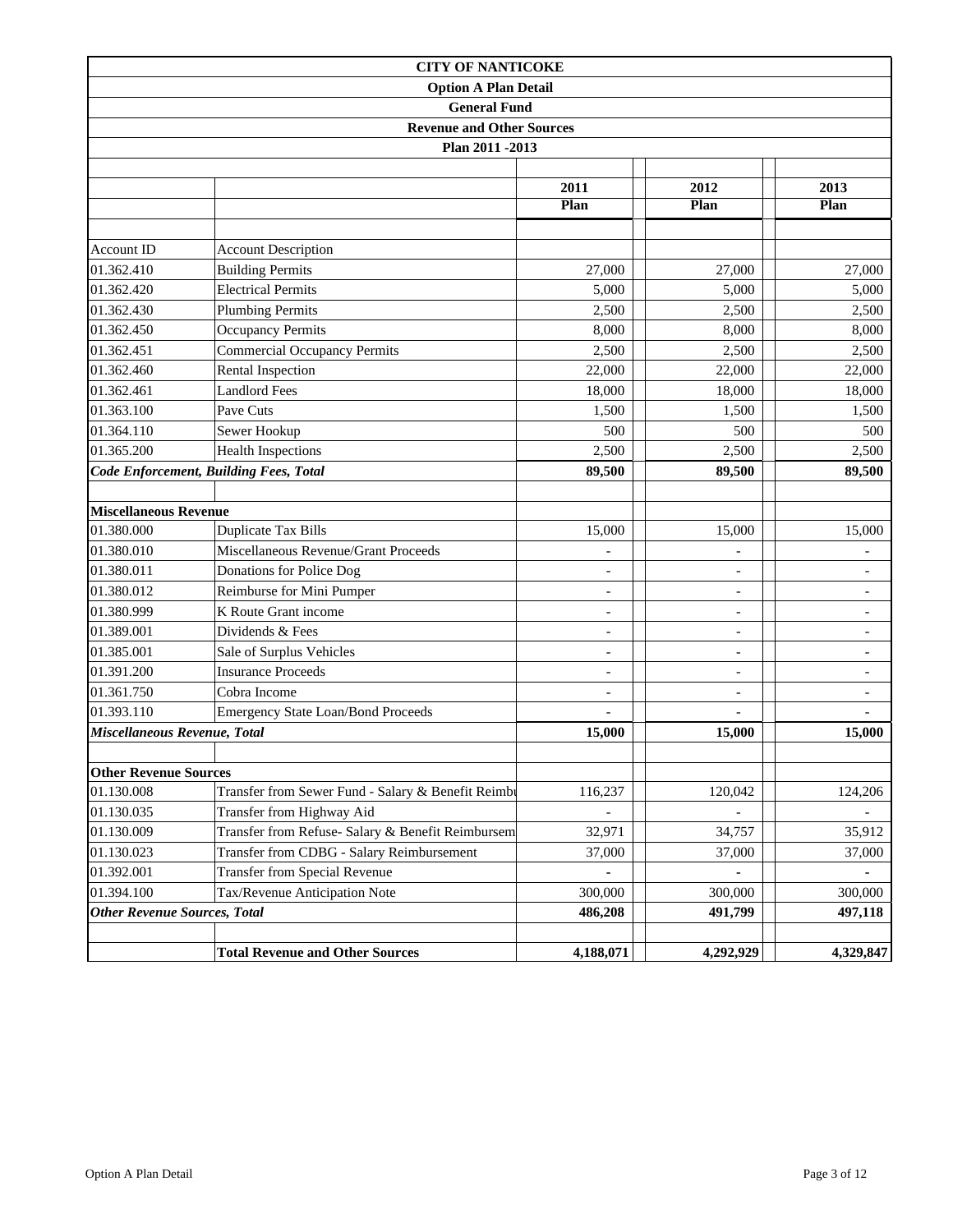|                         | <b>Option A Plan Detail</b><br><b>General Fund</b><br><b>Expenditures &amp; Other Uses</b><br>Plan 2011 - 2013 |                          |                |                      |  |  |
|-------------------------|----------------------------------------------------------------------------------------------------------------|--------------------------|----------------|----------------------|--|--|
|                         |                                                                                                                |                          |                |                      |  |  |
|                         |                                                                                                                |                          |                |                      |  |  |
|                         |                                                                                                                |                          |                |                      |  |  |
|                         |                                                                                                                |                          |                |                      |  |  |
|                         |                                                                                                                |                          |                |                      |  |  |
|                         |                                                                                                                | 2011                     | 2012<br>Plan   | 2013<br>Plan         |  |  |
| <b>Account ID</b>       | <b>Account Description</b>                                                                                     | Plan                     |                |                      |  |  |
| Mayor/Council           |                                                                                                                |                          |                |                      |  |  |
| 01.400.111              | Salary-Council                                                                                                 | 9,600                    | 9.600          | 9,600                |  |  |
| 01.400.112              | Salary--Mayor                                                                                                  | 2,500                    | 2,500          | 2,500                |  |  |
|                         | FICA- Mayor Council                                                                                            | 926                      | 926            | 926                  |  |  |
| 01.400.161              |                                                                                                                |                          |                |                      |  |  |
| 01.400.210              | <b>Office Supplies- Executive</b>                                                                              | 200                      | 200            | 200                  |  |  |
| 01.400.300              | Professional Fees- Mayor Council                                                                               | 700                      | 700            | 700                  |  |  |
| 01.400.320              | Communication/Phone - Executive                                                                                | 275                      | 275            | 275                  |  |  |
| 01.400.330              | Transportation & Travel                                                                                        | 250                      | 250            | 250                  |  |  |
| 01.400.353              | Surety and Fidelity- Mayor Council                                                                             | $\theta$                 | $\Omega$       | $\Omega$             |  |  |
| 01.400.355              | E+O/Liability Insurance                                                                                        | 8,200                    | 8,200          | 8,200                |  |  |
| 01.400.420              | Dues, Subscriptions, & Members                                                                                 | 4,657                    | 4,657          | 4,657                |  |  |
| 01.400.460              | Meetings & Conferences                                                                                         | 500                      | 500            | 500                  |  |  |
| 01.400.XXX              | Miscellaneous                                                                                                  | $\Omega$                 | $\Omega$       |                      |  |  |
|                         | <b>Total Mayor/Council</b>                                                                                     | 27,808                   | 27,808         | 27,808               |  |  |
|                         |                                                                                                                |                          |                |                      |  |  |
| Administrator           |                                                                                                                |                          |                |                      |  |  |
| 01.401.121              | Salary-City Administrator                                                                                      | 66,600                   | 67,400         | 67,400               |  |  |
| $\overline{01.401.152}$ | Dental Insurance-Admin                                                                                         | 852                      | 890            | 930                  |  |  |
| 01.401.155              | Vision Insurance-Admin                                                                                         | $\overline{143}$         | 149            | 156                  |  |  |
| 01.401.156              | Administrator Health Insurance                                                                                 | 20,631                   | 22,694         | 24,964               |  |  |
| 01.401.15X              | <b>Contributions for Medical Ins</b>                                                                           | (3,244)                  | (4,747)        | (5,210)              |  |  |
| 01.401.158              | Life Insurance- Admin                                                                                          | 470                      | 470            | 470                  |  |  |
| 01.401.161              | FICA-Admin                                                                                                     | 5,095                    | 5,156          | 5,156                |  |  |
| 01.401.162              | <b>Unemployment Insurance</b>                                                                                  | 420                      | 420            | 420                  |  |  |
| 01.401.210              | Office Supplies-Admin                                                                                          | 500                      | 500            | 500                  |  |  |
| 01.401.x                | Management Consulting                                                                                          | $\mathbf{0}$             | $\overline{0}$ | $\overline{0}$       |  |  |
| 01.401.320              | Admin-Phone, Communication                                                                                     | $\Omega$                 | $\Omega$       | $\Omega$             |  |  |
| 01.401.330              | Admin-Transportation & Travel                                                                                  | 500                      | 500            | 500                  |  |  |
| 01.401.340              | Admin-Advertising & Printing                                                                                   | $\mathbf{0}$             | $\overline{0}$ | $\overline{0}$       |  |  |
| 01.401.353              | Admin-Surety & Fidelity                                                                                        | $\mathbf{0}$             | $\overline{0}$ | $\overline{0}$       |  |  |
| 01.401.354              | Workers Compensation-Admin                                                                                     | 553                      | 553            | 553                  |  |  |
| 01.401.420              | Admin- Dues, Subscriptions, & Memberships                                                                      | $\theta$                 | $\Omega$       | $\Omega$             |  |  |
| 01.401.460              | Meetings & Conferences, Admin                                                                                  | 1,000                    | 1,000          | 1,000                |  |  |
| 01.401.x                | Administrator College Intern                                                                                   |                          | $\theta$       |                      |  |  |
| 01.401.XXX              | Miscellaneous                                                                                                  | $\mathbf{0}$<br>$\Omega$ | $\Omega$       | $\Omega$<br>$\Omega$ |  |  |
|                         |                                                                                                                | 93,520                   | 94,986         | 96,839               |  |  |
|                         | <b>Total Administrator</b>                                                                                     |                          |                |                      |  |  |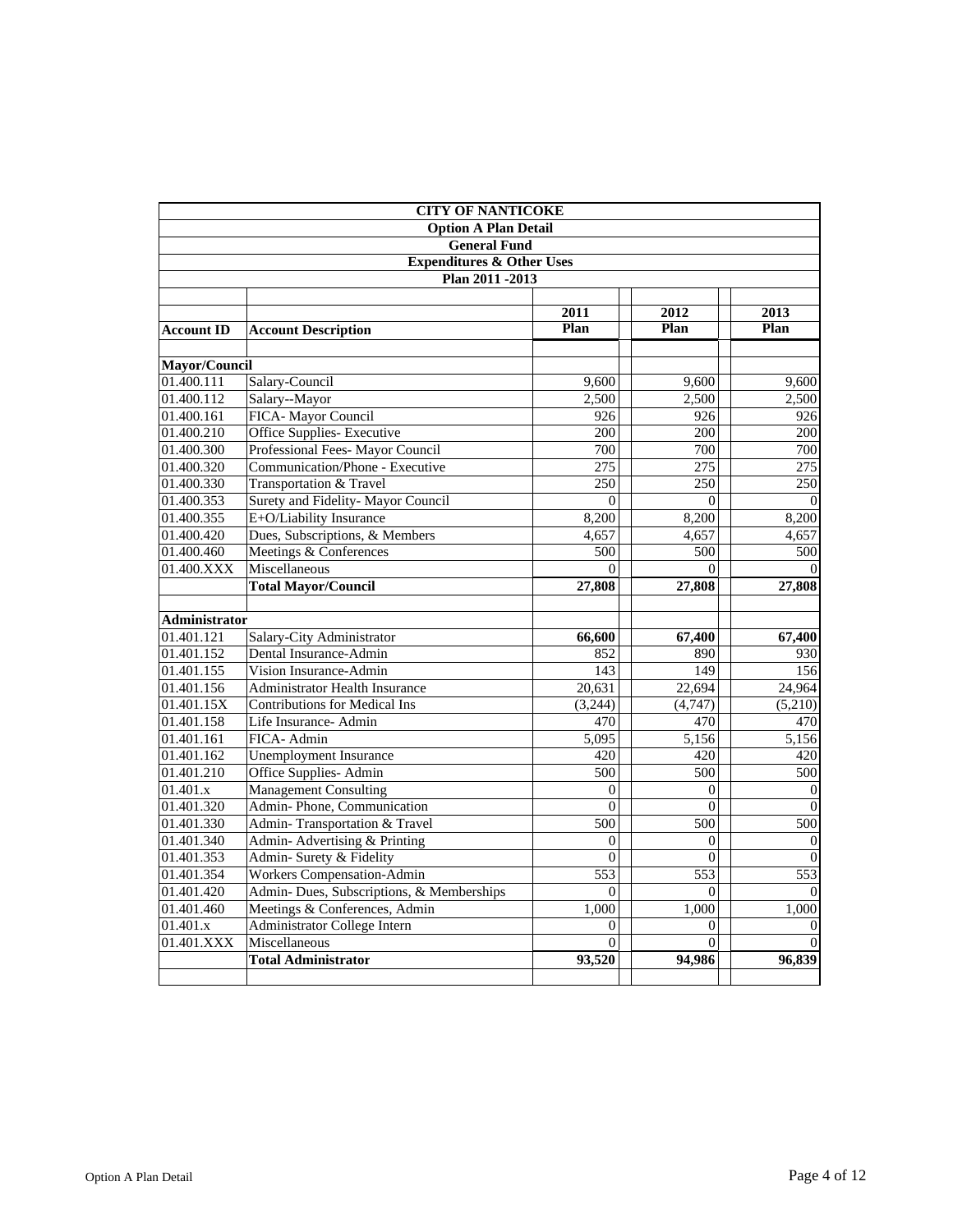|                                     | <b>CITY OF NANTICOKE</b>              |                |          |          |
|-------------------------------------|---------------------------------------|----------------|----------|----------|
|                                     | <b>Option A Plan Detail</b>           |                |          |          |
|                                     | <b>General Fund</b>                   |                |          |          |
|                                     | <b>Expenditures &amp; Other Uses</b>  |                |          |          |
|                                     | Plan 2011 - 2013                      |                |          |          |
|                                     |                                       |                |          |          |
|                                     |                                       | 2011           | 2012     | 2013     |
| <b>Account ID</b>                   | <b>Account Description</b>            | Plan           | Plan     | Plan     |
|                                     |                                       |                |          |          |
| <b>Finance Office</b><br>01.402.115 | Salary--City Controller               | 2,400          | 2,400    | 2,400    |
| 01.402.121                          | Salary-Fiscal Manager                 | 43,200         | 44,000   | 44,800   |
| 01.402.122                          | Salaries Fin.Coor&Admin.Asst.         | 59,590         | 61,190   | 62,790   |
| 01.402.152                          | Dental Insurance- Finance             | 277            | 289      | 302      |
| 01.402.155                          | Vision Insurance- Finance             | 341            | 356      | 372      |
| 01.402.156                          | Health/Hospital Ins- Finance          | 6,493          | 7,142    | 7,857    |
| 01.402.15X                          | <b>Contributions for Medical Ins</b>  | (1,045)        | (1,528)  | (1,675)  |
| 01.402.158                          | Life Insurance- Finance               | 1,257          | 1,257    | 1,257    |
| 01.402.161                          | FICA-Finance                          | 8,047          | 8,231    | 8,414    |
| 01.402.162                          | <b>Unemployment Insurance</b>         | 1,680          | 1,680    | 1,680    |
| 01.402.163                          | Med Insurance Buy-Out-Finance         | 8,000          | 8,000    | 8,000    |
| 01.402.210                          | Office Supplies-Finance               | 1,500          | 1,500    | 1,500    |
| 01.402.310                          | Finance- Payroll Service              | 3,360          | 3,360    | 3,360    |
| 01.402.311                          | <b>City Audit</b>                     | 19,065         | 19,065   | 19,565   |
| 01.402.312                          | <b>Bank Charges</b>                   | 350            | 350      | 350      |
| 01.402.316                          | Arbitration Fee - Contract Neg        |                |          |          |
| 01.402.330                          | Transport & Travel- Finance           | 350            | 350      | 350      |
| 01.402.354                          | <b>Workers Compensation-Finance</b>   | 906            | 906      | 906      |
| 01.402.420                          | Dues, Subscrips, & Member-Finance     | 500            | 500      | 500      |
| 01.402.460                          | Meetings & Conferences-Finance        | 750            | 750      | 750      |
| 01.402.300                          | Finance- Non-uniform MMO              | 33,685         | 33,685   | 33,685   |
| 01.402.750                          | Minor Equipment-Finance               | 500            | 500      | 500      |
| 01.402.340                          | Advertising, Printing-Finance         | $\overline{0}$ | 0        | $\theta$ |
| 01.402.320                          | Communication/Phone-Finance           | $\Omega$       | 0        |          |
|                                     | <b>Total Finance Office</b>           | 191,206        | 193,984  | 197,663  |
|                                     |                                       |                |          |          |
| <b>Treasurer</b>                    |                                       |                |          |          |
| 01.403.114                          | Salary City Treasurer                 | 6,500          | 6,500    | 6,500    |
| 01.403.140                          | Salary-Treasurer Clerical             | 47,360         | 48,960   | 50,560   |
| 01.403.152                          | Dental Insurance- Treasurer           | 852            | 890      | 930      |
| 01.403.155                          | Vision Insurance-Treasurer            | 143            | 149      | 156      |
| 01.403.156                          | Medical Insurance-Treasurer           | 20,631         | 22,694   | 24,964   |
| 01.403.15X                          | Contributions for Medical Ins         | (3,244)        | (4,747)  | (5,210)  |
| 01.403.158                          | Life Insurance-Treasurer              | 690            | 690      | 690      |
| 01.403.161                          | FICA-Treasurer                        | 4,120          | 4,243    | 4,365    |
| 01.403.162                          | Treasurer- Unemployment Insurance     | 840            | 840      | 840      |
| 01.403.163                          | Med Insurance Buyout-Treasurer        | 4,000          | 4,000    | 4,000    |
| 01.403.210                          | Office Supplies-Treasurer             | 1,000          | 1,000    | 1,000    |
| 01.403.260                          | Minor Equipment, Treasurer            | 750            | 750      | 750      |
| 01.403.114                          | RTT Commission, Treasurer             | $\theta$       | 0        | $\theta$ |
| 01.403.310                          | Berkheimer EIT Commission             | 22,929         | 16,544   | 9,898    |
| 01.403.315                          | <b>Berkheimer Other Commission</b>    | 4,785          | 4,785    | 4,785    |
| 01.403.316                          | Tax Bill Expense                      | 2,500          | 2,500    | 2,500    |
| 01.403.x                            | Treasurer's Shortage                  | $\Omega$       | $\theta$ | $\Omega$ |
| 01.403.340                          | Printing & Advertising-Treasurer      | 250            | 250      | 250      |
| 01.403.341                          | <b>Berkheimer Printing</b>            | 1,750          | 1,750    | 1,750    |
| 01.403.353                          | Surety and Fidelity Bonds             | 290            | 290      | 290      |
| 01.403.354                          | Worker's Comp-Treasurer               | 399            | 399      | 399      |
| 01.403.XXX                          | Misc Expense-Treasurer                | 0              | 0        | $\theta$ |
| 01.403.460                          | Meetings                              | 100            | 100      | 100      |
| 01.403.420                          | Dues, Memberships, Meetings-Treasurer | 100            | 100      | 100      |
|                                     | <b>Total Treasurer</b>                | 116,746        | 112,688  | 109,617  |
|                                     |                                       |                |          |          |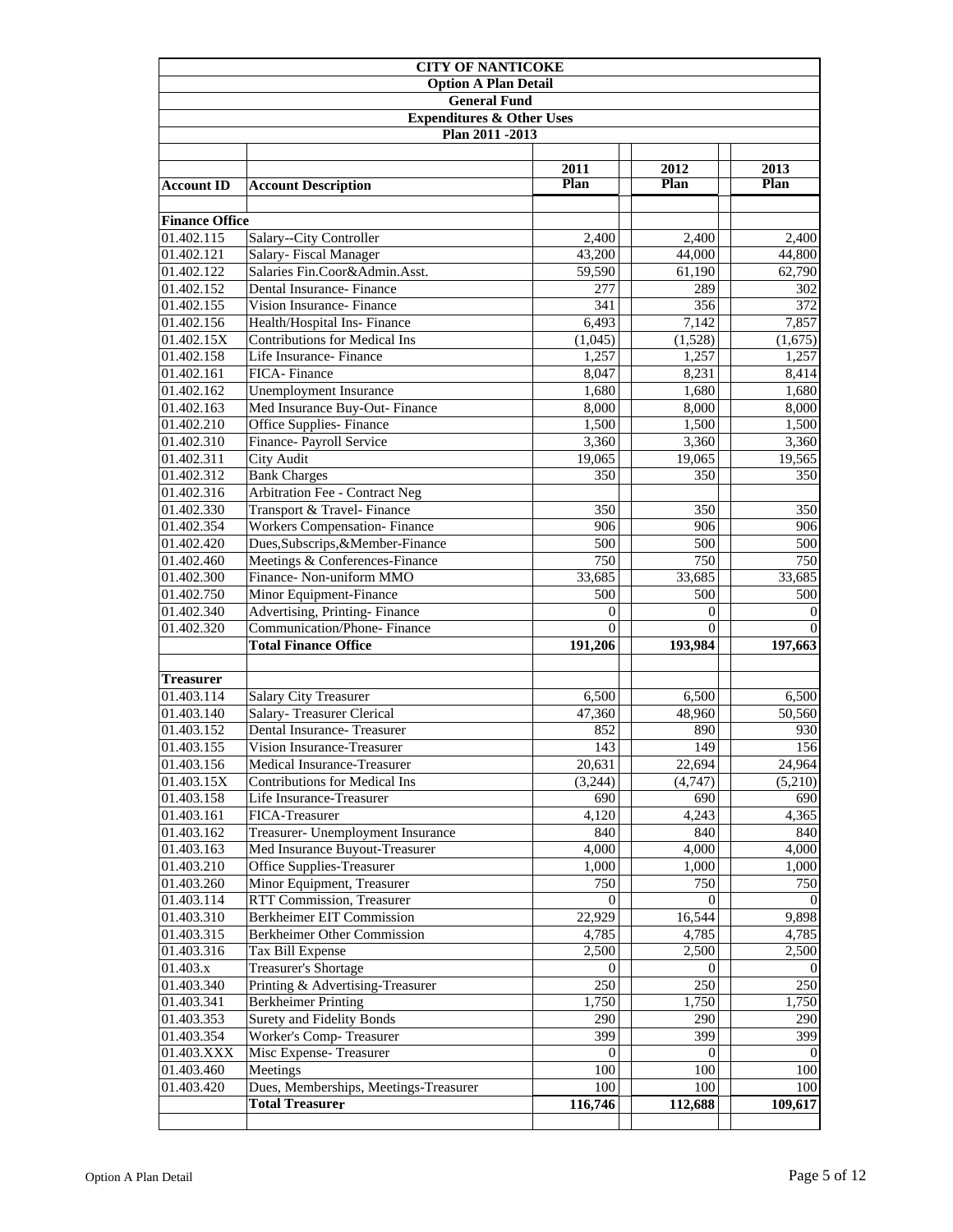| <b>Option A Plan Detail</b><br><b>General Fund</b><br><b>Expenditures &amp; Other Uses</b><br>Plan 2011 - 2013<br>2012<br>2011<br>Plan<br>Plan<br><b>Account Description</b><br>Account ID<br><b>Solicitor</b><br>Retainer--City Solicitor<br>01.404.122<br>10,200<br>10,200<br>Face Solicitor<br>01.404.161<br>$\Omega$<br>01.404.314<br><b>Hourly Legal Services</b><br>50,000<br>50,000 |          |              |
|--------------------------------------------------------------------------------------------------------------------------------------------------------------------------------------------------------------------------------------------------------------------------------------------------------------------------------------------------------------------------------------------|----------|--------------|
|                                                                                                                                                                                                                                                                                                                                                                                            |          |              |
|                                                                                                                                                                                                                                                                                                                                                                                            |          |              |
|                                                                                                                                                                                                                                                                                                                                                                                            |          |              |
|                                                                                                                                                                                                                                                                                                                                                                                            |          |              |
|                                                                                                                                                                                                                                                                                                                                                                                            |          |              |
|                                                                                                                                                                                                                                                                                                                                                                                            |          | 2013<br>Plan |
|                                                                                                                                                                                                                                                                                                                                                                                            |          |              |
|                                                                                                                                                                                                                                                                                                                                                                                            |          |              |
|                                                                                                                                                                                                                                                                                                                                                                                            |          | 10,200       |
|                                                                                                                                                                                                                                                                                                                                                                                            | $\Omega$ |              |
|                                                                                                                                                                                                                                                                                                                                                                                            |          | 50,000       |
| Labor/ Special Legal Services<br>01.404.315<br>45,000<br>45,000                                                                                                                                                                                                                                                                                                                            |          | 45,000       |
| Solicitor-- Surety and Fidelity<br>01.404.353<br>$\Omega$                                                                                                                                                                                                                                                                                                                                  | $\Omega$ | $\theta$     |
| 105,200<br>105,200<br><b>Total Solicitor</b>                                                                                                                                                                                                                                                                                                                                               |          | 105,200      |
|                                                                                                                                                                                                                                                                                                                                                                                            |          |              |
| <b>City Clerk</b>                                                                                                                                                                                                                                                                                                                                                                          |          |              |
| 01.405.122<br>Salary--City Clerk<br>4,123<br>4,123                                                                                                                                                                                                                                                                                                                                         |          | 4,123        |
| 01.405.161<br>FICA- Clerk<br>315                                                                                                                                                                                                                                                                                                                                                           | 315      | 315          |
| 01.405.210<br>Office Supplies- Clerk<br>150                                                                                                                                                                                                                                                                                                                                                | 150      | 150          |
| Advertising, Printing- Clerk<br>01.405.340<br>4,500<br>4,500                                                                                                                                                                                                                                                                                                                               |          | 4,500        |
| <b>Workers Compensation-Clerk</b><br>01.405.354<br>500                                                                                                                                                                                                                                                                                                                                     | 500      | 500          |
| 01.405.420<br>Dues, Subscrips, & Members-Clerk<br>0                                                                                                                                                                                                                                                                                                                                        | $\Omega$ | $\Omega$     |
| Meetings & Conferences- Clerk<br>01.405.460<br>100                                                                                                                                                                                                                                                                                                                                         | 100      | 100          |
| <b>Total City Clerk</b><br>9,688<br>9,688                                                                                                                                                                                                                                                                                                                                                  |          | 9,688        |
|                                                                                                                                                                                                                                                                                                                                                                                            |          |              |
| <b>Buildings</b>                                                                                                                                                                                                                                                                                                                                                                           |          |              |
| 01.408.313<br>Architect & Engineering Service<br>2,000<br>2,000                                                                                                                                                                                                                                                                                                                            |          | 2,000        |
| 01.408.162<br>Unemployment Comp - Pub Prop<br>420                                                                                                                                                                                                                                                                                                                                          | 420      | 420          |
| <b>Workers Comp</b><br>01.409.354<br>77                                                                                                                                                                                                                                                                                                                                                    | 77       | 77           |
| 01.409.100<br>Custodian<br>8,840<br>8,840                                                                                                                                                                                                                                                                                                                                                  |          | 8,840        |
| FICA Public Property<br>689<br>01.409.161                                                                                                                                                                                                                                                                                                                                                  | 689      | 689          |
| Materials & Supplies-Public Property<br>5,500<br>01.409.241<br>5,500                                                                                                                                                                                                                                                                                                                       |          | 5,500        |
| Common Exp Water & Shredding<br>01.409.242<br>1,350                                                                                                                                                                                                                                                                                                                                        | 1,350    | 1,350        |
| Computer Upgrades & Expense<br>01.409.260<br>3,600<br>3,600                                                                                                                                                                                                                                                                                                                                |          | 3,600        |
| Communication/Phone-Public Property<br>01.409.320<br>6,750<br>6,750                                                                                                                                                                                                                                                                                                                        |          | 6,750        |
| 2,750<br>01.409.325<br>2,750<br>Postage                                                                                                                                                                                                                                                                                                                                                    |          | 2,750        |
| Property Insurance<br>35,000<br>01.409.355<br>35,000                                                                                                                                                                                                                                                                                                                                       |          | 35,000       |
| Fuel, Lights & Water (City Hall)<br>01.409.360<br>58,000<br>58,000                                                                                                                                                                                                                                                                                                                         |          | 58,000       |
| 01.409.361<br>350<br>Public Property- Utilities                                                                                                                                                                                                                                                                                                                                            | 350      | 350          |
| 01.409.373<br>Maintenance & Repairs- Public Property<br>10,000<br>10,000                                                                                                                                                                                                                                                                                                                   |          | 10,000       |
| 01.403.384<br>Postage Meter Lease<br>750                                                                                                                                                                                                                                                                                                                                                   | 750      | 750          |
| General Expenses- Public Property<br>01.409.470<br>200                                                                                                                                                                                                                                                                                                                                     | 200      | 200          |
| 01.409.471<br><b>Cleaning Expenses</b><br>1,160                                                                                                                                                                                                                                                                                                                                            | 1,160    | 1,160        |
| Minor Equipment<br>01.409.750<br>750                                                                                                                                                                                                                                                                                                                                                       | 750      | 750          |
| <b>Total Buildings</b><br>138,186<br>138,186                                                                                                                                                                                                                                                                                                                                               |          | 138,186      |
|                                                                                                                                                                                                                                                                                                                                                                                            |          |              |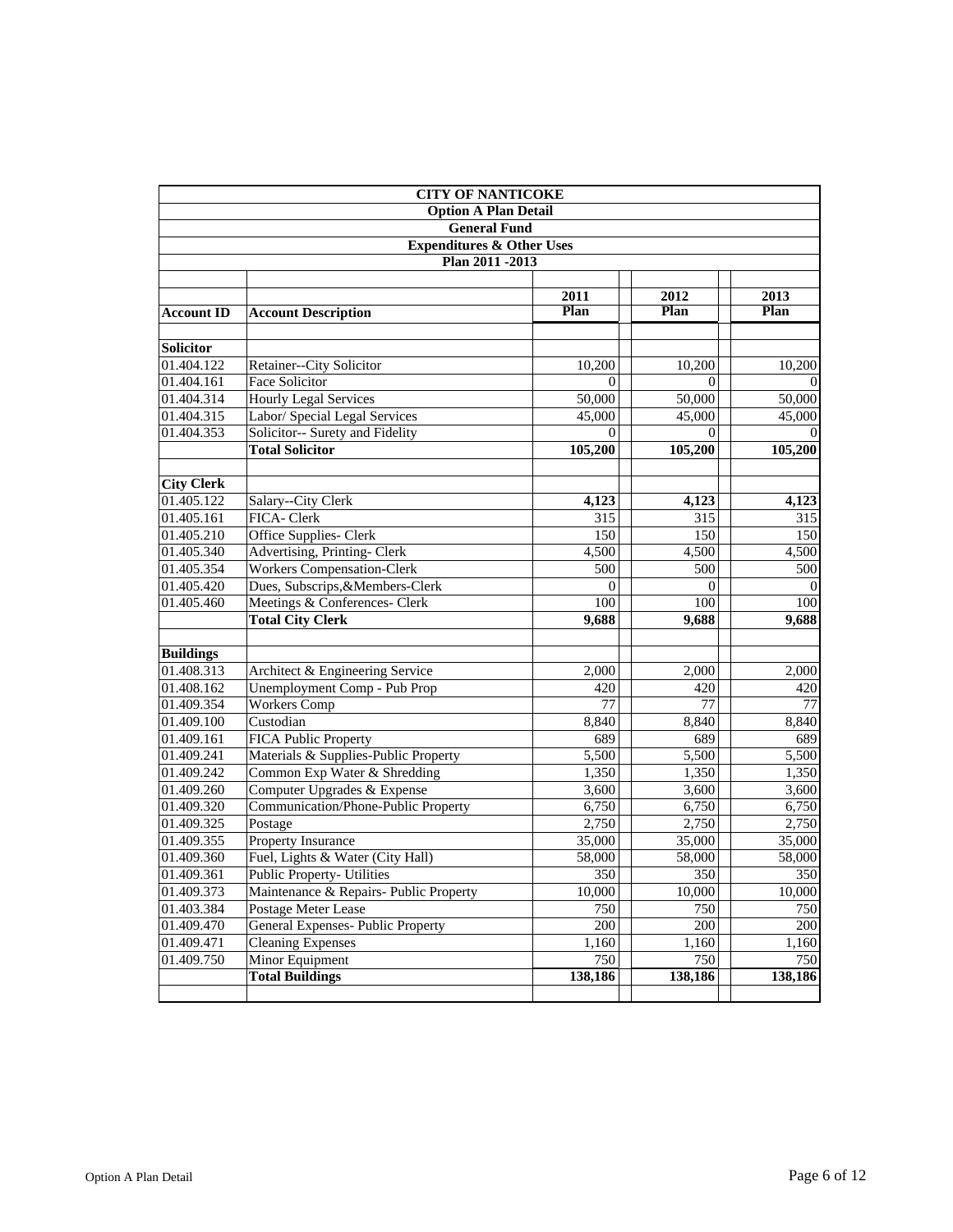| <b>Option A Plan Detail</b><br><b>General Fund</b><br><b>Expenditures &amp; Other Uses</b><br>Plan 2011 - 2013<br>2012<br>2011<br>2013<br>Plan<br>Plan<br>Plan<br><b>Account ID</b><br><b>Account Description</b><br><b>Police</b><br>01.410.122<br>Salary Chief<br>58,413<br>60,219<br>01.410.133<br>Salary Patrol Officers/Detectives/SGTS<br>602,001<br>577,358<br>01.410.134<br>Longevity Pay<br>01.410.135<br>Dog Trainer<br>01.410.140<br>Administrative Asst.<br>22,818<br>23,618<br>01.410.152<br>Dental Insurance-Police<br>9,926<br>10,373<br>Vision Insurance-Police<br>01.410.155<br>1,683<br>1,759<br>01.410.156<br>Medical Insurance-Police<br>219,101<br>241,011<br>Contributions by Police<br>01.410.15X<br>$-8,950$<br>$-20,155$<br>Contributions by Police Clerical<br>01.410.15X<br>$-2,331$<br>$-3,408$<br>Life Insurance-Police<br>3,821<br>3,821<br>01.410.158<br>3,821<br>Police Pension MMO<br>01.410.160<br>150,733<br>150,733<br>150,733<br><b>FICA-Police Medicare</b><br>01.410.161<br>16,275<br>16,275<br>16,275<br>01.410.162<br>5,494<br>5,494<br><b>Unemployment Insurance</b><br>5,494<br>FICA-Police Clerical<br>2,128<br>01.410.163<br>2,128<br>2,128<br>01.410.179<br>Holiday Pay Police<br>28,073<br>29,176<br>29,207<br>01.410.153<br>Police Overtime<br>21,086<br>20,194<br>21,056<br>01.410.130<br>Part time<br>$\theta$<br>$\Omega$<br>01.410.184<br>Overtime Clerical-Police<br>6,000<br>6,000<br>6,000<br>13,150<br>01.410.187<br>Police Court Pay<br>13,150<br>13,150<br>Other (Retirement) Pay<br>01.410.189<br>$\Omega$<br>$\theta$<br>01.410.176<br>Cash Personnel Days<br>7,336<br>7,641<br>01.410.xx<br><b>Cash Vacation Days</b><br>9,781<br>10,188<br>Cash Sick Days<br>3,250<br>3,250<br>01.410.xx<br>Heart and Lung Pay<br>01.410.189<br>$\boldsymbol{0}$<br>$\boldsymbol{0}$<br>Police AG Pay<br>01.410.190<br>$\Omega$<br>$\Omega$<br>Office Supplies-Police<br>01.410.210<br>3,100<br>3,100<br>Gas, Oil & Operating Exp-Police<br>14,500<br>14,500<br>01.410.231<br>01.410.238<br>Clothing Allowance-Police<br>9,100<br>9,100<br>Vehicle Maintenance-Police<br>01.410.252<br>11,000<br>11,000<br>01.410.253<br>Materials & Supplies-Police<br>3,500<br>3,500<br>3,500<br>01.410.254<br>Supplies - Ammunition<br>10,000<br>10,000<br>10,000<br>01.410.260<br><b>Computer Expense</b><br>1,000<br>1,000<br>1,000<br>01.410.321<br><b>Communication Expense</b><br>3,700<br>3,700<br>3,700<br>01.410.340<br>Membership/Advertise<br>250<br>250<br>250<br>Law Enforcement Liability<br>01.410.352<br>3,500<br>3,500<br>3,500<br>Worker's Comp-Police<br>01.410.354<br>86,014<br>86,014<br>86,014<br>01.410.355<br>Police Vehicle Insurance<br>3,650<br>3,650<br>Police Electric Expense (Tower)<br>250<br>250<br>01.410.360<br>01.410.367<br><b>Police Medical Testing</b><br>$\Omega$<br>$\Omega$<br>equipment maintenance<br>01.410.370<br>250<br>250<br>01.410.460<br>Training-Police<br>1,500<br>1,500<br>Maintenance Police Dog<br>01.410.461<br>5,000<br>5,000<br>Training - Police Dog<br>01.410.462<br>3,500<br>3,500<br>01.410.470<br>Drug& Alcohol Test Fees-Police<br>3,000<br>3,000<br>01.410.XXX<br>Misc.<br>0<br>$\Omega$<br>Post Retirement Health Care Benefits<br>103,997<br>113,579<br>01.410.482<br>Post Retirement Dental and Vision<br>6,594<br>01.410.xx<br>6,319<br>Contributions by Retirees<br>01.410.xx<br>$\Omega$<br>$\theta$<br>01.410.750<br>Police Equipment (Minor equipment)<br>0<br>$\Omega$<br>1,417,383<br>1,467,316<br>1,482,668<br><b>Total Police</b> | <b>CITY OF NANTICOKE</b> |  |           |
|--------------------------------------------------------------------------------------------------------------------------------------------------------------------------------------------------------------------------------------------------------------------------------------------------------------------------------------------------------------------------------------------------------------------------------------------------------------------------------------------------------------------------------------------------------------------------------------------------------------------------------------------------------------------------------------------------------------------------------------------------------------------------------------------------------------------------------------------------------------------------------------------------------------------------------------------------------------------------------------------------------------------------------------------------------------------------------------------------------------------------------------------------------------------------------------------------------------------------------------------------------------------------------------------------------------------------------------------------------------------------------------------------------------------------------------------------------------------------------------------------------------------------------------------------------------------------------------------------------------------------------------------------------------------------------------------------------------------------------------------------------------------------------------------------------------------------------------------------------------------------------------------------------------------------------------------------------------------------------------------------------------------------------------------------------------------------------------------------------------------------------------------------------------------------------------------------------------------------------------------------------------------------------------------------------------------------------------------------------------------------------------------------------------------------------------------------------------------------------------------------------------------------------------------------------------------------------------------------------------------------------------------------------------------------------------------------------------------------------------------------------------------------------------------------------------------------------------------------------------------------------------------------------------------------------------------------------------------------------------------------------------------------------------------------------------------------------------------------------------------------------------------------------------------------------------------------------------------------------------------------------------------------------------------------------------------------------------------------------------------------------------------------------------------------------------------------------------------------------------------------------------------------------------------------|--------------------------|--|-----------|
|                                                                                                                                                                                                                                                                                                                                                                                                                                                                                                                                                                                                                                                                                                                                                                                                                                                                                                                                                                                                                                                                                                                                                                                                                                                                                                                                                                                                                                                                                                                                                                                                                                                                                                                                                                                                                                                                                                                                                                                                                                                                                                                                                                                                                                                                                                                                                                                                                                                                                                                                                                                                                                                                                                                                                                                                                                                                                                                                                                                                                                                                                                                                                                                                                                                                                                                                                                                                                                                                                                                                                  |                          |  |           |
|                                                                                                                                                                                                                                                                                                                                                                                                                                                                                                                                                                                                                                                                                                                                                                                                                                                                                                                                                                                                                                                                                                                                                                                                                                                                                                                                                                                                                                                                                                                                                                                                                                                                                                                                                                                                                                                                                                                                                                                                                                                                                                                                                                                                                                                                                                                                                                                                                                                                                                                                                                                                                                                                                                                                                                                                                                                                                                                                                                                                                                                                                                                                                                                                                                                                                                                                                                                                                                                                                                                                                  |                          |  |           |
|                                                                                                                                                                                                                                                                                                                                                                                                                                                                                                                                                                                                                                                                                                                                                                                                                                                                                                                                                                                                                                                                                                                                                                                                                                                                                                                                                                                                                                                                                                                                                                                                                                                                                                                                                                                                                                                                                                                                                                                                                                                                                                                                                                                                                                                                                                                                                                                                                                                                                                                                                                                                                                                                                                                                                                                                                                                                                                                                                                                                                                                                                                                                                                                                                                                                                                                                                                                                                                                                                                                                                  |                          |  |           |
|                                                                                                                                                                                                                                                                                                                                                                                                                                                                                                                                                                                                                                                                                                                                                                                                                                                                                                                                                                                                                                                                                                                                                                                                                                                                                                                                                                                                                                                                                                                                                                                                                                                                                                                                                                                                                                                                                                                                                                                                                                                                                                                                                                                                                                                                                                                                                                                                                                                                                                                                                                                                                                                                                                                                                                                                                                                                                                                                                                                                                                                                                                                                                                                                                                                                                                                                                                                                                                                                                                                                                  |                          |  |           |
|                                                                                                                                                                                                                                                                                                                                                                                                                                                                                                                                                                                                                                                                                                                                                                                                                                                                                                                                                                                                                                                                                                                                                                                                                                                                                                                                                                                                                                                                                                                                                                                                                                                                                                                                                                                                                                                                                                                                                                                                                                                                                                                                                                                                                                                                                                                                                                                                                                                                                                                                                                                                                                                                                                                                                                                                                                                                                                                                                                                                                                                                                                                                                                                                                                                                                                                                                                                                                                                                                                                                                  |                          |  |           |
|                                                                                                                                                                                                                                                                                                                                                                                                                                                                                                                                                                                                                                                                                                                                                                                                                                                                                                                                                                                                                                                                                                                                                                                                                                                                                                                                                                                                                                                                                                                                                                                                                                                                                                                                                                                                                                                                                                                                                                                                                                                                                                                                                                                                                                                                                                                                                                                                                                                                                                                                                                                                                                                                                                                                                                                                                                                                                                                                                                                                                                                                                                                                                                                                                                                                                                                                                                                                                                                                                                                                                  |                          |  |           |
|                                                                                                                                                                                                                                                                                                                                                                                                                                                                                                                                                                                                                                                                                                                                                                                                                                                                                                                                                                                                                                                                                                                                                                                                                                                                                                                                                                                                                                                                                                                                                                                                                                                                                                                                                                                                                                                                                                                                                                                                                                                                                                                                                                                                                                                                                                                                                                                                                                                                                                                                                                                                                                                                                                                                                                                                                                                                                                                                                                                                                                                                                                                                                                                                                                                                                                                                                                                                                                                                                                                                                  |                          |  | 60,219    |
|                                                                                                                                                                                                                                                                                                                                                                                                                                                                                                                                                                                                                                                                                                                                                                                                                                                                                                                                                                                                                                                                                                                                                                                                                                                                                                                                                                                                                                                                                                                                                                                                                                                                                                                                                                                                                                                                                                                                                                                                                                                                                                                                                                                                                                                                                                                                                                                                                                                                                                                                                                                                                                                                                                                                                                                                                                                                                                                                                                                                                                                                                                                                                                                                                                                                                                                                                                                                                                                                                                                                                  |                          |  | 602,870   |
|                                                                                                                                                                                                                                                                                                                                                                                                                                                                                                                                                                                                                                                                                                                                                                                                                                                                                                                                                                                                                                                                                                                                                                                                                                                                                                                                                                                                                                                                                                                                                                                                                                                                                                                                                                                                                                                                                                                                                                                                                                                                                                                                                                                                                                                                                                                                                                                                                                                                                                                                                                                                                                                                                                                                                                                                                                                                                                                                                                                                                                                                                                                                                                                                                                                                                                                                                                                                                                                                                                                                                  |                          |  |           |
|                                                                                                                                                                                                                                                                                                                                                                                                                                                                                                                                                                                                                                                                                                                                                                                                                                                                                                                                                                                                                                                                                                                                                                                                                                                                                                                                                                                                                                                                                                                                                                                                                                                                                                                                                                                                                                                                                                                                                                                                                                                                                                                                                                                                                                                                                                                                                                                                                                                                                                                                                                                                                                                                                                                                                                                                                                                                                                                                                                                                                                                                                                                                                                                                                                                                                                                                                                                                                                                                                                                                                  |                          |  |           |
|                                                                                                                                                                                                                                                                                                                                                                                                                                                                                                                                                                                                                                                                                                                                                                                                                                                                                                                                                                                                                                                                                                                                                                                                                                                                                                                                                                                                                                                                                                                                                                                                                                                                                                                                                                                                                                                                                                                                                                                                                                                                                                                                                                                                                                                                                                                                                                                                                                                                                                                                                                                                                                                                                                                                                                                                                                                                                                                                                                                                                                                                                                                                                                                                                                                                                                                                                                                                                                                                                                                                                  |                          |  | 24,418    |
|                                                                                                                                                                                                                                                                                                                                                                                                                                                                                                                                                                                                                                                                                                                                                                                                                                                                                                                                                                                                                                                                                                                                                                                                                                                                                                                                                                                                                                                                                                                                                                                                                                                                                                                                                                                                                                                                                                                                                                                                                                                                                                                                                                                                                                                                                                                                                                                                                                                                                                                                                                                                                                                                                                                                                                                                                                                                                                                                                                                                                                                                                                                                                                                                                                                                                                                                                                                                                                                                                                                                                  |                          |  | 10,839    |
|                                                                                                                                                                                                                                                                                                                                                                                                                                                                                                                                                                                                                                                                                                                                                                                                                                                                                                                                                                                                                                                                                                                                                                                                                                                                                                                                                                                                                                                                                                                                                                                                                                                                                                                                                                                                                                                                                                                                                                                                                                                                                                                                                                                                                                                                                                                                                                                                                                                                                                                                                                                                                                                                                                                                                                                                                                                                                                                                                                                                                                                                                                                                                                                                                                                                                                                                                                                                                                                                                                                                                  |                          |  | 1,838     |
|                                                                                                                                                                                                                                                                                                                                                                                                                                                                                                                                                                                                                                                                                                                                                                                                                                                                                                                                                                                                                                                                                                                                                                                                                                                                                                                                                                                                                                                                                                                                                                                                                                                                                                                                                                                                                                                                                                                                                                                                                                                                                                                                                                                                                                                                                                                                                                                                                                                                                                                                                                                                                                                                                                                                                                                                                                                                                                                                                                                                                                                                                                                                                                                                                                                                                                                                                                                                                                                                                                                                                  |                          |  | 265,112   |
|                                                                                                                                                                                                                                                                                                                                                                                                                                                                                                                                                                                                                                                                                                                                                                                                                                                                                                                                                                                                                                                                                                                                                                                                                                                                                                                                                                                                                                                                                                                                                                                                                                                                                                                                                                                                                                                                                                                                                                                                                                                                                                                                                                                                                                                                                                                                                                                                                                                                                                                                                                                                                                                                                                                                                                                                                                                                                                                                                                                                                                                                                                                                                                                                                                                                                                                                                                                                                                                                                                                                                  |                          |  | $-41,668$ |
|                                                                                                                                                                                                                                                                                                                                                                                                                                                                                                                                                                                                                                                                                                                                                                                                                                                                                                                                                                                                                                                                                                                                                                                                                                                                                                                                                                                                                                                                                                                                                                                                                                                                                                                                                                                                                                                                                                                                                                                                                                                                                                                                                                                                                                                                                                                                                                                                                                                                                                                                                                                                                                                                                                                                                                                                                                                                                                                                                                                                                                                                                                                                                                                                                                                                                                                                                                                                                                                                                                                                                  |                          |  | $-3,737$  |
|                                                                                                                                                                                                                                                                                                                                                                                                                                                                                                                                                                                                                                                                                                                                                                                                                                                                                                                                                                                                                                                                                                                                                                                                                                                                                                                                                                                                                                                                                                                                                                                                                                                                                                                                                                                                                                                                                                                                                                                                                                                                                                                                                                                                                                                                                                                                                                                                                                                                                                                                                                                                                                                                                                                                                                                                                                                                                                                                                                                                                                                                                                                                                                                                                                                                                                                                                                                                                                                                                                                                                  |                          |  |           |
|                                                                                                                                                                                                                                                                                                                                                                                                                                                                                                                                                                                                                                                                                                                                                                                                                                                                                                                                                                                                                                                                                                                                                                                                                                                                                                                                                                                                                                                                                                                                                                                                                                                                                                                                                                                                                                                                                                                                                                                                                                                                                                                                                                                                                                                                                                                                                                                                                                                                                                                                                                                                                                                                                                                                                                                                                                                                                                                                                                                                                                                                                                                                                                                                                                                                                                                                                                                                                                                                                                                                                  |                          |  |           |
|                                                                                                                                                                                                                                                                                                                                                                                                                                                                                                                                                                                                                                                                                                                                                                                                                                                                                                                                                                                                                                                                                                                                                                                                                                                                                                                                                                                                                                                                                                                                                                                                                                                                                                                                                                                                                                                                                                                                                                                                                                                                                                                                                                                                                                                                                                                                                                                                                                                                                                                                                                                                                                                                                                                                                                                                                                                                                                                                                                                                                                                                                                                                                                                                                                                                                                                                                                                                                                                                                                                                                  |                          |  |           |
|                                                                                                                                                                                                                                                                                                                                                                                                                                                                                                                                                                                                                                                                                                                                                                                                                                                                                                                                                                                                                                                                                                                                                                                                                                                                                                                                                                                                                                                                                                                                                                                                                                                                                                                                                                                                                                                                                                                                                                                                                                                                                                                                                                                                                                                                                                                                                                                                                                                                                                                                                                                                                                                                                                                                                                                                                                                                                                                                                                                                                                                                                                                                                                                                                                                                                                                                                                                                                                                                                                                                                  |                          |  |           |
|                                                                                                                                                                                                                                                                                                                                                                                                                                                                                                                                                                                                                                                                                                                                                                                                                                                                                                                                                                                                                                                                                                                                                                                                                                                                                                                                                                                                                                                                                                                                                                                                                                                                                                                                                                                                                                                                                                                                                                                                                                                                                                                                                                                                                                                                                                                                                                                                                                                                                                                                                                                                                                                                                                                                                                                                                                                                                                                                                                                                                                                                                                                                                                                                                                                                                                                                                                                                                                                                                                                                                  |                          |  |           |
|                                                                                                                                                                                                                                                                                                                                                                                                                                                                                                                                                                                                                                                                                                                                                                                                                                                                                                                                                                                                                                                                                                                                                                                                                                                                                                                                                                                                                                                                                                                                                                                                                                                                                                                                                                                                                                                                                                                                                                                                                                                                                                                                                                                                                                                                                                                                                                                                                                                                                                                                                                                                                                                                                                                                                                                                                                                                                                                                                                                                                                                                                                                                                                                                                                                                                                                                                                                                                                                                                                                                                  |                          |  |           |
|                                                                                                                                                                                                                                                                                                                                                                                                                                                                                                                                                                                                                                                                                                                                                                                                                                                                                                                                                                                                                                                                                                                                                                                                                                                                                                                                                                                                                                                                                                                                                                                                                                                                                                                                                                                                                                                                                                                                                                                                                                                                                                                                                                                                                                                                                                                                                                                                                                                                                                                                                                                                                                                                                                                                                                                                                                                                                                                                                                                                                                                                                                                                                                                                                                                                                                                                                                                                                                                                                                                                                  |                          |  | $\theta$  |
|                                                                                                                                                                                                                                                                                                                                                                                                                                                                                                                                                                                                                                                                                                                                                                                                                                                                                                                                                                                                                                                                                                                                                                                                                                                                                                                                                                                                                                                                                                                                                                                                                                                                                                                                                                                                                                                                                                                                                                                                                                                                                                                                                                                                                                                                                                                                                                                                                                                                                                                                                                                                                                                                                                                                                                                                                                                                                                                                                                                                                                                                                                                                                                                                                                                                                                                                                                                                                                                                                                                                                  |                          |  |           |
|                                                                                                                                                                                                                                                                                                                                                                                                                                                                                                                                                                                                                                                                                                                                                                                                                                                                                                                                                                                                                                                                                                                                                                                                                                                                                                                                                                                                                                                                                                                                                                                                                                                                                                                                                                                                                                                                                                                                                                                                                                                                                                                                                                                                                                                                                                                                                                                                                                                                                                                                                                                                                                                                                                                                                                                                                                                                                                                                                                                                                                                                                                                                                                                                                                                                                                                                                                                                                                                                                                                                                  |                          |  |           |
|                                                                                                                                                                                                                                                                                                                                                                                                                                                                                                                                                                                                                                                                                                                                                                                                                                                                                                                                                                                                                                                                                                                                                                                                                                                                                                                                                                                                                                                                                                                                                                                                                                                                                                                                                                                                                                                                                                                                                                                                                                                                                                                                                                                                                                                                                                                                                                                                                                                                                                                                                                                                                                                                                                                                                                                                                                                                                                                                                                                                                                                                                                                                                                                                                                                                                                                                                                                                                                                                                                                                                  |                          |  |           |
|                                                                                                                                                                                                                                                                                                                                                                                                                                                                                                                                                                                                                                                                                                                                                                                                                                                                                                                                                                                                                                                                                                                                                                                                                                                                                                                                                                                                                                                                                                                                                                                                                                                                                                                                                                                                                                                                                                                                                                                                                                                                                                                                                                                                                                                                                                                                                                                                                                                                                                                                                                                                                                                                                                                                                                                                                                                                                                                                                                                                                                                                                                                                                                                                                                                                                                                                                                                                                                                                                                                                                  |                          |  | 7,651     |
|                                                                                                                                                                                                                                                                                                                                                                                                                                                                                                                                                                                                                                                                                                                                                                                                                                                                                                                                                                                                                                                                                                                                                                                                                                                                                                                                                                                                                                                                                                                                                                                                                                                                                                                                                                                                                                                                                                                                                                                                                                                                                                                                                                                                                                                                                                                                                                                                                                                                                                                                                                                                                                                                                                                                                                                                                                                                                                                                                                                                                                                                                                                                                                                                                                                                                                                                                                                                                                                                                                                                                  |                          |  | 10,201    |
|                                                                                                                                                                                                                                                                                                                                                                                                                                                                                                                                                                                                                                                                                                                                                                                                                                                                                                                                                                                                                                                                                                                                                                                                                                                                                                                                                                                                                                                                                                                                                                                                                                                                                                                                                                                                                                                                                                                                                                                                                                                                                                                                                                                                                                                                                                                                                                                                                                                                                                                                                                                                                                                                                                                                                                                                                                                                                                                                                                                                                                                                                                                                                                                                                                                                                                                                                                                                                                                                                                                                                  |                          |  | 3,250     |
|                                                                                                                                                                                                                                                                                                                                                                                                                                                                                                                                                                                                                                                                                                                                                                                                                                                                                                                                                                                                                                                                                                                                                                                                                                                                                                                                                                                                                                                                                                                                                                                                                                                                                                                                                                                                                                                                                                                                                                                                                                                                                                                                                                                                                                                                                                                                                                                                                                                                                                                                                                                                                                                                                                                                                                                                                                                                                                                                                                                                                                                                                                                                                                                                                                                                                                                                                                                                                                                                                                                                                  |                          |  | 0         |
|                                                                                                                                                                                                                                                                                                                                                                                                                                                                                                                                                                                                                                                                                                                                                                                                                                                                                                                                                                                                                                                                                                                                                                                                                                                                                                                                                                                                                                                                                                                                                                                                                                                                                                                                                                                                                                                                                                                                                                                                                                                                                                                                                                                                                                                                                                                                                                                                                                                                                                                                                                                                                                                                                                                                                                                                                                                                                                                                                                                                                                                                                                                                                                                                                                                                                                                                                                                                                                                                                                                                                  |                          |  | $\Omega$  |
|                                                                                                                                                                                                                                                                                                                                                                                                                                                                                                                                                                                                                                                                                                                                                                                                                                                                                                                                                                                                                                                                                                                                                                                                                                                                                                                                                                                                                                                                                                                                                                                                                                                                                                                                                                                                                                                                                                                                                                                                                                                                                                                                                                                                                                                                                                                                                                                                                                                                                                                                                                                                                                                                                                                                                                                                                                                                                                                                                                                                                                                                                                                                                                                                                                                                                                                                                                                                                                                                                                                                                  |                          |  | 3,100     |
|                                                                                                                                                                                                                                                                                                                                                                                                                                                                                                                                                                                                                                                                                                                                                                                                                                                                                                                                                                                                                                                                                                                                                                                                                                                                                                                                                                                                                                                                                                                                                                                                                                                                                                                                                                                                                                                                                                                                                                                                                                                                                                                                                                                                                                                                                                                                                                                                                                                                                                                                                                                                                                                                                                                                                                                                                                                                                                                                                                                                                                                                                                                                                                                                                                                                                                                                                                                                                                                                                                                                                  |                          |  | 14,500    |
|                                                                                                                                                                                                                                                                                                                                                                                                                                                                                                                                                                                                                                                                                                                                                                                                                                                                                                                                                                                                                                                                                                                                                                                                                                                                                                                                                                                                                                                                                                                                                                                                                                                                                                                                                                                                                                                                                                                                                                                                                                                                                                                                                                                                                                                                                                                                                                                                                                                                                                                                                                                                                                                                                                                                                                                                                                                                                                                                                                                                                                                                                                                                                                                                                                                                                                                                                                                                                                                                                                                                                  |                          |  | 9,100     |
|                                                                                                                                                                                                                                                                                                                                                                                                                                                                                                                                                                                                                                                                                                                                                                                                                                                                                                                                                                                                                                                                                                                                                                                                                                                                                                                                                                                                                                                                                                                                                                                                                                                                                                                                                                                                                                                                                                                                                                                                                                                                                                                                                                                                                                                                                                                                                                                                                                                                                                                                                                                                                                                                                                                                                                                                                                                                                                                                                                                                                                                                                                                                                                                                                                                                                                                                                                                                                                                                                                                                                  |                          |  | 11,000    |
|                                                                                                                                                                                                                                                                                                                                                                                                                                                                                                                                                                                                                                                                                                                                                                                                                                                                                                                                                                                                                                                                                                                                                                                                                                                                                                                                                                                                                                                                                                                                                                                                                                                                                                                                                                                                                                                                                                                                                                                                                                                                                                                                                                                                                                                                                                                                                                                                                                                                                                                                                                                                                                                                                                                                                                                                                                                                                                                                                                                                                                                                                                                                                                                                                                                                                                                                                                                                                                                                                                                                                  |                          |  |           |
|                                                                                                                                                                                                                                                                                                                                                                                                                                                                                                                                                                                                                                                                                                                                                                                                                                                                                                                                                                                                                                                                                                                                                                                                                                                                                                                                                                                                                                                                                                                                                                                                                                                                                                                                                                                                                                                                                                                                                                                                                                                                                                                                                                                                                                                                                                                                                                                                                                                                                                                                                                                                                                                                                                                                                                                                                                                                                                                                                                                                                                                                                                                                                                                                                                                                                                                                                                                                                                                                                                                                                  |                          |  |           |
|                                                                                                                                                                                                                                                                                                                                                                                                                                                                                                                                                                                                                                                                                                                                                                                                                                                                                                                                                                                                                                                                                                                                                                                                                                                                                                                                                                                                                                                                                                                                                                                                                                                                                                                                                                                                                                                                                                                                                                                                                                                                                                                                                                                                                                                                                                                                                                                                                                                                                                                                                                                                                                                                                                                                                                                                                                                                                                                                                                                                                                                                                                                                                                                                                                                                                                                                                                                                                                                                                                                                                  |                          |  |           |
|                                                                                                                                                                                                                                                                                                                                                                                                                                                                                                                                                                                                                                                                                                                                                                                                                                                                                                                                                                                                                                                                                                                                                                                                                                                                                                                                                                                                                                                                                                                                                                                                                                                                                                                                                                                                                                                                                                                                                                                                                                                                                                                                                                                                                                                                                                                                                                                                                                                                                                                                                                                                                                                                                                                                                                                                                                                                                                                                                                                                                                                                                                                                                                                                                                                                                                                                                                                                                                                                                                                                                  |                          |  |           |
|                                                                                                                                                                                                                                                                                                                                                                                                                                                                                                                                                                                                                                                                                                                                                                                                                                                                                                                                                                                                                                                                                                                                                                                                                                                                                                                                                                                                                                                                                                                                                                                                                                                                                                                                                                                                                                                                                                                                                                                                                                                                                                                                                                                                                                                                                                                                                                                                                                                                                                                                                                                                                                                                                                                                                                                                                                                                                                                                                                                                                                                                                                                                                                                                                                                                                                                                                                                                                                                                                                                                                  |                          |  |           |
|                                                                                                                                                                                                                                                                                                                                                                                                                                                                                                                                                                                                                                                                                                                                                                                                                                                                                                                                                                                                                                                                                                                                                                                                                                                                                                                                                                                                                                                                                                                                                                                                                                                                                                                                                                                                                                                                                                                                                                                                                                                                                                                                                                                                                                                                                                                                                                                                                                                                                                                                                                                                                                                                                                                                                                                                                                                                                                                                                                                                                                                                                                                                                                                                                                                                                                                                                                                                                                                                                                                                                  |                          |  |           |
|                                                                                                                                                                                                                                                                                                                                                                                                                                                                                                                                                                                                                                                                                                                                                                                                                                                                                                                                                                                                                                                                                                                                                                                                                                                                                                                                                                                                                                                                                                                                                                                                                                                                                                                                                                                                                                                                                                                                                                                                                                                                                                                                                                                                                                                                                                                                                                                                                                                                                                                                                                                                                                                                                                                                                                                                                                                                                                                                                                                                                                                                                                                                                                                                                                                                                                                                                                                                                                                                                                                                                  |                          |  | 3,650     |
|                                                                                                                                                                                                                                                                                                                                                                                                                                                                                                                                                                                                                                                                                                                                                                                                                                                                                                                                                                                                                                                                                                                                                                                                                                                                                                                                                                                                                                                                                                                                                                                                                                                                                                                                                                                                                                                                                                                                                                                                                                                                                                                                                                                                                                                                                                                                                                                                                                                                                                                                                                                                                                                                                                                                                                                                                                                                                                                                                                                                                                                                                                                                                                                                                                                                                                                                                                                                                                                                                                                                                  |                          |  | 250       |
|                                                                                                                                                                                                                                                                                                                                                                                                                                                                                                                                                                                                                                                                                                                                                                                                                                                                                                                                                                                                                                                                                                                                                                                                                                                                                                                                                                                                                                                                                                                                                                                                                                                                                                                                                                                                                                                                                                                                                                                                                                                                                                                                                                                                                                                                                                                                                                                                                                                                                                                                                                                                                                                                                                                                                                                                                                                                                                                                                                                                                                                                                                                                                                                                                                                                                                                                                                                                                                                                                                                                                  |                          |  | $\theta$  |
|                                                                                                                                                                                                                                                                                                                                                                                                                                                                                                                                                                                                                                                                                                                                                                                                                                                                                                                                                                                                                                                                                                                                                                                                                                                                                                                                                                                                                                                                                                                                                                                                                                                                                                                                                                                                                                                                                                                                                                                                                                                                                                                                                                                                                                                                                                                                                                                                                                                                                                                                                                                                                                                                                                                                                                                                                                                                                                                                                                                                                                                                                                                                                                                                                                                                                                                                                                                                                                                                                                                                                  |                          |  | 250       |
|                                                                                                                                                                                                                                                                                                                                                                                                                                                                                                                                                                                                                                                                                                                                                                                                                                                                                                                                                                                                                                                                                                                                                                                                                                                                                                                                                                                                                                                                                                                                                                                                                                                                                                                                                                                                                                                                                                                                                                                                                                                                                                                                                                                                                                                                                                                                                                                                                                                                                                                                                                                                                                                                                                                                                                                                                                                                                                                                                                                                                                                                                                                                                                                                                                                                                                                                                                                                                                                                                                                                                  |                          |  | 1,500     |
|                                                                                                                                                                                                                                                                                                                                                                                                                                                                                                                                                                                                                                                                                                                                                                                                                                                                                                                                                                                                                                                                                                                                                                                                                                                                                                                                                                                                                                                                                                                                                                                                                                                                                                                                                                                                                                                                                                                                                                                                                                                                                                                                                                                                                                                                                                                                                                                                                                                                                                                                                                                                                                                                                                                                                                                                                                                                                                                                                                                                                                                                                                                                                                                                                                                                                                                                                                                                                                                                                                                                                  |                          |  | 5,000     |
|                                                                                                                                                                                                                                                                                                                                                                                                                                                                                                                                                                                                                                                                                                                                                                                                                                                                                                                                                                                                                                                                                                                                                                                                                                                                                                                                                                                                                                                                                                                                                                                                                                                                                                                                                                                                                                                                                                                                                                                                                                                                                                                                                                                                                                                                                                                                                                                                                                                                                                                                                                                                                                                                                                                                                                                                                                                                                                                                                                                                                                                                                                                                                                                                                                                                                                                                                                                                                                                                                                                                                  |                          |  | 3,500     |
|                                                                                                                                                                                                                                                                                                                                                                                                                                                                                                                                                                                                                                                                                                                                                                                                                                                                                                                                                                                                                                                                                                                                                                                                                                                                                                                                                                                                                                                                                                                                                                                                                                                                                                                                                                                                                                                                                                                                                                                                                                                                                                                                                                                                                                                                                                                                                                                                                                                                                                                                                                                                                                                                                                                                                                                                                                                                                                                                                                                                                                                                                                                                                                                                                                                                                                                                                                                                                                                                                                                                                  |                          |  | 3,000     |
|                                                                                                                                                                                                                                                                                                                                                                                                                                                                                                                                                                                                                                                                                                                                                                                                                                                                                                                                                                                                                                                                                                                                                                                                                                                                                                                                                                                                                                                                                                                                                                                                                                                                                                                                                                                                                                                                                                                                                                                                                                                                                                                                                                                                                                                                                                                                                                                                                                                                                                                                                                                                                                                                                                                                                                                                                                                                                                                                                                                                                                                                                                                                                                                                                                                                                                                                                                                                                                                                                                                                                  |                          |  |           |
|                                                                                                                                                                                                                                                                                                                                                                                                                                                                                                                                                                                                                                                                                                                                                                                                                                                                                                                                                                                                                                                                                                                                                                                                                                                                                                                                                                                                                                                                                                                                                                                                                                                                                                                                                                                                                                                                                                                                                                                                                                                                                                                                                                                                                                                                                                                                                                                                                                                                                                                                                                                                                                                                                                                                                                                                                                                                                                                                                                                                                                                                                                                                                                                                                                                                                                                                                                                                                                                                                                                                                  |                          |  | 124,086   |
|                                                                                                                                                                                                                                                                                                                                                                                                                                                                                                                                                                                                                                                                                                                                                                                                                                                                                                                                                                                                                                                                                                                                                                                                                                                                                                                                                                                                                                                                                                                                                                                                                                                                                                                                                                                                                                                                                                                                                                                                                                                                                                                                                                                                                                                                                                                                                                                                                                                                                                                                                                                                                                                                                                                                                                                                                                                                                                                                                                                                                                                                                                                                                                                                                                                                                                                                                                                                                                                                                                                                                  |                          |  | 6,881     |
|                                                                                                                                                                                                                                                                                                                                                                                                                                                                                                                                                                                                                                                                                                                                                                                                                                                                                                                                                                                                                                                                                                                                                                                                                                                                                                                                                                                                                                                                                                                                                                                                                                                                                                                                                                                                                                                                                                                                                                                                                                                                                                                                                                                                                                                                                                                                                                                                                                                                                                                                                                                                                                                                                                                                                                                                                                                                                                                                                                                                                                                                                                                                                                                                                                                                                                                                                                                                                                                                                                                                                  |                          |  |           |
|                                                                                                                                                                                                                                                                                                                                                                                                                                                                                                                                                                                                                                                                                                                                                                                                                                                                                                                                                                                                                                                                                                                                                                                                                                                                                                                                                                                                                                                                                                                                                                                                                                                                                                                                                                                                                                                                                                                                                                                                                                                                                                                                                                                                                                                                                                                                                                                                                                                                                                                                                                                                                                                                                                                                                                                                                                                                                                                                                                                                                                                                                                                                                                                                                                                                                                                                                                                                                                                                                                                                                  |                          |  |           |
|                                                                                                                                                                                                                                                                                                                                                                                                                                                                                                                                                                                                                                                                                                                                                                                                                                                                                                                                                                                                                                                                                                                                                                                                                                                                                                                                                                                                                                                                                                                                                                                                                                                                                                                                                                                                                                                                                                                                                                                                                                                                                                                                                                                                                                                                                                                                                                                                                                                                                                                                                                                                                                                                                                                                                                                                                                                                                                                                                                                                                                                                                                                                                                                                                                                                                                                                                                                                                                                                                                                                                  |                          |  |           |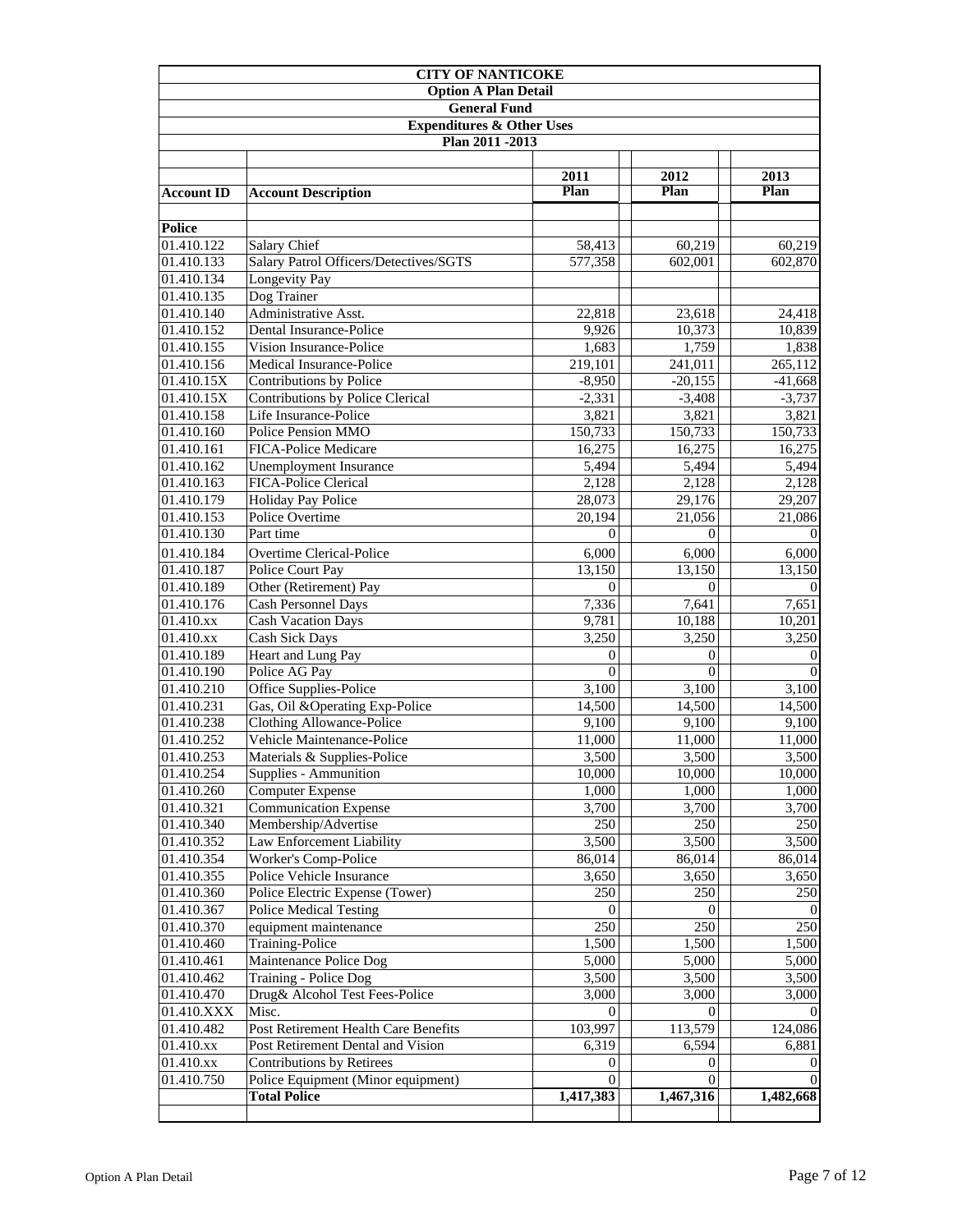|                          | <b>CITY OF NANTICOKE</b>                                  |                           |                         |                         |
|--------------------------|-----------------------------------------------------------|---------------------------|-------------------------|-------------------------|
|                          | <b>Option A Plan Detail</b><br><b>General Fund</b>        |                           |                         |                         |
|                          | <b>Expenditures &amp; Other Uses</b>                      |                           |                         |                         |
|                          | Plan 2011 - 2013                                          |                           |                         |                         |
|                          |                                                           |                           |                         |                         |
|                          |                                                           | 2011                      | 2012                    | 2013                    |
| <b>Account ID</b>        | <b>Account Description</b>                                | Plan                      | Plan                    | Plan                    |
| <b>Fire</b>              |                                                           |                           |                         |                         |
| 01.411.122               | Salary Fire Chief-with Longevity                          | $\overline{0}$            | 0                       | $\theta$                |
| 01.411.123               | Salary Firefighters with rank, longevity                  | 465,851                   | 491,804                 | 495,581                 |
| 01.411.124               | Salary Deputy Chief                                       | 1,000                     | 1,000                   | 1,000                   |
| 01.411.xx                | <b>Salary New Part-time Chief</b>                         | 7,500                     | 7,500                   | 7,500                   |
| 01.411.130               | Salary - Part Time Firefighters                           | 3,500                     | 3,500                   | 3,500                   |
| 01.411.123               | Shift Differential                                        | 2,378                     | 2,378                   | 2,378                   |
| 01.411.152               | Dental Insurance-Fire                                     | 7,668                     | 8,013                   | 8,374                   |
| 01.411.155               | Vision Insurance-Fire                                     | 1,111                     | 1,161                   | 1,213                   |
| 01.411.156               | Medical Insurance-Fire                                    | 137,340                   | 151,073                 | 166,181                 |
| 01.411.15x               | Contributions by Fire Fighters                            | (7,306)                   | (12,019)                | (26, 365)               |
| 01.411.158               | Life Insurance-Fire                                       | 1,980                     | 1,980                   | 1,980                   |
| 01.411.160               | Fire Pension MMO                                          | 154,722                   | 154,722                 | 154,722                 |
| 01.411.161               | FICA-Fire                                                 | 42,214                    | 44,325                  | 44,632                  |
| 01.411.162               | <b>Unemployment Insurance</b><br>Health Care Buy Out-Fire | 2,586                     | 2,586                   | 2,586                   |
| 01.411.163<br>01.411.176 | Personal Days - Fire                                      | 8,000                     | 8,000<br>$\Omega$       | 8,000                   |
| 01.411.179               | Holiday Pay-Fire                                          | 29,478                    | 31,121                  | 31,360                  |
| 01.411.182               | Longevity Pay                                             |                           |                         |                         |
| 01.411.183               | Overtime-Fire                                             | 37,000                    | 37,000                  | 37,000                  |
| 01.411.187               | Heart and Lung Pay                                        | $\Omega$                  | $\Omega$                |                         |
| 01.411.188               | Call Back Time                                            | 4,000                     | 4,000                   | 4,000                   |
| 01.411.189               | Other (Retirement) Pay                                    | 3,485                     | 3,485                   | 3,485                   |
| 01.411.210               | Office Supplies-Fire                                      | 1,000                     | 1,000                   | 1,000                   |
| 01.411.231               | Fire- Vehicle Gas & Oil                                   | 7,000                     | 7,000                   | 7,000                   |
| 01.411.238               | <b>Clothing Allowance-Fire</b>                            | 7,000                     | 7,000                   | 7,000                   |
| 01.411.250               | Vehicle Maintenance-Fire                                  | 16,000                    | 16,000                  | 16,000                  |
| 01.411.252               | Maintenance & Repairs-Fire                                | 4,000                     | 4,000                   | 4,000                   |
| 01.411.258               | Lease Interest - Fire Truck                               | $\Omega$                  | $\Omega$                | $\Omega$                |
| 01.411.259               | Major Equipment Purchase-Fire<br>Minor Equipment-Fire     | 7,135                     | 7,135                   | 7,135                   |
| 01.411.260<br>01.411.261 | Fire Hose and Couplings                                   | 1,000<br>$\boldsymbol{0}$ | 1,000<br>$\overline{0}$ | 1,000<br>$\overline{0}$ |
| 01.411.253               | Materials and Supplies (Gear)                             | 2,000                     | 2,000                   | 2,000                   |
| 01.411.321               | <b>Communication Expense-Fire</b>                         | 1,200                     | 1,200                   | 1,200                   |
| 01.411.351               | Property Insurance Fire                                   | 3,000                     | 3,000                   | 3,000                   |
| 01.411.353               | <b>Worker's Comp Paid Drivers</b>                         | 32,490                    | 32,490                  | 32,490                  |
| 01.411.354               | <b>Worker's Comp Volunteers</b>                           | 32,490                    | 32,490                  | 32,490                  |
| 01.411.210               | Liability Insurance                                       | $\Omega$                  | $\Omega$                |                         |
| 01.411.356               | Vehicle Insurance                                         | 4,000                     | 4,000                   | 4,000                   |
|                          | Fuel, Light & Heat Main Fire                              | 22,000                    | 22,000                  | 22,000                  |
| 01.411.361               | Fire Dept Electric (Tower)                                | 600                       | 600                     | 600                     |
| 01.411.363               | <b>Hydrant Rental</b>                                     | 41,000                    | 41,000                  | 41,000                  |
| 01.411.367               | <b>Utilities-Volunteer Stations</b>                       | 4,200                     | 4,200                   | 4,200                   |
| 01.411.xx                | <b>Fire Medical Testing</b>                               | $\Omega$                  | 0                       |                         |
| 01.411.369               | Computer Expense-Maintenance for Program                  | 2,500                     | 2,500                   | 2,500                   |
| 01.411.373               | Repairs/Building-Fire                                     | 5,000                     | 5,000                   | 5,000                   |
| 01.411.460               | Fire Training<br><b>Fire Training Bonus</b>               | 1,000<br>5,000            | 1,000                   | 1,000<br>5,000          |
| 01.411.461<br>01.411.xxx | Fire Dept Misc Expense                                    | $\Omega$                  | 5,000<br>$\theta$       |                         |
| 01.411.482               | Post Retirement Health Care Benefits                      | 54,261                    | 57,777                  | 61,569                  |
| 01.411.xx                | Post Retirement Dental and Vision                         | 4,524                     | 4,709                   | 4,902                   |
| 01.411.520               | Volunteer FF State Aid                                    | 35,000                    | 35,000                  | 35,000                  |
| 01.411.610               | Repairs to Volunteer Fire Station                         | 1,000                     | 1,000                   | 1,000                   |
| 01.411.700               | Major Equipment Purchase-Fire                             | 0                         |                         |                         |
|                          | <b>Total Fire</b>                                         | 1,196,906                 | 1,239,732               | 1,249,213               |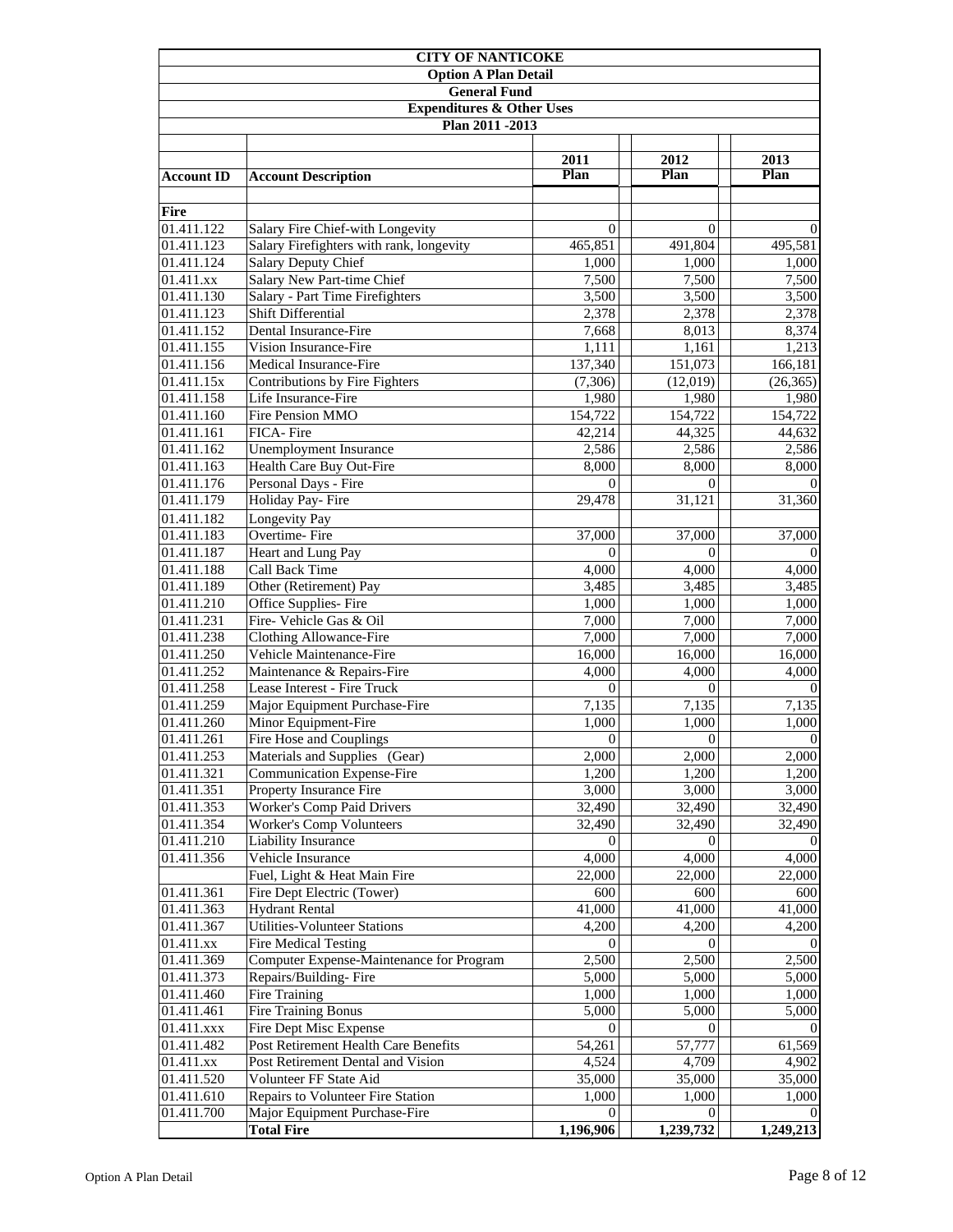|                         | <b>CITY OF NANTICOKE</b>                  |                  |                |                  |
|-------------------------|-------------------------------------------|------------------|----------------|------------------|
|                         | <b>Option A Plan Detail</b>               |                  |                |                  |
|                         | <b>General Fund</b>                       |                  |                |                  |
|                         | <b>Expenditures &amp; Other Uses</b>      |                  |                |                  |
|                         | Plan 2011 - 2013                          |                  |                |                  |
|                         |                                           |                  |                |                  |
|                         |                                           | 2011             | 2012           | 2013             |
| <b>Account ID</b>       | <b>Account Description</b>                | Plan             | Plan           | Plan             |
|                         |                                           |                  |                |                  |
|                         |                                           |                  |                |                  |
| Code                    |                                           |                  |                |                  |
| 01.413.122              | <b>Salary Code Official</b>               | 37,400           | 38,200         | 39,000           |
| 01.413.123              | <b>Health Inspector</b>                   | 2,500            | 2,500          | 2,500            |
| 01.413.124              | Planning/Zoning/Codes Official            | 7,500            | 7,500          | 7,500            |
| 01.413.125              | Code Secretary                            | 9,800            | 9,800          | 9,800            |
| 01.413.xx               | <b>Salary Plumbing Inspector</b>          | $\theta$         | $\theta$       | 0                |
| 01.413.xx               | <b>Salary Electrical Inspector</b>        | $\boldsymbol{0}$ | $\overline{0}$ | $\boldsymbol{0}$ |
| 01.413.152              | Dental Insurance-Code Official            | $\overline{0}$   | $\overline{0}$ | $\boldsymbol{0}$ |
| 01.413.155              | Vision Insurance-Code Official            | $\overline{0}$   | $\overline{0}$ | $\overline{0}$   |
| 01.413.156              | Med Insurance-Code Official               | $\overline{0}$   | $\overline{0}$ | $\overline{0}$   |
| 01.413.15X              | <b>Medical Contribution</b>               | $\overline{0}$   | $\overline{0}$ | $\overline{0}$   |
| 01.413.xx               | Code Official- Medical Testing            | $\theta$         | $\theta$       | $\mathbf{0}$     |
| 01.413.158              | Life Insurance, Code Official             | 445              | 445            | 445              |
| 01.413.161              | FICA- Code Official                       | 3,565            | 3,565          | 3,565            |
| 01.413.162              | Unemployment Insurance, Code              | 1,260            | 1,260          | 1,260            |
| 01.413.163              | Health Insurance Buyout, Code             | 4,000            | 4,000          | 4,000            |
| 01.413.210              | Office Supplies-Code Official             | 750              | 750            | 750              |
| 01.413.212              | <b>Building Codes-Code Official</b>       | 2,500            | 2,500          | 2,500            |
| 01.413.250              | Vehicle Maintenance                       | 750              | 750            | 750              |
| 01.413.252              | Code Official Gasoline                    | 1,000            | 1,000          | 1,000            |
| 01.413.253              | Materials and Supplies Code               | 500              | 500            | 500              |
| 01.413.260              | Code Enforcement- Computer Expense        | 600              | 600            | 600              |
| 01.413.320              | <b>Communication Code Official</b>        | 900              | 900            | 900              |
| 01.413.340              | <b>Advert &amp;Printing-Code Official</b> | 500              | 500            | 500              |
| 01.413.353              | Code Official- Surety and Fidelity        | $\boldsymbol{0}$ | $\overline{0}$ | $\theta$         |
| 01.413.354              | Worker's Comp.-Code Official              | 480              | 480            | 480              |
| 01.413.460              | Training, Memberships-Code Off            | 2,600            | 2,600          | 2,600            |
|                         | <b>Total Code</b>                         | 77,050           | 77,850         | 78,650           |
|                         |                                           |                  |                |                  |
| <b>Planning, Zoning</b> |                                           |                  |                |                  |
| 01.414.313              | Planning & Zoning Engineering             | 6,000            | 6,000          | 6,000            |
| 01.414.314              | Planning & Zoning Legal Fees              | 7,500            | 7,500          | 7,500            |
| 01.414.340              | Planning & Zoning Advertising             | 2,200            | 2,200          | 2,200            |
|                         | <b>Total Planning Zoning</b>              | 15,700           | 15,700         | 15,700           |
|                         |                                           |                  |                |                  |
|                         |                                           |                  |                |                  |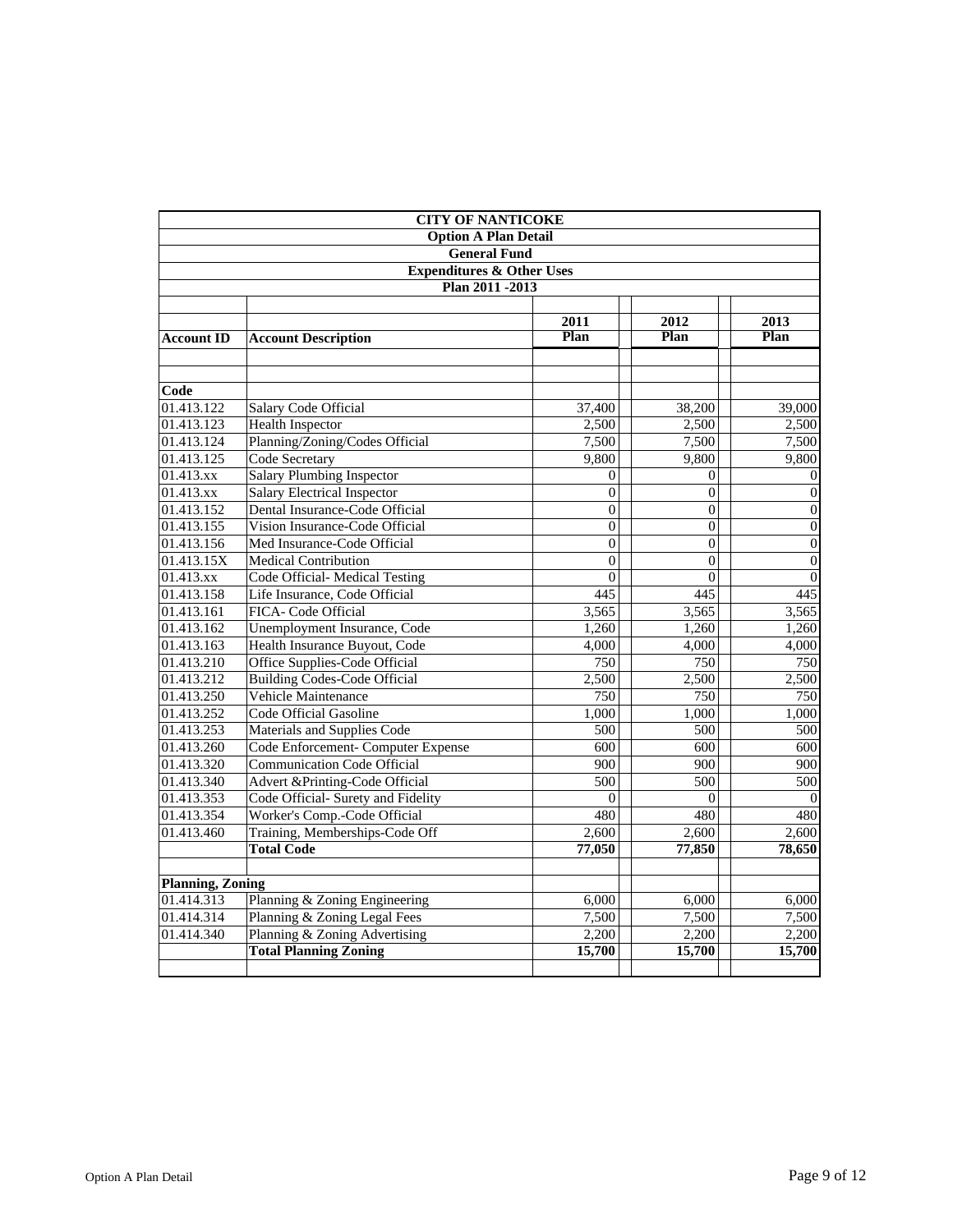|                               | <b>CITY OF NANTICOKE</b>                    |                |                  |                |
|-------------------------------|---------------------------------------------|----------------|------------------|----------------|
|                               | <b>Option A Plan Detail</b>                 |                |                  |                |
|                               | <b>General Fund</b>                         |                |                  |                |
|                               | <b>Expenditures &amp; Other Uses</b>        |                |                  |                |
|                               | Plan 2011 - 2013                            |                |                  |                |
|                               |                                             |                |                  |                |
|                               |                                             | 2011           | 2012             | 2013           |
| <b>Account ID</b>             | <b>Account Description</b>                  | Plan           | Plan             | Plan           |
|                               |                                             |                |                  |                |
| <b>Public Works</b>           |                                             |                |                  |                |
| 01.430.xx                     | Salary of Street Commissioner               | $\overline{0}$ | $\theta$         | $\Omega$       |
| 01.430.140                    | Salary & Wages-Public Works                 | 164,514        | 168,514          | 172,514        |
| 01.430.141                    | Salary & Wages-Public Works TEMP            | 15,760         | 15,760           | 15,760         |
| 01.430.152                    | Dental Insurance-Pub Works                  | 2,833          | 2,960            | 3,094          |
| 01.430.155                    | Vision Insurance-Pub Works                  | 484            | 506              | 528            |
| 01.430.156                    | Medical Insurance-Pub Works                 | 42,073         | 46,281           | 46,281         |
| 01.430.15X                    | Contributions by PW                         | (6,809)        | (9,949)          | (10,906)       |
| 01.430.158                    | Life Insurance-Pub Works                    | 2,106          | 2,106            | 2,106          |
| 01.430.161                    | FICA-Public Works                           | 12,585         | 12,891           | 13,197         |
| 01.430.162                    | <b>Unemployment Comp</b>                    | 1,616          | 1,616            | 1,616          |
| 01.430.183                    | <b>Overtime-Public Works</b>                | 10,500         | 10,500           | 10,500         |
| 01.430.231                    | Vehicle Gas & Oil-Public Works              | 10,500         | 10,500           | 10,500         |
| 01.430.238                    | Clothing Allowance-Public Work              | 2,300          | 2,300            | 2,300          |
| 01.430.245                    | Road Maintenance Materials                  | 10,000         | 10,000           | 10,000         |
| 01.430.246                    | Materials & Supplies-Pub Works              | 1,100          | 1,100            | 1,100          |
| 01.430.252                    | Vehicle Maintenance & Repair-Public Works   | 3,000          | 3,000            | 3,000          |
| 01.430.313                    | <b>Engineering Services</b>                 | 3,000          | 3,000            | 3,000          |
| 01.430.314                    | <b>K</b> Route                              |                |                  |                |
| 01.430.320                    | <b>Communication/Phone Pub Works</b>        | 1,008          | 1,008            | 1,008          |
| 01.430.354                    | Worker's Comp.-Public Works                 | 38,100         | 38,100           | 38,100         |
| 01.430.355                    | Public Works- Vehicle & Equipment Insurance | 1,100          | 1,100            | 1,100          |
| 01.430.360                    | Fuel, Light, Water-Public Works             | 5,500          | 5,500            | 5,500          |
| 01.430.368                    | Public Works- Prehire testing               | 100            | 100              | 100            |
| 01.430.370                    | Maintenance& Repairs-Pub Works              | 3,000          | 3,000            | 3,000          |
| 01.430.372                    | Emergency Service (PA One Call)             | 500            | 500              | 500            |
| 01.430.374                    | Mechanical Service-Pub Works                | 500            | 500              | 500            |
| 01.430.384                    | <b>Equipment Rentals (Airgas)</b>           | 900            | 900              | 900            |
| 01.430.470                    | <b>General Expenses</b>                     | 1,000          | 1,000            | 1,000          |
| 01.430.471                    | <b>Demolition-Public Works</b>              | 2,000          | 2,000            | 2,000          |
| 01.430.750                    | Minor Equipment-Pub Works                   | 2,000          | 2,000            | 2,000          |
| 01.430.xx                     | Capital Expenditure, Major Equip            | $\overline{0}$ | $\boldsymbol{0}$ | $\overline{0}$ |
|                               | <b>Total Public Works</b>                   | 331,270        | 336,792          | 340,297        |
|                               |                                             |                |                  |                |
|                               |                                             |                |                  |                |
| <b>Parks</b>                  |                                             |                |                  |                |
| 01.450.231                    | Vehicle Gas, Oil- Parks                     |                |                  |                |
| 01.450.241                    | Parks, Recreation Board Expense             | 5,000          | 5,000            | 5,000          |
| 01.450.247                    | Parks & Recreation Maintenance              | 1,000          | 1,000            | 1,000          |
| 01.450.252                    | Vehicle. Maintenance-Parks                  | $\Omega$       | $\Omega$         |                |
| 01.450.360                    | Fuel, Light, Water (parks)                  | 1,200          | 1,200            | 1,200          |
| 01.450.x                      | Park, Misc Expense                          | 0              | $\theta$         |                |
| 01.450.750                    | Parks- Minor Equipment                      | 500            | 500              | 500            |
|                               | <b>Total Parks</b>                          | 7,700          | 7,700            | 7,700          |
|                               |                                             |                |                  |                |
| <b>City/Employer Expenses</b> |                                             |                |                  |                |
|                               | <b>TRAN Principal Repayment</b>             | 300,000        | 300,000          | 300,000        |
|                               | <b>TRAN</b> Interest Repayment              | 10,000         | 10,000           | 10,000         |
|                               | <b>Medical Reimbursements</b>               | 500            | 500              | 500            |
|                               | <b>Total City/Employer Expenses</b>         | 310,500        | 310,500          | 310,500        |
|                               |                                             |                |                  |                |
|                               | Contingency                                 | $\bf{0}$       | $\bf{0}$         | $\bf{0}$       |
|                               |                                             |                |                  |                |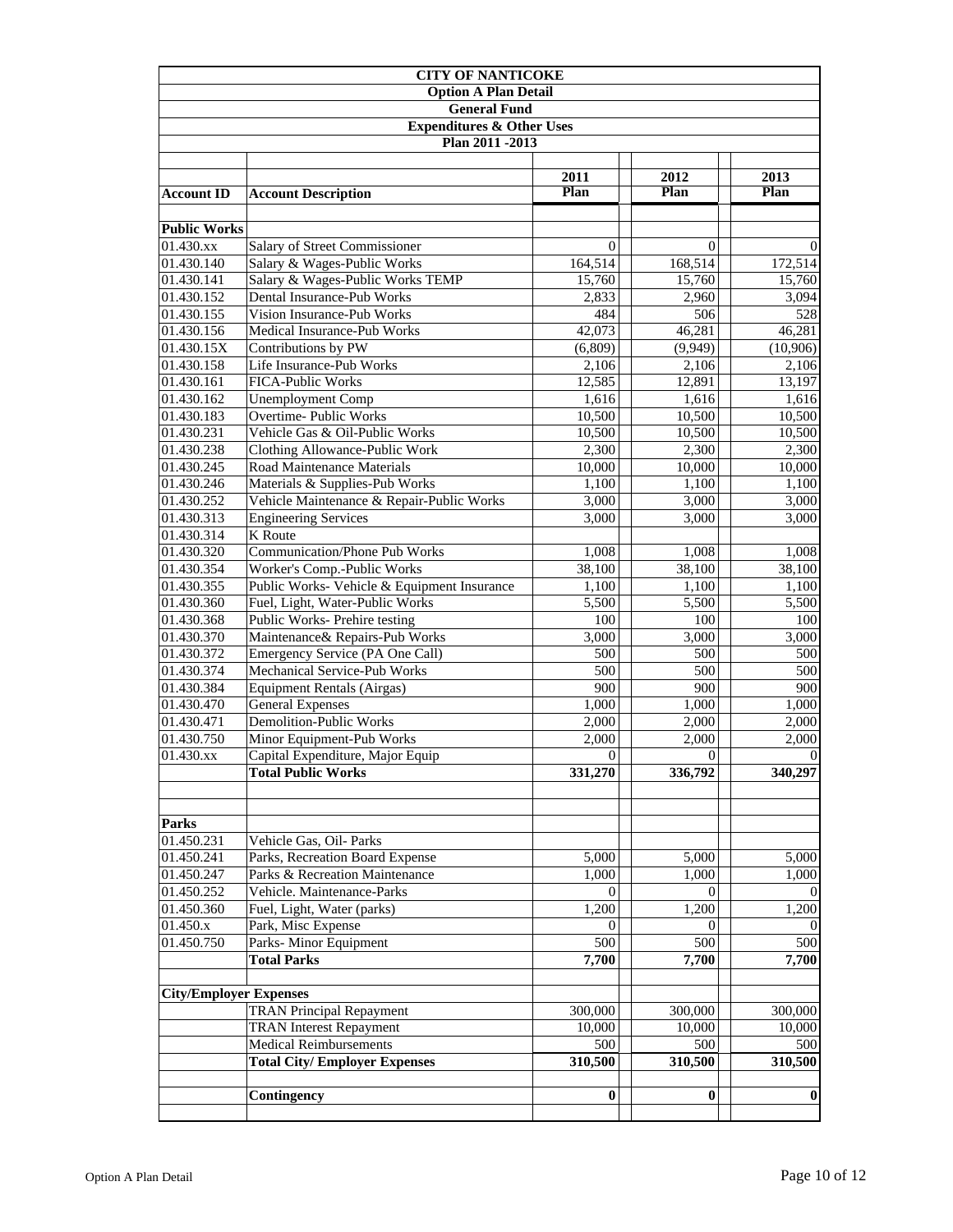|                   | <b>CITY OF NANTICOKE</b>                   |                |           |           |
|-------------------|--------------------------------------------|----------------|-----------|-----------|
|                   | <b>Option A Plan Detail</b>                |                |           |           |
|                   | <b>General Fund</b>                        |                |           |           |
|                   | <b>Expenditures &amp; Other Uses</b>       |                |           |           |
|                   | Plan 2011 - 2013                           |                |           |           |
|                   |                                            |                |           |           |
|                   |                                            | 2011           | 2012      | 2013      |
| <b>Account ID</b> | <b>Account Description</b>                 | Plan           | Plan      | Plan      |
|                   |                                            |                |           |           |
| <b>Sewer</b>      |                                            |                |           |           |
| 01.130.008        | Salary & Wages-Sewer Employees             | 63,210         | 64,810    | 66,410    |
| 01.130.008        | <b>Dental Insurance-Sewer Employees</b>    | 1,704          | 1,781     | 1,861     |
| 01.130.008        | Vision Insurance-Sewer Employees           | 286            | 299       | 312       |
| 01.130.008        | Medical Insurance-Sewer Employees          | 35,175         | 38,692    | 42,561    |
| 01.130.008        | Contributions by PW Sewer                  | (5,575)        | (8, 154)  | (8,947)   |
| 01.130.008        | Life Insurance-Sewer Employees             | 360            | 360       | 360       |
| 01.130.008        | <b>FICA-Sewer Employees</b>                | 5,295          | 5,429     | 5,563     |
| 01.130.008        | Unemployment Comp-Sewer Employees          | 646            | 646       | 646       |
| 01.130.008        | Overtime-Sewer Employees                   | 6,000          | 6,152     | 6,304     |
| 01.130.008        | <b>Clothing Allowance</b>                  | 1,100          | 1,100     | 1,100     |
| 01.130.008        | Communication/Phone                        | $\Omega$       | 892       | $\Omega$  |
| 01.130.008        | Worker's Comp- Sewer Employees             | 8,036          | 8,036     | 8,036     |
| 01.130.008        | <b>Total Sewer</b>                         | 116,237        | 120,042   | 124,206   |
|                   |                                            |                |           |           |
| <b>Refuse</b>     |                                            |                |           |           |
| 01.130.009        | Salary & Wages-Refuse                      | 21,538         | 22.338    | 23.138    |
| 01.130.009        | Dental Insurance-Refuse                    | 852            | 890       | 930       |
| 01.130.009        | Vision Insurance-Refuse                    | 143            | 149       | 156       |
| 01.130.009        | <b>Medical Insurance-Refuse</b>            | 10,128         | 11,141    | 12,255    |
| 01.130.009        | Contributions by PW Refuse                 | (1,668)        | (2, 436)  | (2,668)   |
| 01.130.009        | Life Insurance-Refuse                      | 331            | 331       | 331       |
| 01.130.009        | <b>FICA-Refuse</b>                         | 1,648          | 1,741     | 1,770     |
| 01.130.009        | Worker's Comp-Refuse                       | $\overline{0}$ | 183       | $\Omega$  |
| 01.130.009        | <b>Unemployment Comp-Refuse</b>            | $\Omega$       | 420       |           |
|                   | <b>Total Refuse</b>                        | 32,971         | 34,757    | 35,912    |
|                   |                                            |                |           |           |
|                   |                                            |                |           |           |
|                   | <b>Total Expenditures &amp; Other Uses</b> | 4,188,071      | 4,292,929 | 4,329,847 |